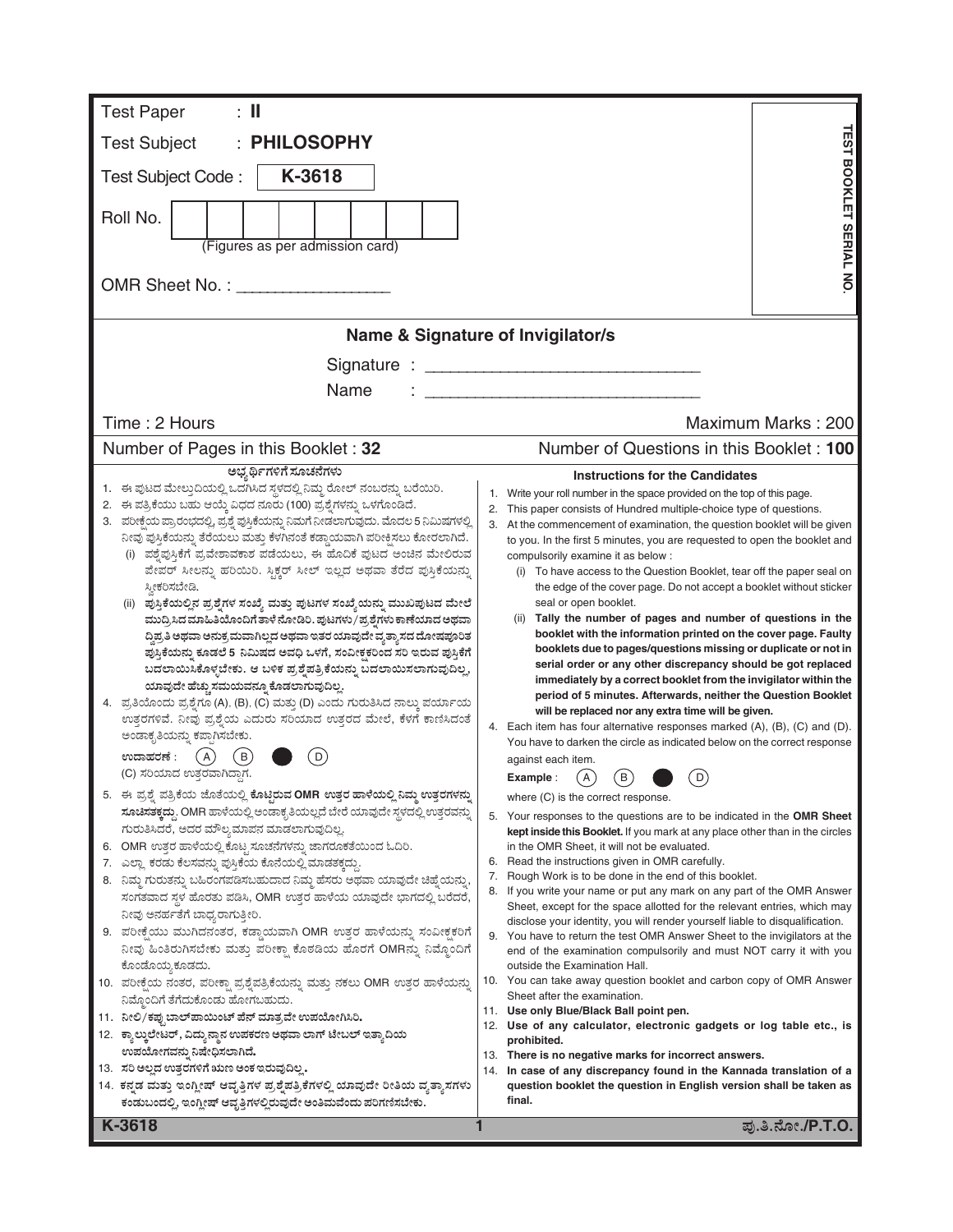## ತತ್ವಶಾಸ್ತ *±æà±ÜÃ…* **– II**

- *WÜÊÜá¯Ô : D ±Ü£ÅPæ¿áá ®ÜãÃÜá* **(100)** ÊÜÓÜ᤯ÐÜuÊÜÞ¨ÜÄ¿á ±ÜÅÍæ°WÜÙÜ®æã°ÙÜWæãíw¨Üáª , *±ÜÅ£Áãí¨Üá ±ÜÅÍæ°¿áã GÃÜvÜá* **(2)** *AíPÜWÜÙÜ®Üá° Öæãí©¨æ. GÇÝÉ ±ÜÅÍæ°WÜÙÜ®Üã° PÜvÝx¿áÊÝX* EñܤÄÓܸæàPÜá.
- 1. *ಸ್ವಾ*ಮಿ ವಿವೇಕಾನಂದರ ಪ್ರಕಾರ ಸಾರ್ವತ್ರಿಕ ಧರ್ಮಕ್ಕೆ | \_\_\_\_\_\_\_\_\_\_\_ ಒಂದು ಸಂಕೇತ ಶಬ್ದವಾಗಿದೆ. (A) *¨æàÊÜÃÜá* (B) ಸ್ವೀಕಾರ (C) *Bñܾ ÍÜᩜ* (D) ಸಂತೃಪ್ತಿ <mark>2.</mark> ಟ್ಯಾಗೋರರ ಪ್ರಕಾರ \_\_\_\_\_\_\_\_\_  $z$ ಪಾರಾಗುವಿಕೆಯಲ್ಲ; ಅದು ಜೀವನ ಹಾಗೂ ಅಸ್ತಿತ್ವವಾಗಿದೆ. (A) *®æç£PÜñæ* (B) *«ÜÊÜáì* (C) ತತ್ತ್ವಶಾಸ್ತ್ರ (D) ಮಾನವೀಯತೆ **3.** *CPݺDžÃÜ Bñܾ¨Ü ±ÜÄPÜÆ³®æ¿áá* \_\_\_\_\_\_\_\_\_ *®Üá° B«ÜÄÔ¨æ.* (A) *ÖÜP… A®ÜÇ…* (B) ಎಲಾನ್ ವೈಟಲ್ (C) *AÊÜå…Å* (D) ಅನಲ್ ಹಕ್ 4. ಅರವಿಂದೋರಿಗೆ ವಿಶ್ವವಿಕಾಸವು \_ ಪ್ರಕ್ರಿಯೆಗಳನ್ನು ಒಳಗೊಂಡಿರುತ್ತದೆ. (A) ವಿಸ್ತರಿಸುವ (B) ಎತ್ತರಿಸುವ (C) *JÙÜWæãÙÜáÛËPæ* (D) *D Êæáà騆 ÊÜáãÃÜá* **5.** \_\_\_\_\_\_\_\_\_\_\_\_ ರ ಪ್ರಕಾರ ಸತ್ಯವನ್ನು ಸಚ್ಚಿದಾನಂದ ಎಂದು ಕರೆಯುತ್ತಾರೆ. (A) *ËÊæàPÝ®Üí¨Ü* (B) *WÝí—ài* (C) *AÃÜËí¨Ü* (D) *hæ. PÜêÐÜ¡ÊÜáã£ì* **6.** *""GÆÉ ËÍæàÐÜÊÝ¨Ü* \_\_\_\_\_\_\_\_\_ *ÓÜíÊæà©ñÜ ¨æàÖÜ©í¨Ü ¹vÜáWÜvæ¿á ÓÜá–ÃÜ|ÊÝWÜáÊÜâ¨æà*  ಪೂರ್ವಭಾವಿ ಷರತ್ತು '' ಎಂದು ಕೆ. ಸಿ.ಭಟ್ಪಾಚಾರ್ಯರು ಹೇಳುತ್ತಾರೆ. (A) *»è£PÜ aÜoáÊÜqPæWÜÙÜá* (B) *ÊÜÞ®ÜÔPÜ aÜoáÊÜqPæWÜÙÜá* (C) *B«Ý£¾PÜ aÜoáÊÜqPæWÜÙÜá* (D) *®æç£PÜ aÜoáÊÜqPæWÜÙÜá* 7. ಬರ್ಗ್**ಸನ್**ರ ಪ್ರಕಾರ, ಹೆಚ್ಚು ಕಡಿಮೆ, ಯಾರು ಅಂತಃಪ್ರಜ್ಞೆಯನ್ನು ಗ್ರಹಿಸಿಕೊಳ್ಳುತ್ತಾರೆ ? (A) *ಎ*ಸ್. ರಾಧಾಕೃಷ್ಣನ್ (B) *ÎÅà. AÃÜËí¨æãà* (C) ಇಕ್ಸಾಲ್ (D) *BÃ…. pÝÂWæãàÃ…* **8.** ಅಹಿಂಸಾ ಶಬ್ದವು ಗಾಂಧೀಜಿಯವರಲ್ಲಿ \_\_\_\_\_\_\_\_\_\_\_\_ ಮತ್ತು \_\_\_\_\_\_\_\_\_\_\_\_\_\_\_\_\_\_\_\_\_\_\_ ಎರಡು ಅರ್ಥ ವನ್ನು ಹೊಂದಿರುತ್ತದೆ. (A) ಮೂರ್ತ, ಅಮೂರ್ತ (B) ಶ್ರೇಷ್ಠ, ಕನಿಷ್ಠ (C) ಒಳ್ಳೆಯದು, ಕೆಟ್ಗದ್ದು (D) ಧನಾತ್ಮಕ, ಋಣಾತ್ಮಕ 9. ಅವಿಧೇಯತೆ, ಅಸಹಕಾರ, **\_\_\_\_\_\_\_\_\_ ಮ**ತ್ತು *E±ÜÊÝÓÜ ÓÜñÝÂWÜÅÖÜ¨Ü D ®ÝÆáR ÃÜã±ÜWÜÚWæ WÝí—ài¿áÊÜÃÜá JÆÊÜâ ñæãàÃÜáÊÜí£¨æ.* (A) *¨æç×PÜ ŸÆ* (B) *±ÜÃæãàPÜÒ PÜê£* (C) *®æàÃÜ PÜê£* (D) *JWÜYqr®Ü ŸÆ*

**Paper II 2 K-3618**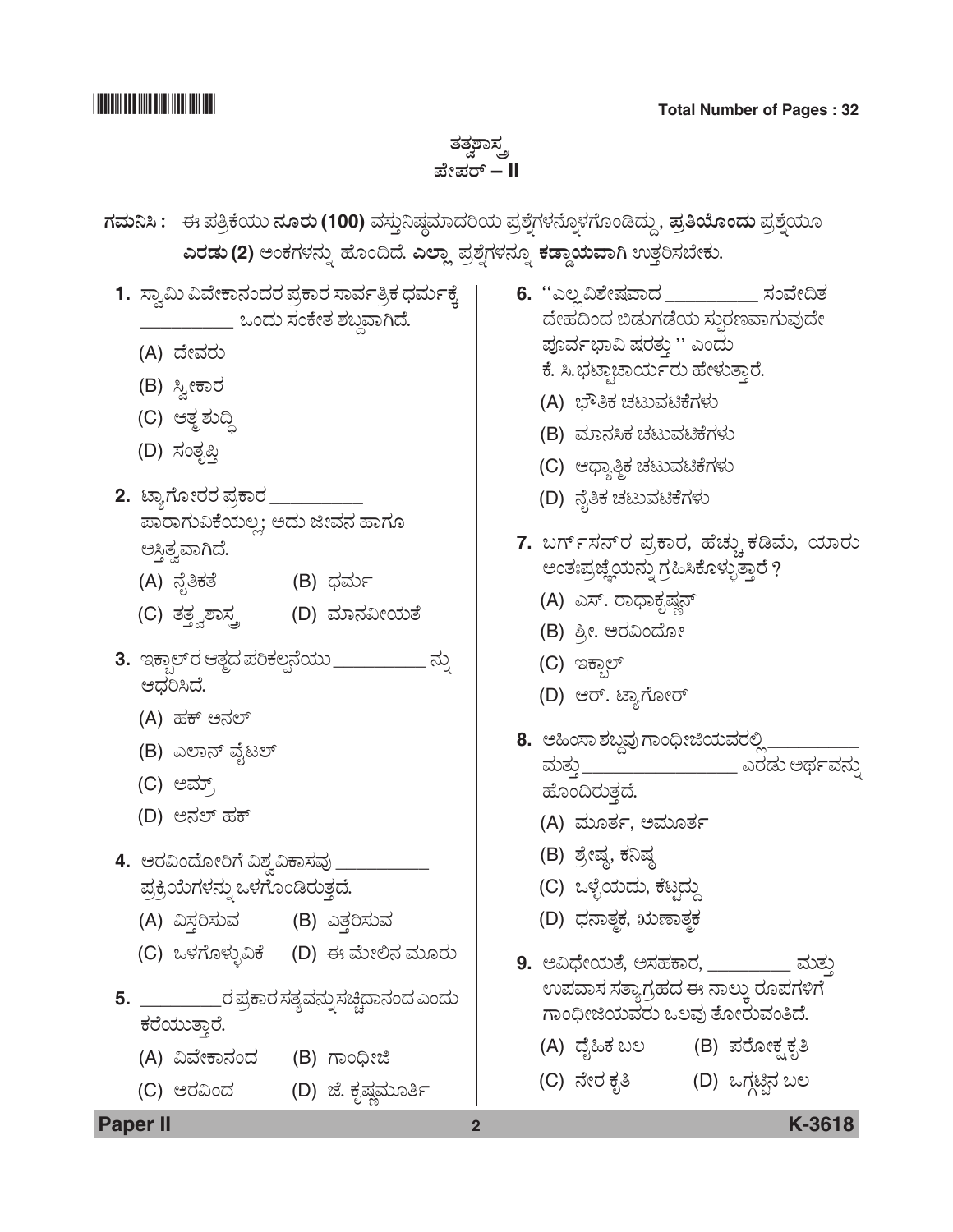### **Philosophy Paper – II**

**Note :** This paper contains **hundred (100)** objective type questions. **Each** question carries **two (2)** marks. **All** questions are **compulsory**.

- **1.** The one watch-word for Universal religion, according to Vivekananda,  $is$   $\qquad \qquad$ 
	- (A) God
	- (B) Acceptance
	- (C) Self-purification
	- (D) Satisfaction
- **2.** According to Tagore \_\_\_\_\_\_\_\_ is not an escape; it is life and existence.
	- (A) Morality (B) Religion
	- (C) Philosophy (D) Humanity
- **3.** Iqbal's notion of the self is based on \_\_\_\_\_\_\_\_
	- (A) Haq Anal (B) Elan Vital
	- (C) Amr (D) Anal Haq
- **4.** For Aurobindo, evolutionary growth involves processes of \_\_\_\_\_\_\_\_
	- (A) Widening
	- (B) Heightening
	- (C) Integration
	- (D) All the above three
- **5.** According to **b** reality is called Saccidānanda.
	- (A) Vivekananda (B) Gandhiji
	- (C) Aurobindo (D) J. Krishnamurti
- **6.** K.C. Bhattacharya said "The realisation of this freedom from the felt body is the precondition of all distinctively
	- (A) Physical activity

 $\sim$   $\sim$   $\sim$ 

- (B) Mental Activity
- (C) Spiritual activity
- (D) Ethical activity
- **7.** Who conceives intuition more or less in Bergson's way ?
	- (A) S. Radhakrishnan
	- (B) Sri. Aurobindo
	- (C) Iqbal
	- (D) R. Tagore
- **8.** In Gandhi, the word 'Ahimsa' has both  $a \_$  and a  $\_$  import.
	- (A) Concrete, Abstract
	- (B) Merit, demerit
	- (C) Good, bad
	- (D) Positive, negative
- **9.** The four forms of Satyagraha that Gandhi seems to favour are disobedience, non-co-operation, \_\_\_\_\_ and fasting.
	- (A) Physical force (B) Indirect action
	- (C) Direct action (D) Collective force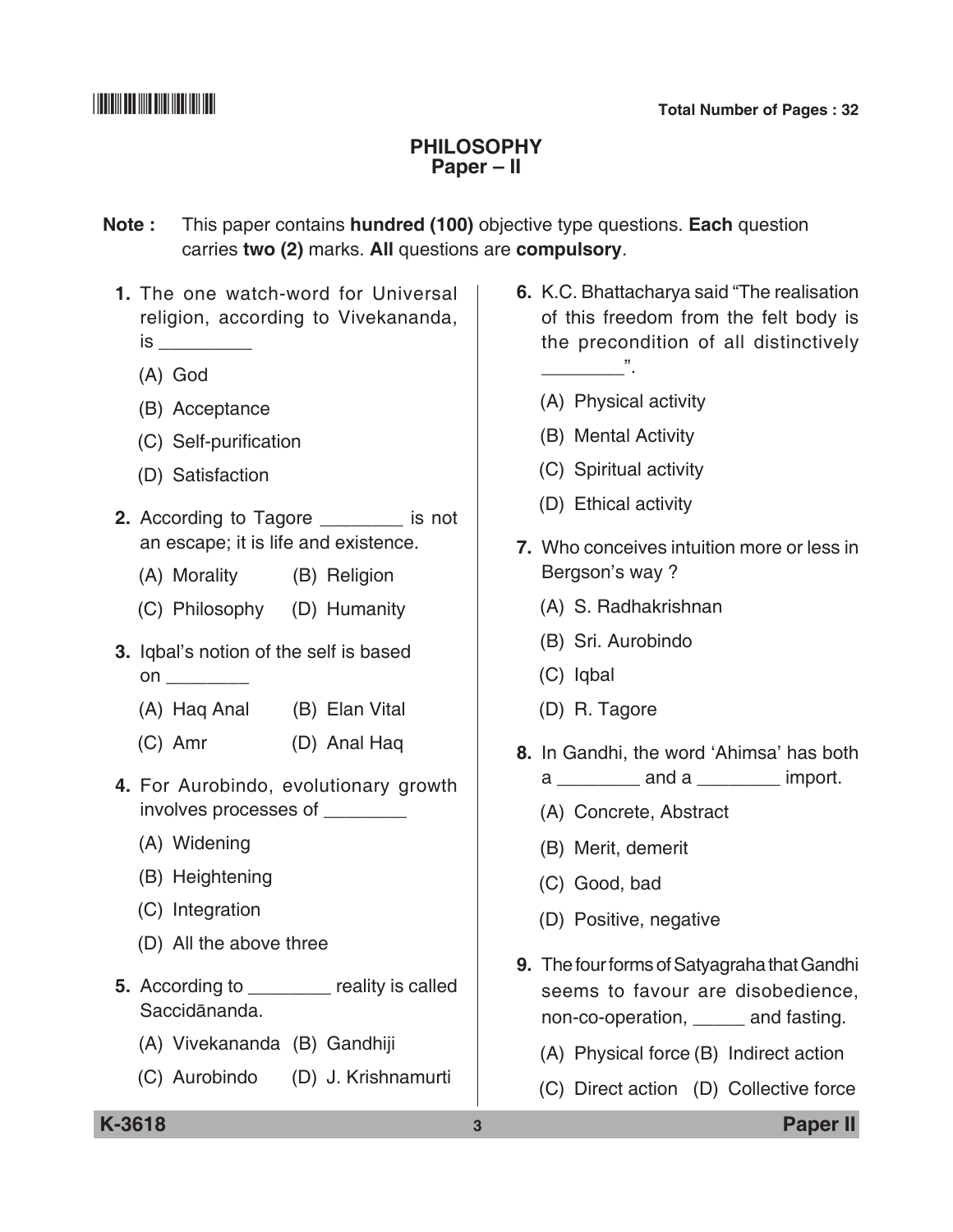- **10.** "Acids turn blue litmus red". *C¨Üá*  \_\_\_ತರ್ಕವಾಕ್ತವಾಗಿದೆ.
	- (A) E (B) O
	- (C) A (D) I
- 11. ಈ ಕೆಳಗಿನ ಹೇಳಿಕೆಗೆ ಒಂದಕ್ಕಿಂತ ಹೆಚ್ಚು ಸರಿ ಉತ್ತರಗಳಿವೆ. ''ಉಪನಿಷತ್ತುಗಳು ಮೊಳಕೆಗಳನ್ನು ಹೊಂದಿರುತ್ತವೆ.''  $\pi$ ರಿಯಾದ ಸಂಕೇತವನ್ನು ಆರಿಸಿರಿ.
	- i) *ಸಾಂ*ಪ್ರದಾಯಿಕ ಶಾಖೆಗಳು
	- ii) ಅಸಾಂಪ್ರದಾಯಿಕ ಶಾಖೆಗಳು
	- iii) ಪರಮ ಸತ್ಯದ ಪರಿಕಲ್ಪನೆ
	- iv) ಆಧುನಿಕ ತಂತ್ರಜ್ಞಾನದ ತಿಳುವಳಿಕೆ

### *ÓÜíPæàñÜWÜÙÜá :*

- (A) i) ಮತ್ತು iv) (B) i) ಮತ್ತು iii)
- (C) iv) ಮತ್ತು ii) (D) i) ಮತ್ತು ii)
- 12. *ಮ್ಯಾ*ಕ್ಸ್*ಮುಲ್ಲ*ರ್ ಪ್ರಕಾರ ಏಕೈಕಾಧೀಶ್ವರವಾದದ ಅರ್ಥ
	- (A) *ŸÖÜáÓÜíTæÂ¿á ¨æàÊÜÃÜáWÜÙÜ®Üá°*  ಒಪ್ಪಿಕೊಳ್ಳುವುದು
	- (B) *ŸÖÜáÓÜíTÝÂñÜ ¨æàÊÜÃÜáWÜÙÜ®Üá° ÓÜÊæäìàaÜfÊæí¨Üá ±ÜÄWÜ~ÓÜáÊÜâ¨Üá*
	- (C) *A®æàPÜ ¨æàÊÜÃÜáWÜÙÜ®Üá° ±ÜäiÓÜáÊÜâ¨Üá*
	- (D) *A®æàPÜ ¨æàÊÜÃÜáWÜÙÜÈÉ¿á Jí¨Üá ¨æàÊÜÃÜ®Üá°*  ಪೂಜಿಸಿ, ಅದನ್ನು ಸರ್ವೋಚ್ಛವೆಂದು *±ÜÄWÜ~ÓÜáÊÜâ¨Üá*

# \*K3618\* **Total Number of Pages : 32**

- 13. ಜಾಗ್ರತ ಅವಸ್ಥೆಯಲ್ಲಿ ಕೆಳಗಿನವುಗಳಲ್ಲಿ ಯಾವುದು ಸತ್ಯವಾಗಿರುತ್ತದೆ ?
	- (A) ವ್ಯಕ್ತಿಗತ ಆತ್ದದ ಚೇತನವು ಬಾಹ್ಯವಸ್ತುಗಳೆಡೆಗೆ ಸೂಚಿಸುತ್ತದೆ
	- (B) ವ್ಯಕ್ತಿಗತ ಆತ್ತದ ಚೇತನವು ಆಂತರಿಕ ವಸ್ತುಗಳೆಡೆಗೆ ಸೂಚಿಸುತ್ತದೆ
	- (C) ವ್ಯಕ್ತಿಗತ ಆತ್ಮದ ಚೇತನವು ಬಾಹ್ಯ ಪಂಚ <u>ಜ</u>್ಞಾನೇಂದ್ರಿಯಗಳೆಡೆಗೆ ಸೂಚಿಸುತ್ತದೆ
	- (D) ವ್ಯಕ್ತಿಗತ ಆತ್ಮದ ಚೇತನವು ಬಾಹ್ಯ ಪಂಚ ಕರ್ಮೇಂದ್ರಿಯಗಳೆಡೆಗೆ ಸೂಚಿಸುತ್ತದೆ
- <u>14. ಚಾರ್ವಾಕರ ಪ್ರಕಾರ, ಆತ್ತದ ಸಿದ್ಧಾಂತವು \_</u> ಆಗಿರುತ್ತದೆ.
	- (A) ದೇಹದ ಜೊತೆಗೆ ಸಮಾನತೆ ಹೊಂದಿರುತ್ತದೆ
	- (B) *»ÜËÐÜ iàÊÜ®Ü CÆÉ©ÃÜáÊÜâ¨ÜPæR*  ಸಮಾನವಾಗಿರುತ್ತದೆ
	- (C) *ÓÜáS AñÜá®ܰñÜ JÚñÜá BXÃÜáÊÜâ¨ÜPæR*  ಸಮಾಗಿರುತ್ತದೆ
	- (D) ದೇಹದ ಜೊತೆಗೆ, ಭವಿಷ್ಯ ಜೀವನ ಇಲ್ಲದಿರುವಿಕೆ ಮತ್ತು ಸುಖ ಅತ್ಯುನ್ನತ ಒಳಿತು ಆಗಿರುವುದಕ್ಕೆ ಸಮಾನವಾಗಿರುತ್ತದೆ
- 15. ಪ್ರತಿಪಾದನೆ (A) ಮತ್ತು ಕಾರಣ (R) :  $\vec{a}$ ಪ್ರಿಪಾದನೆ (A): ಮಾನವನು ಆಧ್ಯಾತ್ಮಿಕ ಸ್ಥಿತಿ, ಸ್ವಯಂ–ನಿರ್ಧಾರಿ ಮತ್ತು ಸ್ವಾತಂತ್ರ್ಯವುಳ್ಳವನು.  $\overline{r}$ ಕಾರಣ (R) : ಮಾನವನ ಸ್ತಾತಂತ್ರ್ಯಕ್ಕೆ ಮಿತಿಯಿದೆ  *ÓÜíPæàñÜWÜÙÜá :*
	- (A) (A) ಮತ್ತು (R)ಎರಡೂ ಸತ್ಯ ಮತ್ತು (R) (A)ಯ ಸರಿಯಾದ ವಿವರಣೆ
	- (B) (A) ಮತ್ತು (R)ಎರಡೂ ಸತ್ಯ, ಮತ್ತು (R) (A)ಯ ಸರಿಯಾದ ವಿವರಣೆ ಅಲ್ಲ
	- (C) (A)*¿áá ÓÜñÜ B¨ÜÃæ* (R) *ÓÜáÙÜáÛ*
	- (D) (A)*¿áá ÓÜáÙÜáÛ B¨ÜÃæ* (R) *ÓÜñÜÂ*

**Paper II 4 K-3618**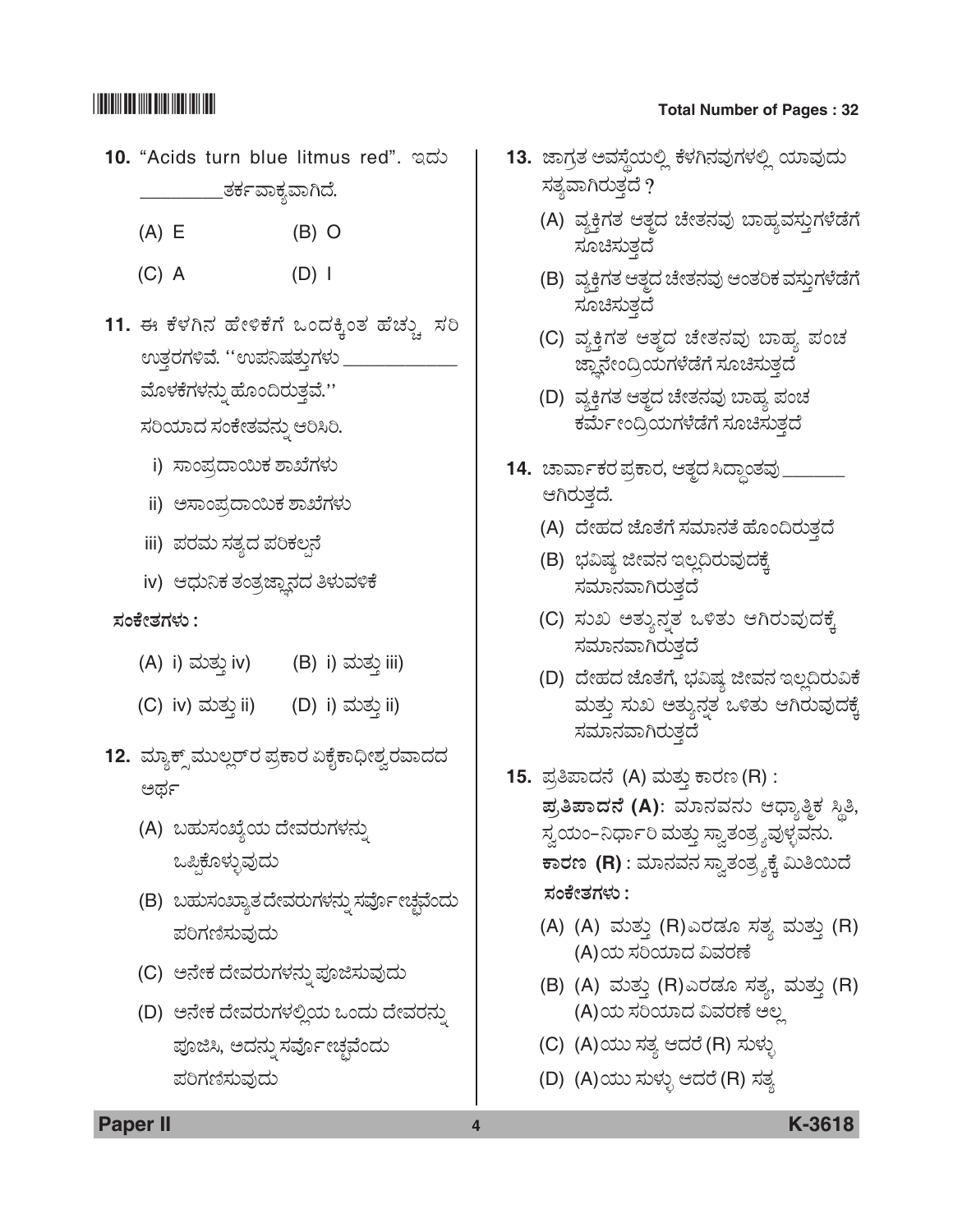- **10.** "Acids turn blue litmus red". This is an proposition.
	- (A) E (B) O
	- (C) A (D) I
- **11.** The following statement has more than one correct answer "The upanishads contain the germs of \_\_\_\_\_\_\_\_\_\_\_\_". Choose the correct answer from the Codes given below.
	- i) The orthodox systems
	- ii) The heterodox systems
	- iii) The conception of ultimate reality
	- iv) The Modern technological know how

### **Codes :**

- $(A)$  i) and iv)  $(B)$  i) and iii)
- $(C)$  iv) and ii)  $(D)$  i) and ii)
- **12.** According to Max Muller, Henotheism means
	- (A) Accepting multitude of Gods
	- (B) Treating multitude of Gods as supreme
	- (C) Worshipping many Gods
	- (D) Worshipping one God among many and treating as supreme.

# \*K3618\* **Total Number of Pages : 32**

- **13.** Which among the following is true in Waking Consciousness (Jagrat) ?
	- (A) Individual soul's consciousness is directed to outward objects
	- (B) Individual soul's consciousness is directed to internal objects
	- (C) Individual soul's consciousness is directed to five external sense organs
	- (D) Individual soul's consciousness is directed to five external motor organs
- **14.** According to Carvaka, the doctrine of self is \_\_\_\_\_\_\_\_\_
	- (A) Identical with the body
	- (B) Identical with the non-existence of future life
	- (C) Identical with the pleasure as the highest good
	- (D) Identical with the body, nonexistence of future life and pleasure as the highest good.
- **15.** Assertion (A) and Reason (R) :

 **Assertion (A)** : Man is a spiritual being, self determined and free.

**Reason (R)** : Man's freedom has limits.

### **Codes :**

- (A) Both (A) and (R) are true and (R) is the correct explanation of (A)
- (B) Both (A) and (R) are true and (R) is not the correct explanation of (A)
- (C) (A) is true but (R) is false
- (D) (A) is false but (R) is true

**K-3618 5 Paper II**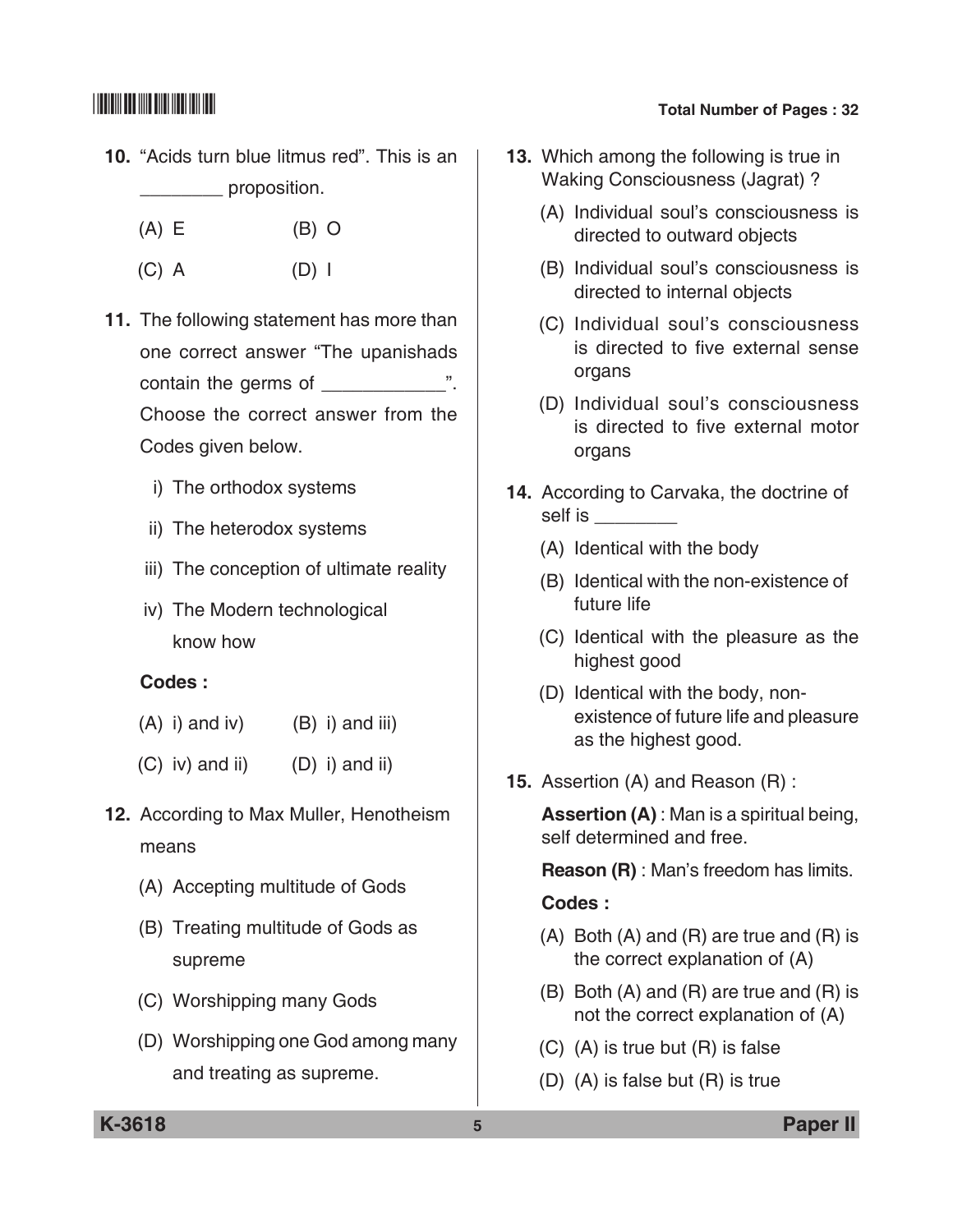## <u> Han alam masjid asl nashrida n</u>

### **Total Number of Pages: 32**

- 16. ಪಟ್ಸಿ I ರಲ್ಲಿ ಕೊಟ್ತಿರುವ ಪದಗಳನ್ನು ಪಟ್ಸಿ II ರ ಪದಗಳೊಂದಿಗೆ ಹೊಂದಿಸಿರಿ ಮತ್ತು ಕೆಳಗಿನ ಸಂಕೇತಗಳಿಂದ ಸರಿಯಾದ ಉತ್ತರವನ್ನು ಆರಿಸಿರಿ.
	- ಪಟಿೃ- I ಹಟಿೃ- II
	- a. ಮನೋಮೂಲದ i) ಪ್ರತಿಯೊಬ್ಬರ ಸುಖವಾದ ಅನ್ನೇಷಿಸಬೇಕಾದ ಆತನ ಸ್ರಂತ ಗರಿಷ್ಠ ಸಂತೋಷ
	- b. ನೈತಿಕ ಸುಖವಾದ ii) ಮಾನವರು ಯಾವಾಗಲೂ ಅನ್ರೇಷಿಸಬೇಕಾದ ಸಂತೋಷ
	- c. ಸಾರ್ವತ್ರಿಕಾತ್ಜಕ iii) ಮಾನವರು ಸುಖವಾದ ಯಾವಾಗಲೂ ಅನ್ನೇಷಿಸುತ್ತಿರುವ ಸಂತೋಷ
	- iv) ಪ್ರತಿಯೊಬ್ಬನೂ d. ಅಹಂಕಾರಿಕ ಸುಖವಾದ ಅನ್ವೇಷಿಸ

ಬೇಕಾಗಿರುವುದು ಎಲ್ಲಾ ಮಾನವರ ಸುಖ

### ಸಂಕೇತಗಳು :

|     | a    | b   | C   | d  |
|-----|------|-----|-----|----|
| (A) | iv   | iii | i   | ii |
| (B) | - 1  | ii  | iii | iv |
| (C) | - ii | iij | iv  | i  |
| (D) | iii  | ii  | iv  | i  |

- 17. ಕೆಳಗಿನವರಲ್ಲಿ ಯಾರು ಶಾಶ್ರತ ಆತ್ತಗಳಿಲ್ಲ ಮತ್ತು ಆತ್ತವು ಬದಲಾಗುವ ದೇಹಗಳ ಮತ್ತು ಮಾನಸಿಕ ಪ್ರಕ್ರಿಯೆಗಳ ಮೊತ್ತ ಎಂದು ನಂಬುತ್ತಾರೆ.
	- (A) ಚಾರ್ವಾಕರು (B) ಬೌದ್ದರು
	- (C) ಜೈನರು (D) ನ್ಯಾಯ್ಯಾಯಿಕರು
- 18. ಯಾರು ಆಕಾಶದ ಅಸ್ತಿತ್ವವನ್ನು ಶಬ್ದದ ಆಧಾರ ಎಂದು ಪ್ರಮಾಣೀಕರಿಸುತ್ತಾರೆ  $\tilde{?}$ 
	- (A) ಗೌತಮ (B) ಕಪಿಲ
	- (C) ಕಣಾದ (D) ಪ್ರಭಾಕರ

19. ಪ್ರತಿಪಾದನೆ (A) ಮತ್ತು ಕಾರಣ (R)

ಪ್ರತಿಪಾದನೆ (A) : ದೇವರು ಗುರಿ ಎಂದು ಗಾಂಧೀಜಿಯವರು ಹೇಳುತ್ತಾರೆ.

ಕಾರಣ (R) : ದೇವರನ್ನು ಸತ್ಯ , ಪ್ರೇಮ ಮತ್ತು ಅಹಿಂಸೆಯಿಂದ ಕಂಡುಕೊಳ್ಳಬಹುದು.

### ಸಂಕೇತಗಳು :

- (A) (A) ಮತ್ತು (R) ಎರಡೂ ಸತ್ಯ ಮತ್ತು (R) (A)ಯ ಸರಿಯಾದ ವಿವರಣೆ
- (B) (A) ಮತ್ತು (R) ಎರಡೂ ಸತ್ಯ ಮತ್ತು (R) (A)ಯ ಸರಿಯಾದ ವಿವರಣೆ ಅಲ್ಲ
- (C) (A)ಯು ಸತ್ಯ ಆದರೆ (R) ಸುಳ್ಳು
- (D) (A)ಯು ಸುಳ್ಳು ಆದರೆ (R) ಸತ್ಯ
- 20. ಕೆಳಗಿನವುಗಳಲ್ಲಿ ಯಾವುದು ಕಾಲದ ಸತ್ಯತೆಯನ್ನು ಬಾಹ್ಯ ಸತ್ಯವೆಂದು ಸ್ವೀಕರಿಸುತ್ತದೆ ?
	- (A) ನ್ಯಾಯ
	- (B) ವೈಶೇಷಿಕ
	- (C) ನ್ಯಾಯ-ವೈಶೇಷಿಕ
	- (D) ಜೈನ
- 21. ಯಾರ ಪ್ರಕಾರ ಶಬ್ದವು ಭೌತಿಕ ವಸ್ತುಗಳ ಕಂಪನದಿಂದ ಉದ್ಭವಿಸುತ್ತದೆ ?
	- (A) ಬೌದ್ಧ (B) ನ್ಯಾಯ
	- (C) ಜೈನ (D) ವೈಶೇಷಿಕ
- 22. ಪೈಥೊಗೊರಿಯನ್ನರು \_\_\_\_\_\_\_\_\_\_ ರ ಜೊತೆಗೂಡಿದ್ದು.
	- (A) ಡೆಲ್ಸಿಓದ್ಯಾಕಲ್
	- (B) ಆಕ್ಸೋಪೋಲಿಸ್
	- (C) ತಟಸ್ಥ ಈಶ್ವರವಾದ
	- (D) ಆರ್ಫಿಕ್ ಪಂಥ

6

**Paper II** 

### K-3618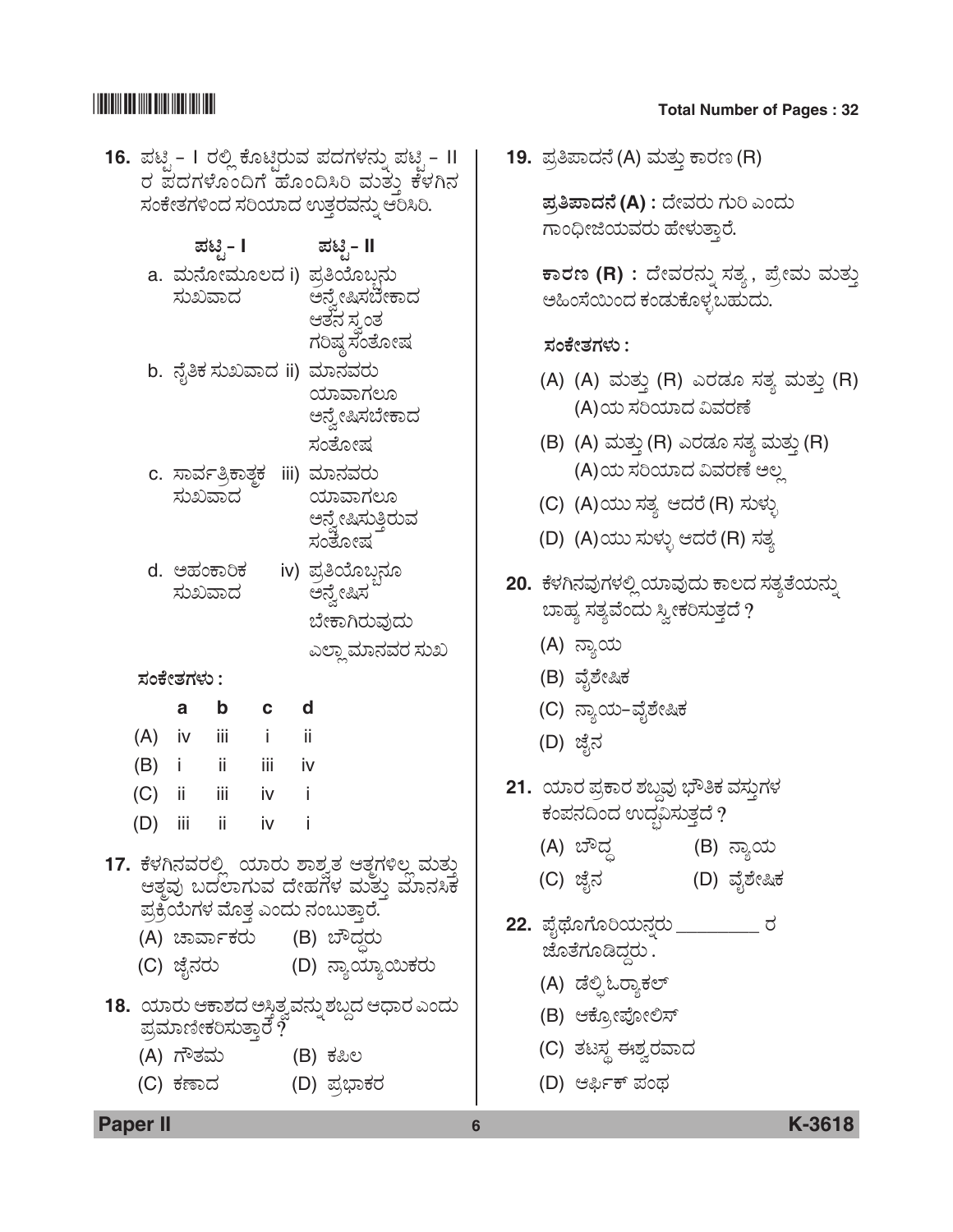# $\begin{array}{|c|c|c|c|}\hline \text{small} & \text{small} & \text{small} \end{array}$  Total Number of Pages : 32

**16.** Matching item from List – I with List – II and select the correct answer from the codes given below :

|                                                                                                                            |                         | List – I |     |    | List – II                                                                |  |  |  |
|----------------------------------------------------------------------------------------------------------------------------|-------------------------|----------|-----|----|--------------------------------------------------------------------------|--|--|--|
|                                                                                                                            | a. Psychological        | hedonism |     |    | i. What each<br>ought to seek is<br>his own greatest<br>pleasure         |  |  |  |
|                                                                                                                            | b. Ethical              | hedonism |     |    | ii. Men ought always<br>to seek pleasure                                 |  |  |  |
|                                                                                                                            |                         | hedonism |     |    | c. Universalistic iii. Men always do<br>seek pleasure                    |  |  |  |
|                                                                                                                            | d. Egoistic<br>hedonism |          |     |    | iv. What each ought<br>to seek is the<br>pleasure of all<br>human beings |  |  |  |
| Codes:                                                                                                                     |                         |          |     |    |                                                                          |  |  |  |
|                                                                                                                            | a                       | b        | C   | d  |                                                                          |  |  |  |
| (A)                                                                                                                        | iv                      | iίi      | i   | ii |                                                                          |  |  |  |
| (B)                                                                                                                        | İ                       | ii       | iii | iv |                                                                          |  |  |  |
| (C)                                                                                                                        | ii                      | iii      | iv  | i  |                                                                          |  |  |  |
| (D)                                                                                                                        | iij                     | ii       | iv  | i  |                                                                          |  |  |  |
| 17. Who among the following believes that<br>there is no permanent self and self is<br>an aggregate of changing bodily and |                         |          |     |    |                                                                          |  |  |  |

(A) Carvakas (B) Buddhists

mental processes ?

- (C) Jainas (D) Nyayaikas
- **18.** Who proves the existence of Akasa as the substrate of sound ?
	- (A) Gautama (B) Kapila
	- (C) Kanada (D) Prabhakara

**19.** Assertion (A) and Reason (R) : **Assertion (A)** : Gandhi says that God

is the end.

 **Reason (R)** : God can be known through truth, love or non violence.

### **Codes :**

- (A) Both (A) and (R) are true and (R) is the correct explanation of (A)
- (B) Both (A) and (R) are true and (R) is not the correct explanation of (A)
- (C) (A) is true but (R) is false
- (D) (A) is false but (R) is true
- **20.** Which among the following admits the reality of time (Kala) as an external reality ?
	- (A) Nyaya
	- (B) Vaisesika
	- (C) Nyāya-Vaisesika
	- (D) Jaina
- **21.** According to whom, sound is produced by the vibrations of material particles ?
	- (A) Buddhism (B) Nyaya
	- (C) Jaina (D) Vaisesika
- **22.** The Pythagoreans were associated with
	- (A) Delphi oracle
	- (B) Acropolis
	- (C) Deism
	- (D) The orphic sect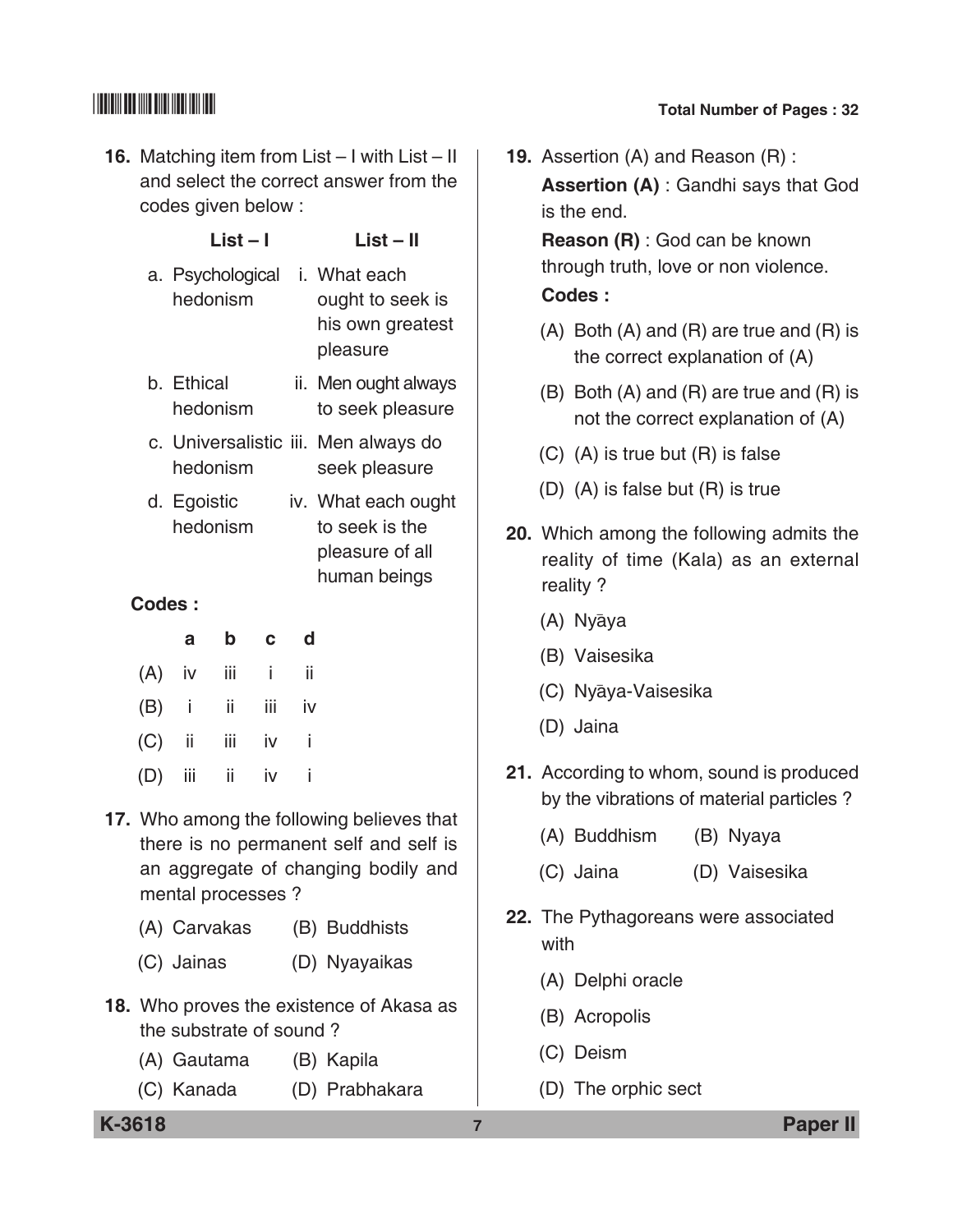| 23.  ಪಟ್ಟಿ– I ನ್ನು ಪಟ್ಟಿ– II ರೊಂದಿಗೆ ಹೊಂದಿಸಿರಿ ಮತ್ತು<br>ಕೆಳಗಿನ ಸಂಕೇತಗಳಿಂದ ಸರಿಯಾದ ಉತ್ತರವನ್ನು<br>ಆರಿಸಿರಿ. | 26. ಪಟ್ಟಿ– I ನ್ನು ಪಟ್ಟಿ– II ರೊಂದಿಗೆ ಹೊಂದಿಸಿರಿ ಮತ್ತು<br>ಕೆಳಗಿನ ಸಂಕೇತಗಳಿಂದ ಸರಿಯಾದ ಉತ್ತರವನ್ನು<br>ಆರಿಸಿರಿ. |
|---------------------------------------------------------------------------------------------------------|--------------------------------------------------------------------------------------------------------|
| ಹಟಿೖ– II<br>ಪಟಿೖ– I                                                                                     | ಪಟಿೖ– I<br>ಪಟಿೖ– II                                                                                    |
| a. ಸಿ. ಎಲ್.ಸ್ಟೀವರ್ಸನ್ 1. ನಿಯೋಜಕವಾದ                                                                      | 1. ಎರಡೂ ತರ್ಕ<br>a. ವಿಪರೀತ                                                                              |
| b. ಆರ್. ಎಂ. ಹೇರ್ 2. ಸಂವೇಗವಾದ                                                                            | ವಾಕ್ಯಗಳು<br>ಜೊತೆಯಲ್ಲಿ ಸತ್ಯವೂ                                                                           |
| c. ಜೆ. ಎಸ್. ಮಿಲ್<br>3. ಅಂತಃಪ್ರಜ್ಞಾವಾದ                                                                   | ಆಗಲಾರವು, ಸುಳ್ಳೂ                                                                                        |
| 4. ಸುಖವಾದ<br>d. ಜೆ. ಬಟ್ಲರ್                                                                              | ಆಗಲಾರವು                                                                                                |
| ಸಂಕೇತಗಳು :                                                                                              | b. ಉಪ-ವಿಪರೀತ 2. ಸಾರ್ವತ್ರಿಕ                                                                             |
| b<br>$\mathbf{c}$<br>d<br>a                                                                             | ತರ್ಕವಾಕ್ಯದ ಸತ್ಯವು<br>ವಿಶೇಷ ತರ್ಕವಾಕ್ಯದ                                                                  |
| 3 <sup>7</sup><br>(A)<br>$2 \quad 1$<br>4                                                               | ಸತ್ಯವನ್ನು                                                                                              |
| (B)<br>$1 -$<br>3<br>$2^{\circ}$<br>4                                                                   | ಸೂಚಿಸುತ್ತದೆ                                                                                            |
| (C)<br>$2^{\circ}$<br>3<br>$1 \quad$<br>4                                                               | c. ಅಧೀನ ಸಂಬಂಧ 3. ಎರಡೂ                                                                                  |
| 3<br>(D)<br>$\overline{2}$<br>4<br>1                                                                    | ವಿರೋಧ<br>ರ್ತಕವಾಕ್ಯಗಳು<br>ಸತ್ಯವಾಗಬಲ್ಲವು,                                                                |
| 24.  ಡೆಮೊಕ್ರಿಟಸ್ನ ಪ್ರಕಾರ ಸಂತೋಷವು                                                                        | ಆದರೆ ಅವುಗಳು                                                                                            |
| ಸಂಬಂಧಿಸಿದ್ದಾಗಿದೆ.                                                                                       | ಜೊತೆಯಲ್ಲಿ                                                                                              |
| (A) ಭೌತಿಕ ಸಂಗ್ರಹಗಳು                                                                                     | ಸುಳ್ಳಾಗಲಾರವು                                                                                           |
| (B) ಆತ್ಮ                                                                                                | 4. ಎರಡೂ<br>d. ವ್ಯಾಘಾತ<br>ರ್ತ೯ವಾಕ್ತಗಳು                                                                  |
| (C) ಅಲೌಕಿಕ ಧ್ವನಿಗಳು                                                                                     | ಜೊತೆಯಲ್ಲಿ                                                                                              |
| (D) ಪ್ಲೆನಂ ಮತ್ತು ವ್ಯಾಕ್ಯುಮ್                                                                             | ಸತ್ತವಾಗಲಾರವು                                                                                           |
| <b>25.</b> ಪ್ಲೇಟೊ _________ ಮತ್ತು                                                                       | ಆದರೆ ಜೊತೆಯಲ್ಲಿ                                                                                         |
| ಸಿದ್ಧಾಂತಗಳ ಮೂಲಕ ವಿಚಾರಶೀಲ ಆತ್ತದ                                                                          | ಸುಳ್ಳಾಗಬಹುದು<br>ಸಂಕೇತಗಳು :                                                                             |
| ಸಿದ್ಧಾಂತವನ್ನು ಭಾವ ಸಿದ್ಧಾಂತದೊಂದಿಗೆ<br>ಸೇರಿಸುತ್ತಾರೆ.                                                      | $\mathbf b$<br>d<br>a<br>$\mathbf c$                                                                   |
| (A) ಕರ್ಮ ಮತ್ತು ಪುನರ್ಜನ್ಠ                                                                                | $3 \quad 4 \quad 1$<br>(A)<br>$\overline{2}$                                                           |
| (B) ಸ್ವಾತಂತ್ರ್ಯ ಮತ್ತು ಉತ್ತರದಾಯಿತ್ವ                                                                      | $3 \quad 4 \quad 2$<br>(B)<br>$\mathbf{1}$                                                             |
| (C) ಸ್ಥರಣೆ ಮತ್ತು ಜನ್ಮಾಂತರ                                                                               | 4 3 1 2<br>(C)                                                                                         |
| (D) ಸ್ವಾತಂತ್ರ್ಯ ಮತ್ತು ಅವಶ್ಯಕತೆ                                                                          | 3 <sup>7</sup><br>$\overline{2}$<br>$4\overline{ }$<br>1<br>(D)                                        |
|                                                                                                         |                                                                                                        |

**Paper II 8 K-3618**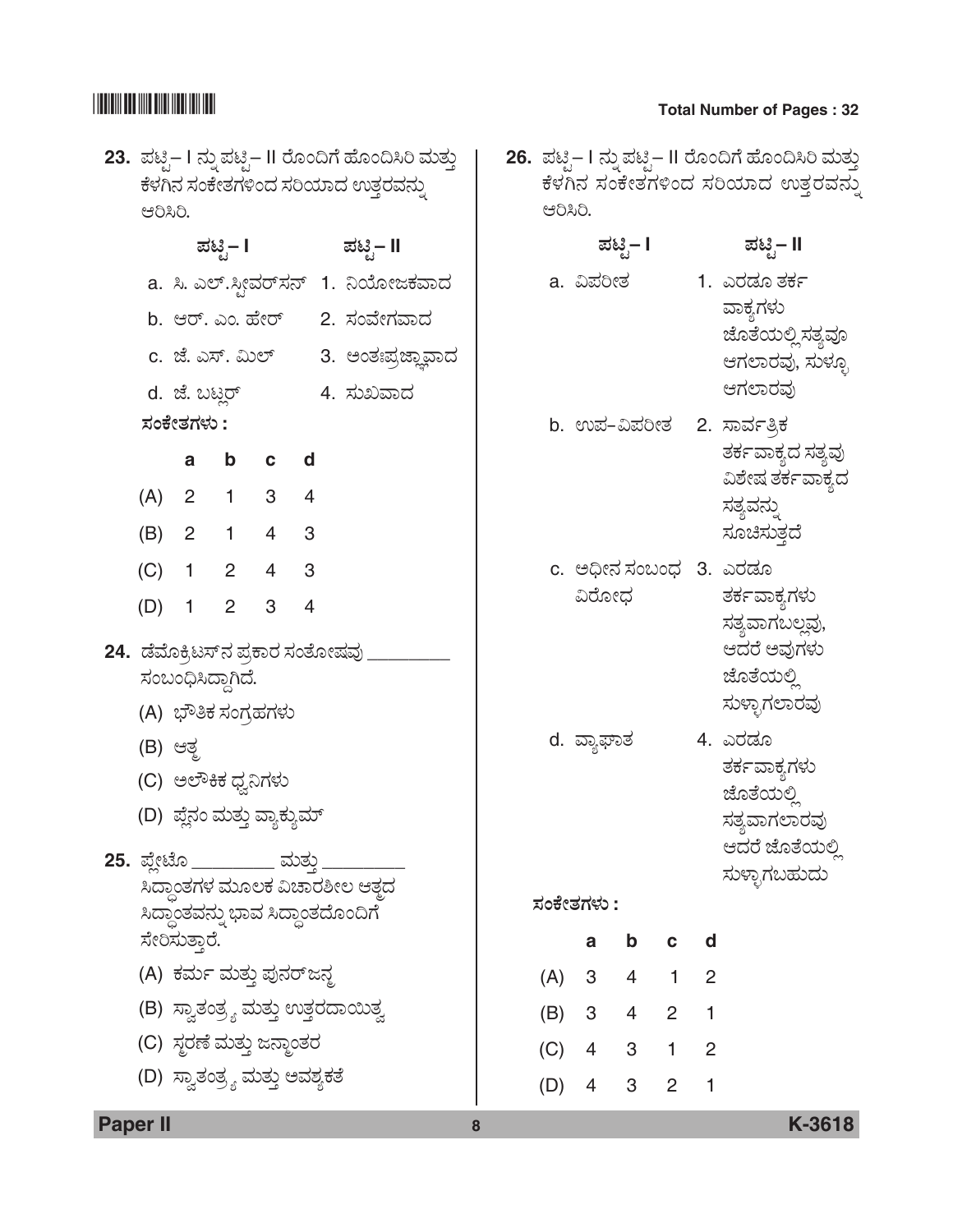**23.** Match List – I with List – II and select the correct answer using the codes given below :

|                                                       |  |               | List – I |             |                                      | List – II                  |  |
|-------------------------------------------------------|--|---------------|----------|-------------|--------------------------------------|----------------------------|--|
|                                                       |  |               |          |             | a. C. L. Steverson 1. Prescriptivism |                            |  |
|                                                       |  |               |          |             |                                      | b. R. M. Hare 2. Emotivism |  |
|                                                       |  | c. J. S. Mill |          |             |                                      | 3. Intuitionism            |  |
|                                                       |  | d. J. Butler  |          |             |                                      | 4. Hedonism                |  |
|                                                       |  | Codes:        |          |             |                                      |                            |  |
|                                                       |  | a             | b c      |             | ∣ d                                  |                            |  |
|                                                       |  | $(A)$ 2 1 3 4 |          |             |                                      |                            |  |
|                                                       |  | (B) 2 1 4 3   |          |             |                                      |                            |  |
|                                                       |  | $(C)$ 1 2     |          | $4 \quad 3$ |                                      |                            |  |
|                                                       |  | $(D)$ 1 2     |          | 3           | 4                                    |                            |  |
| 24. According to Democritus, happiness<br>pertains to |  |               |          |             |                                      |                            |  |

- (A) Material possessions
- (B) Soul
- (C) Supernatural voice
- (D) Plenum and vacuum

## **25.** Plato connects the doctrine of immortality of the rational soul with the theory of ideas by means of the doctrine of  $\sqrt{a}$  and  $\sqrt{a}$

- (A) Karma and rebirth
- (B) Freedom and responsibility
- (C) Recollection and transmigration
- (D) Freedom and necessity

**26.** Match List – I with List – II and select the correct answer using the codes given below :

| $List - I$                                 | $List - II$                             |
|--------------------------------------------|-----------------------------------------|
| a. Contrary                                | 1. Both                                 |
|                                            | propositions can                        |
|                                            | not be true or                          |
|                                            | false together                          |
| b. Sub-contrary                            | 2. Truth of the                         |
|                                            | universal                               |
|                                            | proposition                             |
|                                            | implies the truth                       |
|                                            | of the particular                       |
|                                            | proposition                             |
|                                            | c. Sub-alternation 3. Both propositions |
|                                            | can be true but                         |
|                                            | cannot be false                         |
|                                            | d. Contradictory 4. Both propositions   |
|                                            | cannot be true                          |
|                                            | but can be false                        |
| <b>Codes:</b>                              |                                         |
| b<br>a<br>C                                | d                                       |
| (A)<br>$\overline{4}$<br>$\mathbf{1}$<br>3 | $\overline{2}$                          |
| 4<br>2<br>(B)<br>3                         | 1                                       |

(C) 4 3 1 2

(D) 4 3 2 1

# $\begin{array}{|c|c|c|c|}\hline \text{small} & \text{small} & \text{small} \end{array}$  Total Number of Pages : 32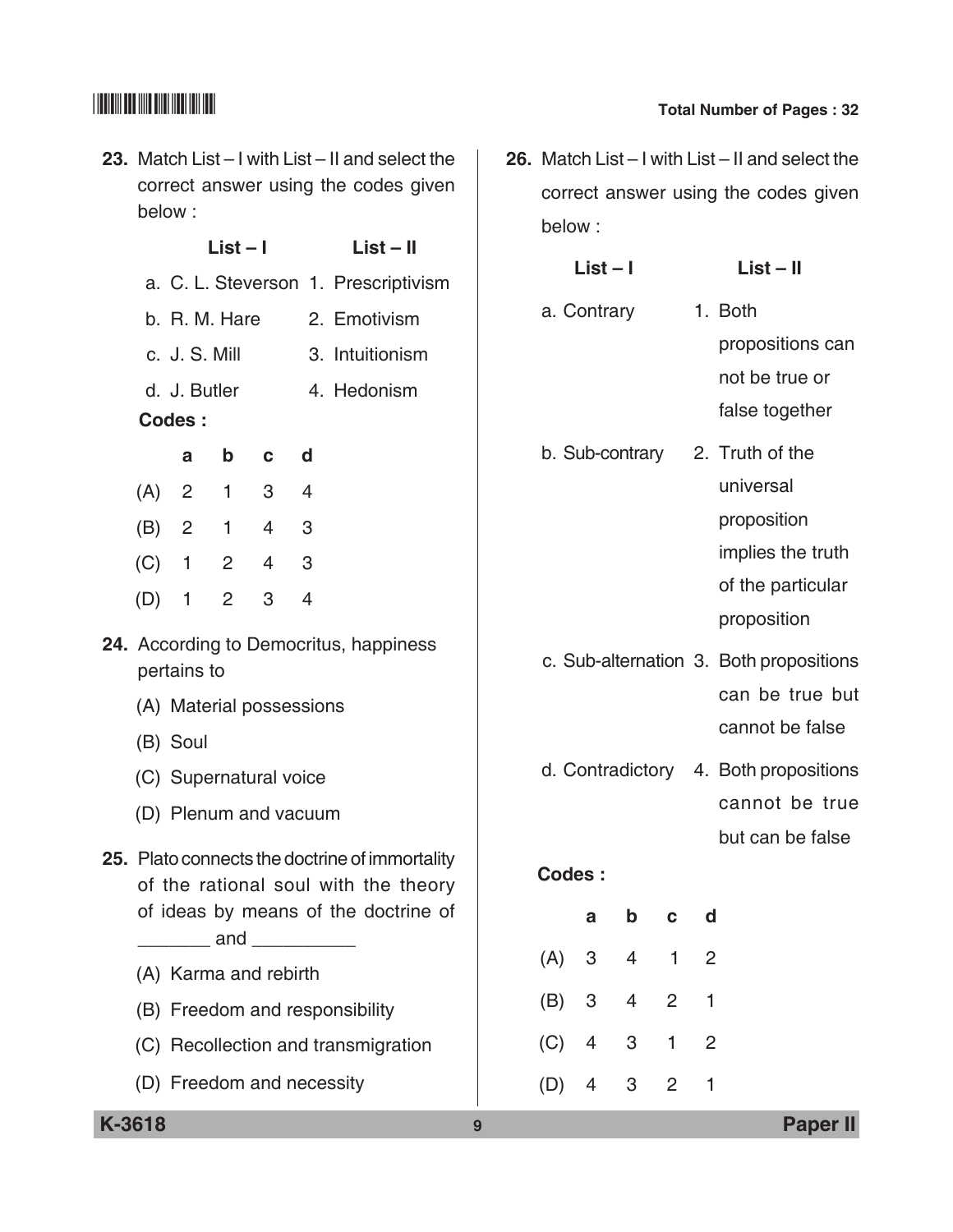# $\begin{array}{|c|c|c|c|}\hline \text{small} & \text{small} & \text{small} \end{array}$  Total Number of Pages : 32

| ಆರಿಸಿರಿ.                                                                      | c. ವಿಶೇಷ ಅಸ್ತರ್ಥಕ                             | ಪಟಿೃ− I        |                                       |                | 27. ಪಟ್ಟಿ– I ನ್ನು ಪಟ್ಟಿ– II ರೊಂದಿಗೆ ಹೊಂದಿಸಿರಿ ಮತ್ತು<br>ಕೆಳಗಿನ ಸಂಕೇತಗಳಿಂದ ಸರಿಯಾದ ಉತ್ತರವನ್ನು<br>ಮಟಿೃ– II<br>a. ಸಾರ್ವತ್ರಿಕ ಅಸ್ತರ್ಥಕ  1. ವಿಧೇಯವನ್ನು<br>ಮಾತ್ರ<br>ವ್ಯಾಪಿಸುತ್ತದೆ<br>b. ಸಾರ್ವತ್ರಿಕ ನೇತ್ಯರ್ಥಕ 2. ವಿಷಯವನ್ನು<br>ಮಾತ್ರ<br>ವ್ಯಾಪಿಸುತ್ತದೆ<br>3. ವಿಷಯ ಮತ್ತು<br>ವಿಧೇಯ<br>ಎರಡನ್ಸೂ |            | ತಿಳಿಸಿ :<br>ಆರಿಸಿರಿ. |          | $(C.-D) \supset (E \equiv -F)$<br>(A) ಅಸೋಸಿಯೇಶನ್<br>(B) ಎಕ್ಫೋರ್ಟೇಶನ್<br>(C) ಡಿಸ್ಟಿಬ್ಯೂಶನ್<br>(D) ಮೆಟೀರಿಯಲ್ ಇಕ್ವಿವ್ತಾಲನ್ಸ್ |              |      | 29. ಕೆಳಗೆ ಕೊಟ್ತಿರುವ ವಾದಕ್ಕೆ ಯಾವ 'ಅನುಮಾನದ<br>ನಿಯಮ'ವನ್ನು ಬಳಸಿ, ಆದರ ಆಧಾರ ವಾಕ್ಯದಿಂದ<br>ಅದರ ತೀರ್ಮಾನ ವಾಕ್ಯವನ್ನು ಪಡೆಯಬಹುದೆಂದು<br>$\therefore$ (C $. \sim$ D) $\supset$ [(E. $\sim$ F) $\vee$ ( $\sim$ E. $\sim$ $\sim$ F)]<br>30.  ಪಟೃ– I ನ್ನು ಪಟೃ– II ರೊಂದಿಗೆ ಹೊಂದಿಸಿರಿ ಮತ<br>ಕೆಳಗಿನ ಸಂಕೇತಗಳಿಂದ ಸರಿಯಾದ ಉತ್ತರವನ |  |
|-------------------------------------------------------------------------------|-----------------------------------------------|----------------|---------------------------------------|----------------|----------------------------------------------------------------------------------------------------------------------------------------------------------------------------------------------------------------------------------------------------------------------------------|------------|----------------------|----------|---------------------------------------------------------------------------------------------------------------------------|--------------|------|----------------------------------------------------------------------------------------------------------------------------------------------------------------------------------------------------------------------------------------------------------------------------------------------------------|--|
|                                                                               | d.  ವಿಶೇಷ ನೇತ್ಯರ್ಥಕ<br>ಸಂಕೇತಗಳು :             |                |                                       |                | ವ್ಯಾಪಿಸುತ್ತದೆ<br>4.  ವಿಷಯ ಮತ್ತು<br>ವಿಧೇಯ –<br>ಈ ಎರಡನ್ನೂ<br>ವ್ಯಾಪಿಸುವುದಿಲ್ಲ                                                                                                                                                                                                       |            |                      |          | ಪಟಿೃ− I<br>a. ಅನುಮಾನದ<br>ನಿಯಮಗಳು<br>b. ರೂಲ್ ಆಫ್<br>ರಿಪ್ಲೇಸ್ ಮೆಂಟ್<br>c. ಸರ್ವ ಪರಿಮಾಣಕ                                      |              |      | ಪಟಿೃ– II<br>i. ಹತ್ತು<br>ii. ಪರಿಮಾಣನೆ<br>iii. ಪ್ರಬಲ                                                                                                                                                                                                                                                       |  |
|                                                                               | a                                             | $\mathbf b$    | $\mathbf{c}$                          | d              |                                                                                                                                                                                                                                                                                  |            |                      |          | d. ವ್ಯಾವರ್ತಕ                                                                                                              |              |      | iv. ಒಂಬತ್ತು                                                                                                                                                                                                                                                                                              |  |
|                                                                               | $(A)$ 1                                       | $2^{\circ}$    | 3 <sup>7</sup><br>$2 \quad 1 \quad 4$ | 4<br>3         |                                                                                                                                                                                                                                                                                  |            | ಸಂಕೇತಗಳು :           |          | ವಿಯೋಜನೆ                                                                                                                   |              |      |                                                                                                                                                                                                                                                                                                          |  |
| (B)                                                                           | 4                                             | 3 <sup>7</sup> | $\mathbf{1}$                          | $\overline{2}$ |                                                                                                                                                                                                                                                                                  |            |                      | а        | $\mathbf b$                                                                                                               | $\mathbf{c}$ | d    |                                                                                                                                                                                                                                                                                                          |  |
| (C)                                                                           |                                               |                | $2 \quad 3 \quad 4 \quad 1$           |                |                                                                                                                                                                                                                                                                                  |            |                      | $(A)$ iv | $\mathbf{i}$                                                                                                              | iii          | ii.  |                                                                                                                                                                                                                                                                                                          |  |
| (D)                                                                           |                                               |                |                                       |                |                                                                                                                                                                                                                                                                                  |            |                      |          | $(B)$ i iv ii                                                                                                             |              | iii  |                                                                                                                                                                                                                                                                                                          |  |
|                                                                               |                                               |                |                                       |                | 28.  ಕೆಳಗೆ ಕೊಟ್ಟವಾಕ್ಯದ ಸರಿಯಾದ ಸಾಂಕೇತಿಕತೆಯನ್ನು                                                                                                                                                                                                                                    |            |                      |          | $(C)$ iv i ii                                                                                                             |              | -iii |                                                                                                                                                                                                                                                                                                          |  |
|                                                                               | ಆಯ್ಕೆ ಮಾಡಿರಿ :<br>written."                   |                |                                       |                | "A book is interesting only if it is well                                                                                                                                                                                                                                        |            |                      |          | $(D)$ i iv iii ii                                                                                                         |              |      |                                                                                                                                                                                                                                                                                                          |  |
| (A) (x) $[Bx \supset (lx \supset Wx)]$<br>(B) (x) $[Bx \supset (lx \vee Wx)]$ |                                               |                |                                       |                |                                                                                                                                                                                                                                                                                  | ಪಡೆಯಲಾಗದು. |                      |          | <b>31.</b> ಎರಡು _____________ ಆಧಾರ ವಾಕ್ತಗಳಿಂದ<br>ಯಾವುದೇ ಸುಸಂಬದ್ಧ ತೀರ್ಮಾನವನ್ನು                                             |              |      |                                                                                                                                                                                                                                                                                                          |  |
|                                                                               | (C) (x) $[Bx \vee (lx \supset Wx)]$           |                |                                       |                |                                                                                                                                                                                                                                                                                  |            |                      |          |                                                                                                                           |              |      | (A) ಅಸ್ತರ್ಥಕ         (B) ನಿಷೇಧಾತ್ಮಕ                                                                                                                                                                                                                                                                      |  |
|                                                                               | (D) (x) $[(\vert x \vert \le Wx) \supset Bx]$ |                |                                       |                |                                                                                                                                                                                                                                                                                  |            |                      |          |                                                                                                                           |              |      | (C) ನಿರುಪಾಧಿಕ (D) ಸಾರ್ವತ್ರಿಕ                                                                                                                                                                                                                                                                             |  |
| <b>Paper II</b>                                                               |                                               |                |                                       |                |                                                                                                                                                                                                                                                                                  | 10         |                      |          |                                                                                                                           |              |      | K-3618                                                                                                                                                                                                                                                                                                   |  |

- 1 ಕೊಟ್ಟಿರುವ ವಾದಕ್ಕೆ ಯಾವ 'ಅನುಮಾನದ ುಮ'ವನ್ನು ಬಳಸಿ, ಅದರ ಆಧಾರ ವಾಕ್ಯದಿಂದ 'ರ ತೀರ್ಮಾನ ವಾಕ್ಯವನ್ನು ಪಡೆಯಬಹುದೆಂದು *£ÚÔ :*
	- $\neg$ D) ⊃ (E ≡ ~ F)

$$
\therefore (C \cdot \sim D) \supset [(E \cdot \sim F) \vee (\sim E \cdot \sim \sim F)]
$$

- (A) *AÓæãàÔÁáàÍÜ®…*
- ಎಕ್ಸ್ಪೋರ್ಟೇಶನ್
- ಡಿಸ್ಟಿಬ್ಯೂಶನ್
- ಮಟೀರಿಯಲ್ ಇಕ್ವಿವ್ಯಾಲನ್ಸ್
- **30.** *±Üqr*  I *®Üá° ±Üqr*  II Ãæãí©Wæ Öæãí©ÔÄ ÊÜáñÜá¤  $\dot{\tilde{}}$ ನ ಸಂಕೇತಗಳಿಂದ ಸರಿಯಾದ ಉತ್ತರವನ್ನು ಸಿರಿ.

- ನಿಯಮಗಳು
- b. *ÃÜãÇ… B´…* ii. *±ÜÄÊÜÞ|®æ* ರಿಪ್ಲೇಸ್*ಮೆಂಟ್*
- $\vec{x}$ ರ್ವ ಪರಿಮಾಣಕ iii. ಪ್ರಬಲ
	- <mark>ವ್ಯಾವರ್ತಕ iv</mark>. ಒಂಬತ್ತು

|  | a b c d           |  |
|--|-------------------|--|
|  | $(A)$ iv i iii ii |  |
|  | (B) i iv ii iii   |  |
|  | $(C)$ iv i ii iii |  |
|  | $(D)$ i iv iii ii |  |

- $\overline{\text{33}}$  \_\_\_\_\_\_\_\_\_\_\_\_\_\_\_\_ ಆಧಾರ ವಾಕ್ಯಗಳಿಂದ ›ವುದೇ ಸುಸಂಬದ್ಧ ತೀರ್ಮಾನವನ್ನು ಯಲಾಗದು. ಅಸ್ತ್ರರ್ಥಕ (B) ನಿಷೇಧಾತ<del>್ಮ</del>ಕ
	- ನಿರುಪಾಧಿಕ (D) ಸಾರ್ವತ್ರಿಕ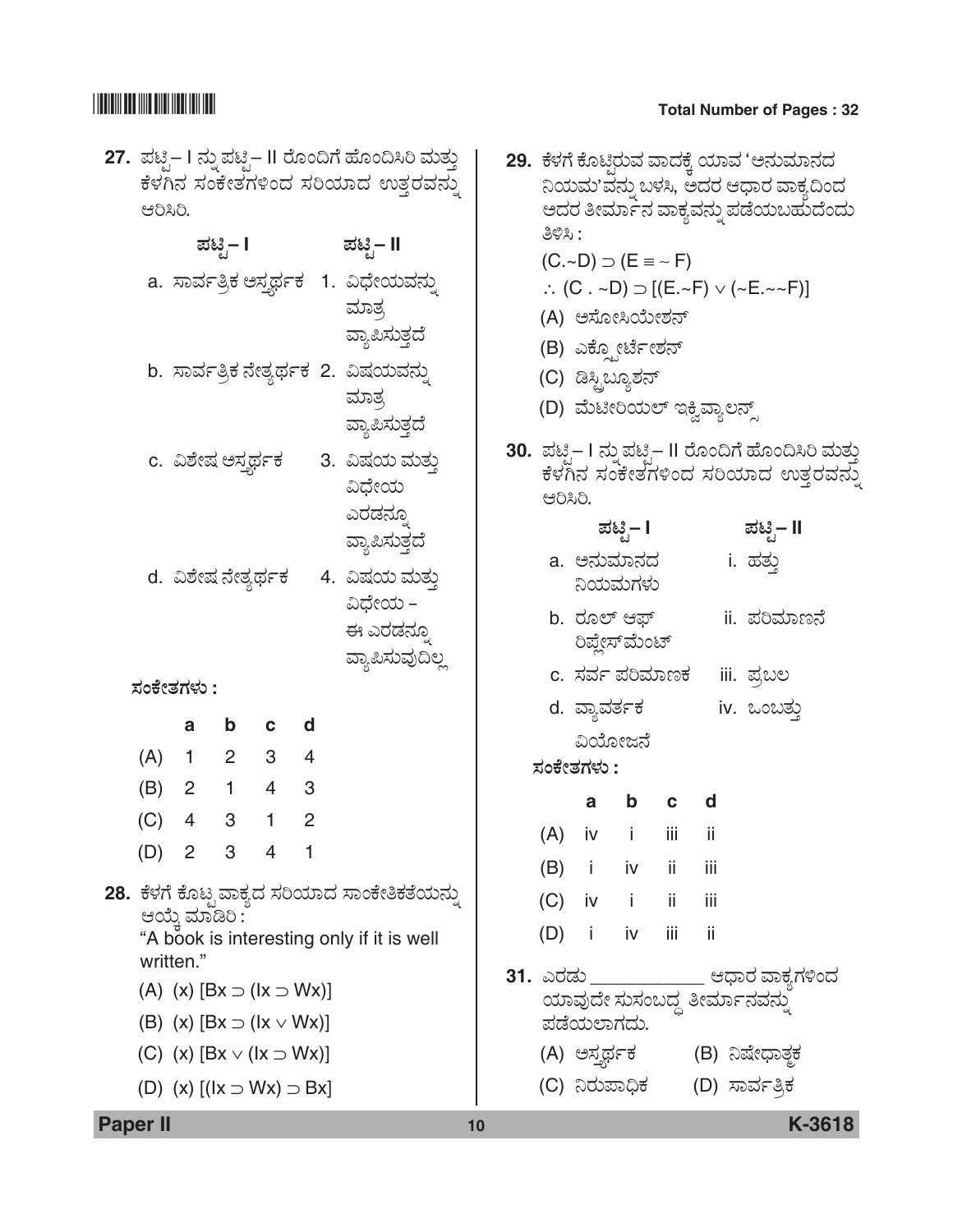**27.** Match List – I with List – II and choose the correct answer from the codes given below :

 **List – I List – II**

| affirmative                  | a. Universal 1. Distributes the<br>predicate only |
|------------------------------|---------------------------------------------------|
| b. Universal<br>negative     | 2. Distributes the<br>subject only                |
| c. Particular<br>affirmative | 3. Distributes both<br>the subject and            |
|                              | predicate                                         |

d. Particular 4. Distributes neither negative predicate nor subject

### **Codes :**

|     | а              | b              | $\mathbf{c}$   | d              |
|-----|----------------|----------------|----------------|----------------|
|     | $(A)$ 1 2      |                | 3 <sup>1</sup> | 4              |
|     | (B) 2 1        |                | $\overline{4}$ | 3              |
| (C) | $\overline{4}$ | $3^{\circ}$    | $1 \quad$      | $\overline{2}$ |
|     | $(D)$ 2        | 3 <sup>7</sup> | 4              |                |

- **28.** Choose the correct symbolization of the given statement : "A book is interesting only if it is well written."
	- (A) (x)  $[Bx \supset (1x \supset Wx)]$
	- (B) (x)  $[Bx \supset (1x \vee Wx)]$
	- (C) (x)  $[Bx \vee (1x \supset Wx)]$
	- (D) (x)  $[(1x \supset Wx) \supset Bx]$

**29.** For the given argument state the rule of inference by which its conclusion follows from its premises :  $(C.-D) \supset (E \equiv -F)$ ∴ (C . ~D)  $\supset$  [(E.~F)  $\vee$  (~E.~~F)] (A) Association (B) Exportation (C) Distribution (D) Material equivalence **30.** Match List – I with List – II and select the correct answer using the codes given below :  **List – I List – II** a. Rules of i. Ten inference b. Rule of ii. Quantification Replacement c. Universal iii. Strong quantifier d. Exclusive iv. Nine disjunction  **Codes : a b c d** (A) iv i iii ii (B) i iv ii iii  $(C)$  iv i ii iii (D) i iv iii ii **31.** From two premises no valid conclusion can be drawn. (A) Affirmative (B) Negative (C) Categorical (D) Universal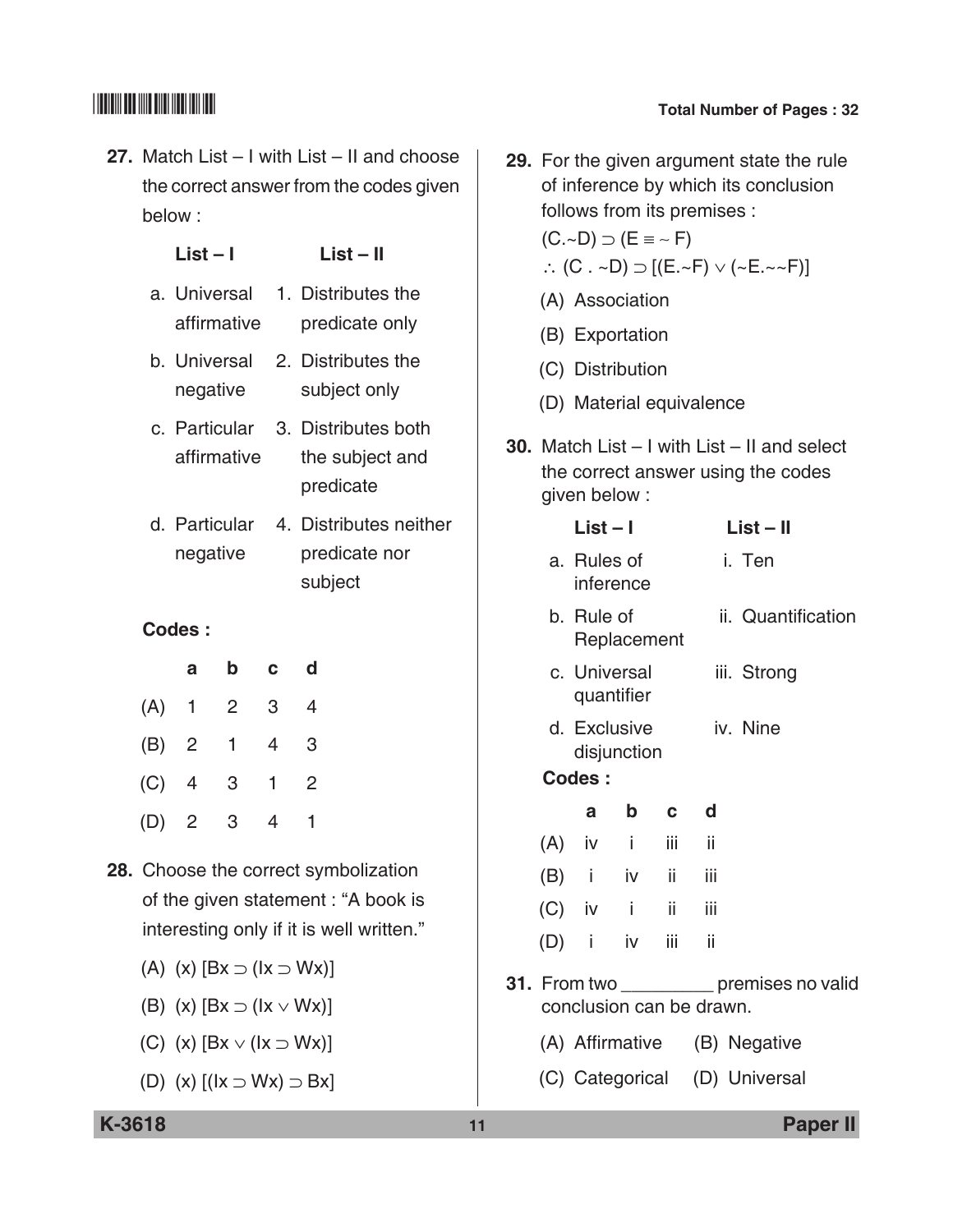

|         | ತಿಳಿಯುತ್ತಾರೆ.                                                   |    |     | 37. 'ದೇವರು ಎಲ್ಲದರಲ್ಲೂ ಇದ್ದಾನೆಂಬ ವಿಚಾರ,<br>ಅಥವಾ ದೇವರು ಮತ್ತು ವಿಶ್ವ ಒಂದಾಗಿದ್ದಾವೆ'<br>ಎಂಬುದನು<br>(A) ಸರ್ವಚಿತ್ತವಾದ (B) ಪ್ಯಾನ್ಗ್ಲೋಸಿಯಂ<br>(C) ಸರ್ವೇಶ್ವರವಾದ (D) ಪೆನೆಯಿಟಿಯಸ್ |      |
|---------|-----------------------------------------------------------------|----|-----|----------------------------------------------------------------------------------------------------------------------------------------------------------------------|------|
| ಎಂದೆರೆ  | (A) ಒಂದು ಅನುಮಾನ<br>(C) ಒಂದು ಪ್ರತ್ಯಕ್ಷ<br>(D) ಅಂತಃರ್ಗತ ಪರಿಕಲ್ಪನೆ |    |     | 38.  ಡೆಸ್ಕಾರ್ಟ್ಸ್ ಪ್ರಕಾರ 'ಕೊಜಿಟು ಎರ್ಗೋ ಸಮ್'<br>(B) ಒಂದು ಅಂತಃ ಪ್ರಜ್ಞೆಯ ನಿಶ್ಚಿತತೆ                                                                                      |      |
|         | 39. ಶಂಕರರು ಆತ್ಮವನ್ನು<br>ಪರಿಗಣಿಸುತ್ತಾರೆ.<br>(A) ವಿಷಯ             |    |     | (B) ಪ್ರತ್ಯಕ್ಷಣೀಯ ವಸ್ತು<br>(C) ಶುದ್ಧ ಚೇತನ   (D) (A) ಮತ್ತು(C) ಎರಡೂ                                                                                                     | ಎಂದು |
|         |                                                                 |    |     | 40. ಪಟ್ಟಿ – I ನ್ನು ಪಟ್ಟಿ – II ರೊಂದಿಗೆ ಹೊಂದಿಸಿರಿ ಮತ್ತು<br>ಸೂಕ್ತ ಉತ್ತರವನ್ನು ಕೆಳಗಿನ ಸಂಕೇತಗಳಿಂದ ಆರಿಸಿರಿ.                                                                 |      |
|         | ಪಟ್ಟಿ – I                                                       |    |     | ಪಟ್ಟಿ− II                                                                                                                                                            |      |
|         | a. ಅನ್ವಯಿ                                                       |    |     | i. ಸಾಧ್ಯ ಪದವು<br>ಅಪ್ರಸುತ<br>ಅನ್ನೆಯೆವನು<br>ಸಮ್ಠೆತಿಸುತ್ತದೆ                                                                                                             |      |
|         | b. ವ್ಯತಿರೇಕಿ                                                    |    |     | ii. ಸಾಧ್ಯಪದವು<br>ಅಪ್ರಸ್ತುತ ಅನ್ರಯ<br>ಮತ್ತು ಪ್ರಸ್ತುತೆ<br>ಅನ್ನಯವನು<br>ಸಮ್ಮತಿಸುತ್ತದೆ                                                                                     |      |
|         |                                                                 |    |     | c. ಅನ್ವಯ-ವ್ಯತಿರೇಕಿ iii. ದೋಷ ಪೂರಿತ ತರ್ಕ                                                                                                                               |      |
|         | ಸಂಕೇತಗಳು :                                                      |    |     | d. ಹೇತ್ವಾಭಾಸ       iv. ಸಾಧ್ಯ ಪದವು<br>ಪ್ರಸ್ತುತ ಅನ್ವಯವನ್ನು<br>ಸಮ್ಮತಿಸುತ್ತದೆ                                                                                            |      |
|         |                                                                 |    |     |                                                                                                                                                                      |      |
|         | а                                                               | b  | C   | d                                                                                                                                                                    |      |
|         | $(A)$ ii i                                                      |    | iii | iv                                                                                                                                                                   |      |
|         | (B) iii ii                                                      |    | Ť   | iv                                                                                                                                                                   |      |
|         | $(C)$ iv i ii                                                   |    |     | – iii                                                                                                                                                                |      |
| $(D)$ i |                                                                 | ii | iii | iv                                                                                                                                                                   |      |

**Paper II 12 K-3618**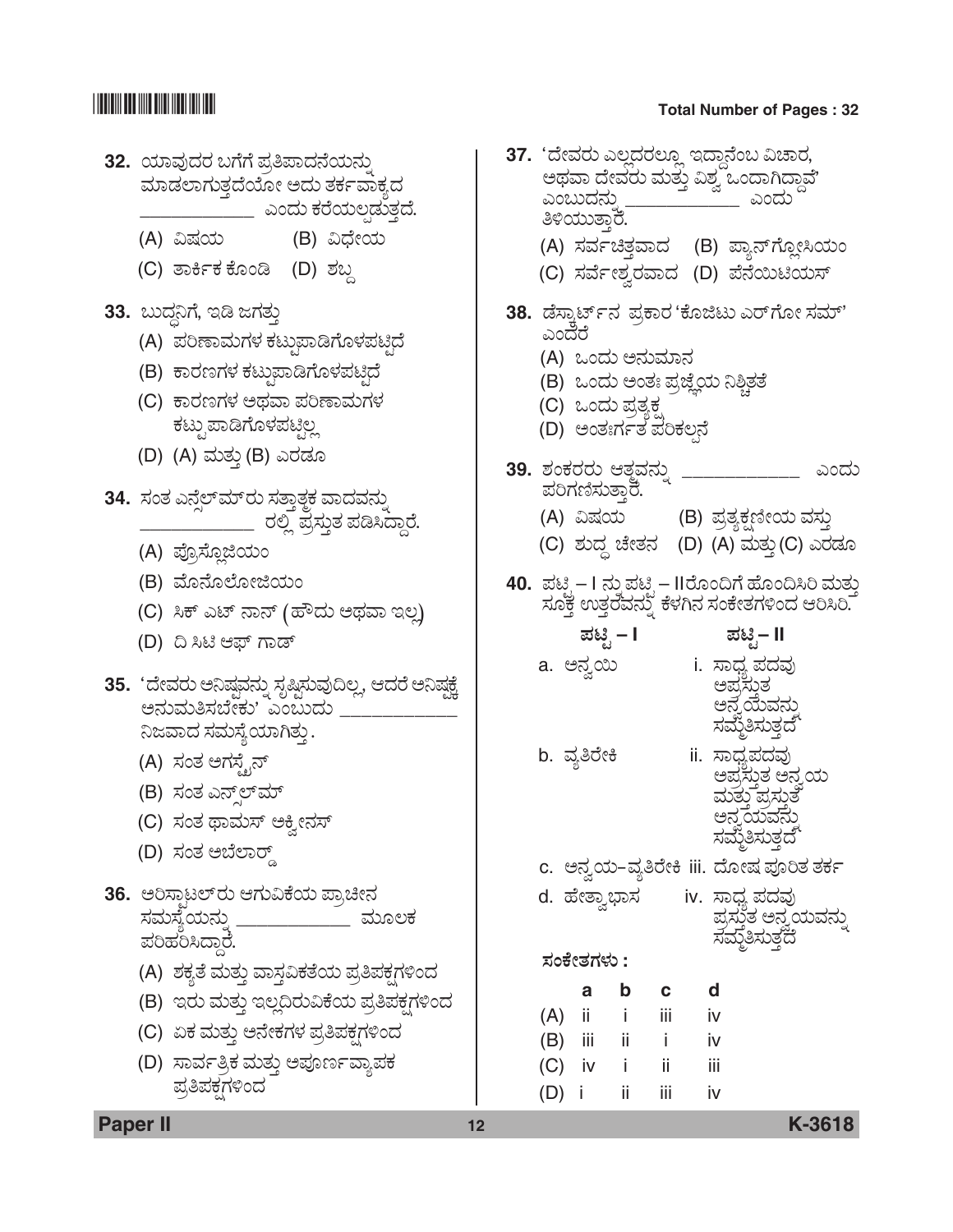- **32.** That about which the assertion is made is called the both a proposition.
	- (A) Subject (B) Predicate
	- (C) Copula (D) Word
- **33.** For Buddha, the whole world is
	- (A) Conditioned by effects
	- (B) Conditioned by causes
	- (C) Conditioned by neither causes nor effects
	- (D) Both (A) and (B)
- **34.** St. Anselm has presented the ontological argument in \_\_\_\_\_\_\_\_\_\_
	- (A) Proslogium
	- (B) Monologium
	- (C) Sic et Non (Yes or No)
	- (D) The city of God
- **35.** 'God does not create evil, but has to permit evil' was the real problem of \_\_\_\_\_\_\_
	- (A) St. Augustine
	- (B) St. Anselm
	- (C) St. Thomas Aquinas
	- (D) St. Abelard
- **36.** Aristotle has solved the ancient problem of becoming by means of
	- (A) The anti-thesis of potentiality and actuality
	- (B) The anti-thesis of being and non-being
	- (C) The anti-thesis of one and many
	- (D) The anti-thesis of universal and particular
- **37.** 'The view that God is in everything , or that God and the universe are one' is known as \_\_\_\_\_\_\_\_\_\_
	- (A) Panpsychism (B) Panglossian
	- (C) Pantheism (D) Panaetius
- **38.** According to Descartes, 'Cogito ergo sum' is \_\_\_\_\_\_\_\_
	- (A) An inference
	- (B) An intuitive certainty
	- (C) A percept
	- (D) Innate idea
- **39.** Sankara regards the self as \_\_\_\_\_\_\_\_\_
	- (A) The subject
	- (B) The object of perception
	- (C) Pure consciousness
	- (D) Both (A) and (C)
- **40.** Match List I with List II and choose the correct answer from the code given below :
	- **List I List II** a. Anvayi i. Major term allows agreement in
	- absence b. Vyatireki ii. Major term allows
		- agreement both in presence and absence
	- c. Anvaya- iii. Fallacious Vyatireki reasoning
	- d. Hetvābhāsa iv. Major term allows agreement in presence
	- **Codes :**

|          | a |                   | b c d |  |
|----------|---|-------------------|-------|--|
|          |   | $(A)$ ii ii ii iv |       |  |
|          |   | $(B)$ iii ii i iv |       |  |
| $(C)$ iv |   | i ii iii          |       |  |
|          |   | $(D)$ i ii iii iv |       |  |

**K-3618 13 Paper II**

# \*K3618\* **Total Number of Pages : 32**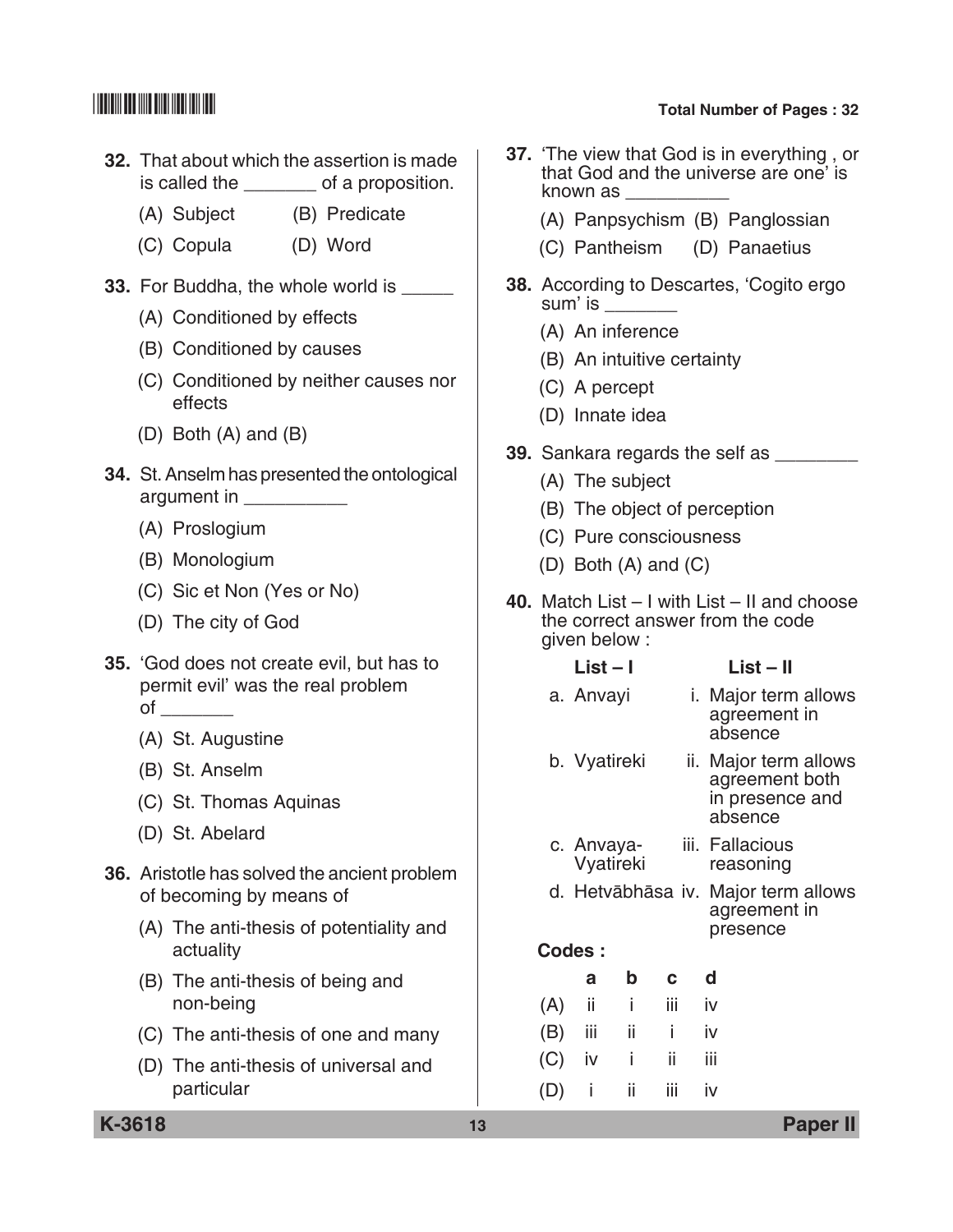## $\begin{array}{|c|c|c|c|}\hline \text{small} & \text{small} & \text{small} \end{array}$  Total Number of Pages : 32

## 11. 'Right' ಎಂಬ ಪದವು ಲ್ಯಾಟಿನ್ 'rectus'ದಿಂದ ±Üvæ¨ÜíñÜÖܨÜáª, *A¨ÜÃÜ A¥Üì*

- (A) ನೇರ
- (B) ನಿಯಮದ ಪ್ರಕಾರ
- (C) ನೇರವೂ ಅಲ್ಲ, ನಿಯಮದ ಪ್ರಕಾರವೂ ಅಲ್ಲ
- (D) ನೇರ ಮತ್ತು ನಿಯಮದ ಪ್ರಕಾರ
- 42. ಜೈನರ ಪ್ರಕಾರ ಯಾವುದು ಕರ್ಮದ ಮೂಲ  $\vec{B}$ ಬ್ದಾವವನ್ನು ಸೂಚಿಸುತ್ತದೆ ?
	- (A) *A¨Üá Jí¨Üá »è£PÜ ÓÜÌ»ÝÊܨݪX¨æ*
	- (B) *A¨Üá Jí¨Üá aæçñÜ®Ü嬆 ÓÜÌÃÜã±Ü¨ÝªX¨æ*
	- (C) ಅದು ಭೌತಿಕವೂ ಅಲ್ಲ, ಚೈತನ್ಯ ಸ್ವರೂಪದ್ದೂ *AÆÉ*
	- (D) (B) ಮತ್ತು (C) ಎರಡೂ
- **43.** *±Üqr*  I *®Üá° ±Üqr*  IIÃæãí©Wæ Öæãí©ÔÄ ÊÜáñÜá¤ ಸರಿಯಾದ ಉತ್ತರವನ್ನು ಈ ಕೆಳಗಿನ ಸಂಕೇತಗಳಿಂದ *BÄÔÄ :*

| ಪಟಿೃ – I     | ಪಟಿೃ– II    |
|--------------|-------------|
| a. ಹೈಡೆಗ್ಗರ್ | i. ಲಾಜಿಕಲ್  |
|              | ಎಂಪಿರಿಸಿಸಮ್ |

- b. *ÃÜávæãàÇ…–* ii. *bÃÜíñÜ®Ü* ಕಾರ್ನಾಪ್ ಮತ್ತು ಮರುಕಳಿಕೆಯ ಓಟ್ಟೊ ನ್ಯೂರಾತ್ ಸಿದ್ಧಾಂತ
- c. *G. hæ. H¿áÃ…* iii. *vÜÓæç®…®Ü £ÃÜáÙÜá*  ಅದರ ಅಸ್ತಿತ್ವ
- d. ನೀಶೆ iv. ವಿಜ್ಞಾನದ ಐಕ್ಯತೆ
- *ÓÜíPæàñÜWÜÙÜá* **:**

| $\mathsf{a}$ | b         | $\mathbf{c}$ | d   |
|--------------|-----------|--------------|-----|
| $(A)$ i      | iii       | ii           | iv  |
|              | (B) iv ii | iii          | i   |
| (C) iii iv   |           | -i           | ii  |
| (D) ii iv    |           | -i           | iij |

|  | I 44 ಕು ಸೆಲೆಗಿನವುಗಳಲಿ ಯಾವುವ |  |
|--|-----------------------------|--|

|           |                       |                                            |                  | 44.  ಈ ಕೆಳಗಿನವುಗಳಲ್ಲಿ ಯಾವುವು ಅರ್ಥ (meaning)                                                                                     |  |
|-----------|-----------------------|--------------------------------------------|------------------|---------------------------------------------------------------------------------------------------------------------------------|--|
|           | ಸಿದ್ಧಾಂತವಲ್ಲ?         |                                            |                  |                                                                                                                                 |  |
|           |                       |                                            |                  | (A) ಜಾತಿವ್ಯಕ್ತಿವಾದ       (B) ವ್ಯಕ್ತಿವಾದ                                                                                         |  |
|           |                       |                                            |                  | (C) ಜಾತಿವಿಶಿಷ್ಟ ವ್ಯಕ್ತಿವಾದ  (D) ಮಾಯಾವಾದ                                                                                         |  |
| ಆರಿಸಿರಿ : |                       |                                            |                  | 45. ಪಟ್ಟಿ – I ನ್ನುಪಟ್ಟಿ – IIರೊಂದಿಗೆ ಹೊಂದಿಸಿರಿ ಮತ್ತು<br>ಸರಿಯಾದ ಉತ್ತರವನ್ನು ಈ ಕೆಳಗಿನ ಸಂಕೇತಗಳಿಂದ                                    |  |
|           | ಪಟ್ಟಿ – I             |                                            |                  | ಪಟ್ಟಿ− II                                                                                                                       |  |
|           | a. ಮತಿ                |                                            |                  | 1. ಬೇರೆಯವರ                                                                                                                      |  |
|           |                       |                                            |                  | ಯೋಚನೆಗಳ                                                                                                                         |  |
|           |                       |                                            |                  | ಪತ್ಯಕ್ಷ ಜ್ಞಾನ                                                                                                                   |  |
|           | b. ಶ್ರುತಿ             |                                            |                  | 2. ವಸ್ತುಗಳ ಪ್ರತ್ಯಕ್ಷ್ಮ<br>ಜ್ಞಾನ                                                                                                 |  |
|           | c. ಅವಧಿ               |                                            |                  | 3. ಆಪ್ <mark>ತ</mark> ವಾಕ್ಯ                                                                                                     |  |
|           |                       | d.  ಮನಃ ಪರ್ಾಯ                              |                  | 4.  ಸಾಮಾನ್ಯ ಗ್ರಹಿಕೆ                                                                                                             |  |
|           | ಸಂಕೇತಗಳು :            |                                            |                  |                                                                                                                                 |  |
|           |                       | a b c d                                    |                  |                                                                                                                                 |  |
|           |                       | (A) 1 2 3 4                                |                  |                                                                                                                                 |  |
|           |                       | (B) 2 3 1 4                                |                  |                                                                                                                                 |  |
|           |                       | $(C)$ 2 1 4 3                              |                  |                                                                                                                                 |  |
|           | (D) 4 3 2             |                                            | $\blacksquare$ 1 |                                                                                                                                 |  |
|           | ಸಹಕರಿಸುತ್ತದೆ.         |                                            |                  | 46. ರಸ್ತೆಲ್ನ್ ನಿರ್ದಿಷ್ಟ ವರ್ಣನೆಯ ಸಿದ್ಧಾಂತವು<br>ಮುಖ್ಯ ಏಕೆಂದರೆ ಅದು _________________ ನ್ನು<br>ಒಳಗೊಂಡ ತರ್ಕವಾಕ್ಯಗಳನ್ನು ಅರ್ಥೈಸಿಕೊಳ್ಳಲು |  |
|           | (A) ಖಾಲಿ ಪದಗಳು        |                                            |                  |                                                                                                                                 |  |
|           |                       | (B) ವಸ್ತು ಸೂಚಕ ಪದಗಳು<br>(C) ಗುಣಾರ್ಥಕ ಪದಗಳು |                  |                                                                                                                                 |  |
|           | (D) ಅನಂತ ಪದಗಳು        |                                            |                  |                                                                                                                                 |  |
|           |                       |                                            |                  |                                                                                                                                 |  |
|           | 47. ಲಾಕ್ರ ವಾಸ್ತವವಾದವು |                                            |                  | ಆಗಿದೆ.                                                                                                                          |  |
|           |                       | (A) ಪ್ರತಿನಿಧಾನಾತ್ <del>ತ</del> ಕ ವಾಸ್ತವವಾದ |                  |                                                                                                                                 |  |
|           |                       | (B) ಸಹಜ ವಾಸ್ತವವಾದ                          |                  |                                                                                                                                 |  |
|           | (C) ನವ ವಾಸ್ತವವಾದ      |                                            |                  |                                                                                                                                 |  |
|           |                       | (D) ಅನೇಕತ್ವವಾದಿ ವಾಸ್ತವವಾದ                  |                  |                                                                                                                                 |  |

**Paper II 14 K-3618**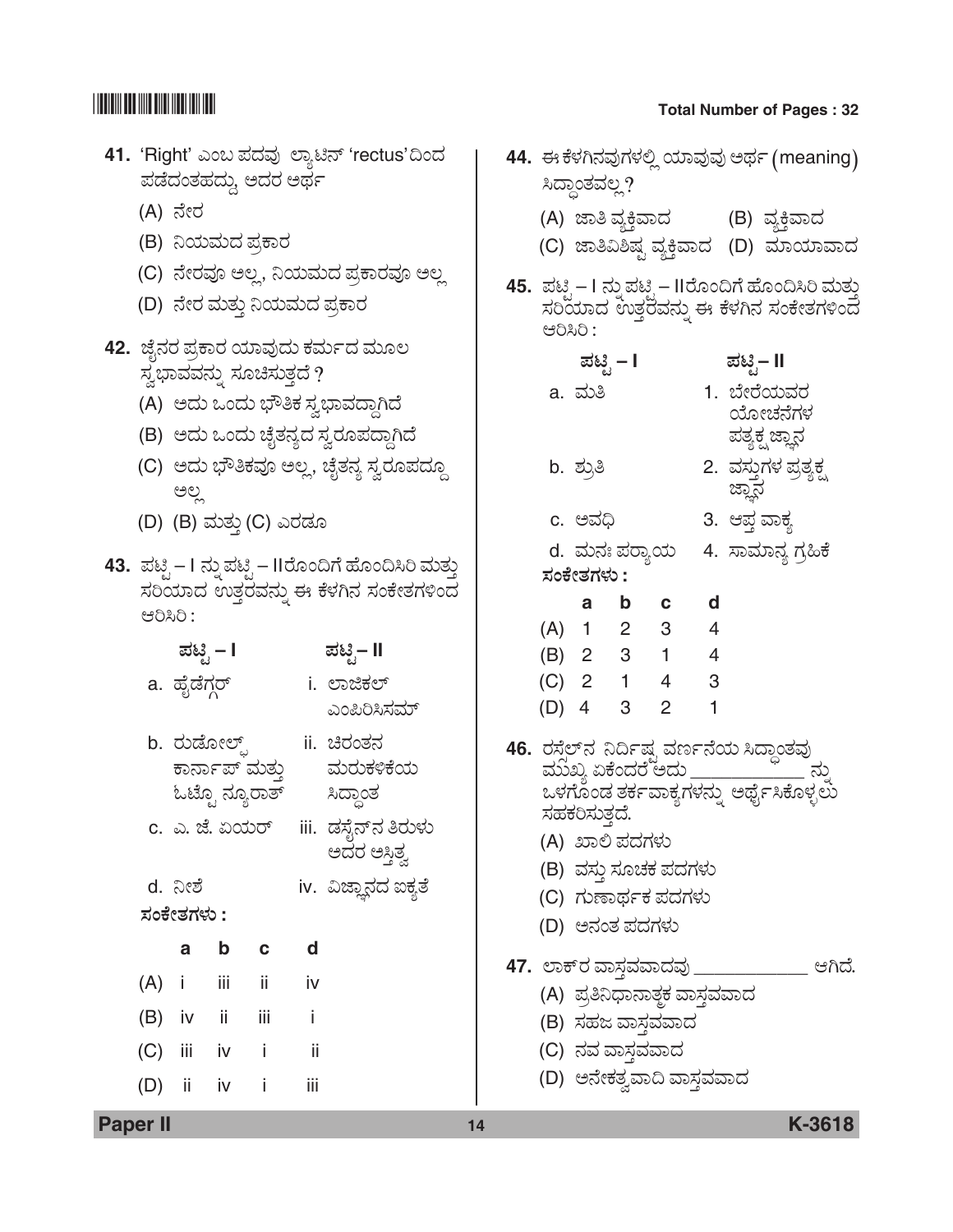- **41.** The term 'Right' is derived from Latin 'rectus', meaning \_\_\_\_\_\_\_\_\_\_\_
	- (A) Straight
	- (B) According to rule
	- (C) Neither straight nor according to rule
	- (D) Straight and according to rule
- **42.** What, according to Jainas, is Karma ?
	- (A) It is of material nature
	- (B) It is of spiritual nature
	- (C) neither material nature nor spiritual nature
	- (D) Both (B) and (C)
- **43.** Match List I with List II and choose the correct answer from the code given below :

|        |                                                                | $List - I$  |     |                                      | $List - II$                                                                                                                                |    | (B)                    | $\mathbf{Z}$            | - 3                              |                                  | 4                          |                 |
|--------|----------------------------------------------------------------|-------------|-----|--------------------------------------|--------------------------------------------------------------------------------------------------------------------------------------------|----|------------------------|-------------------------|----------------------------------|----------------------------------|----------------------------|-----------------|
|        | a. Heidegger                                                   |             |     |                                      | i. Logical<br>empiricism                                                                                                                   |    | (C)<br>(D)             | $2^{\circ}$<br>4        | $\overline{1}$<br>3 <sup>7</sup> | $\overline{4}$<br>$\overline{2}$ | 3<br>1                     |                 |
|        | b. Rudolf Carnap ii. Doctrine of<br>and Otto<br><b>Neurath</b> |             |     | eternal<br>recurrence                | 46. Russell's theory of Definite Descriptions<br>is important because it helps us ir<br>understanding propositions involving<br>the use of |    |                        |                         |                                  |                                  |                            |                 |
|        | c. A. J. Ayer                                                  |             |     | iii. The essence<br>of Dasein is its |                                                                                                                                            |    | (A) Empty terms        |                         |                                  |                                  |                            |                 |
|        |                                                                |             |     | existence                            |                                                                                                                                            |    | (B) Denotative terms   |                         |                                  |                                  |                            |                 |
|        | d. Nietzsche                                                   |             |     |                                      | iv. Unity of science                                                                                                                       |    |                        | (C) Connotative terms   |                                  |                                  |                            |                 |
|        | Codes:                                                         |             |     |                                      |                                                                                                                                            |    |                        | (D) Infinite terms      |                                  |                                  |                            |                 |
|        | a                                                              | $\mathbf b$ | C.  | d                                    |                                                                                                                                            |    | 47. Locke's realism is |                         |                                  |                                  |                            |                 |
| (A)    | L                                                              | iii         | ii. | iv                                   |                                                                                                                                            |    |                        |                         |                                  |                                  | (A) Representative realism |                 |
| (B)    | iv                                                             | ii.         | iii | j.                                   |                                                                                                                                            |    |                        | (B) Naive-realism       |                                  |                                  |                            |                 |
| (C)    | Ш                                                              | iv          | i   | ii                                   |                                                                                                                                            |    |                        | (C) Neo-realism         |                                  |                                  |                            |                 |
| (D)    | ii                                                             | <b>iv</b>   | i   | iii                                  |                                                                                                                                            |    |                        | (D) Pluralistic-realism |                                  |                                  |                            |                 |
| K-3618 |                                                                |             |     |                                      |                                                                                                                                            | 15 |                        |                         |                                  |                                  |                            | <b>Paper II</b> |

- **44.** Which one among the following is NOT a theory of meaning ?
	- (A) Jāti vyaktivāda (B) Vyaktivāda
	- (C) Jātiviśista vyaktivāda(D) Māyāvāda
- **45.** Match List I with List II and choose the correct answer from the code given below :

- a. Mati 1. Direct knowledge of thoughts of others
- b. Śruti 2. Direct knowledge of things
- c. Avadhi 3. Testimony
- d. Manah 4. Ordinary cognition paryaya
- **Codes :**

|     | а              | b              | $\mathbf{c}$   | a |
|-----|----------------|----------------|----------------|---|
| (A) | 1              | $\overline{2}$ | 3              | 4 |
| (B) | $\overline{2}$ | 3              | $\overline{1}$ | 4 |
| (C) | $\overline{2}$ | 1              | 4              | 3 |
| (D) | 4              | 3              | 2              |   |

- **46.** Russell's theory of Definite Descriptions is important because it helps us in understanding propositions involving the use of
	- (A) Empty terms
	- (B) Denotative terms
	- (C) Connotative terms
	- (D) Infinite terms
- **47.** Locke's realism is
	- (A) Representative realism
	- (B) Naive-realism
	- (C) Neo-realism
	- (D) Pluralistic-realism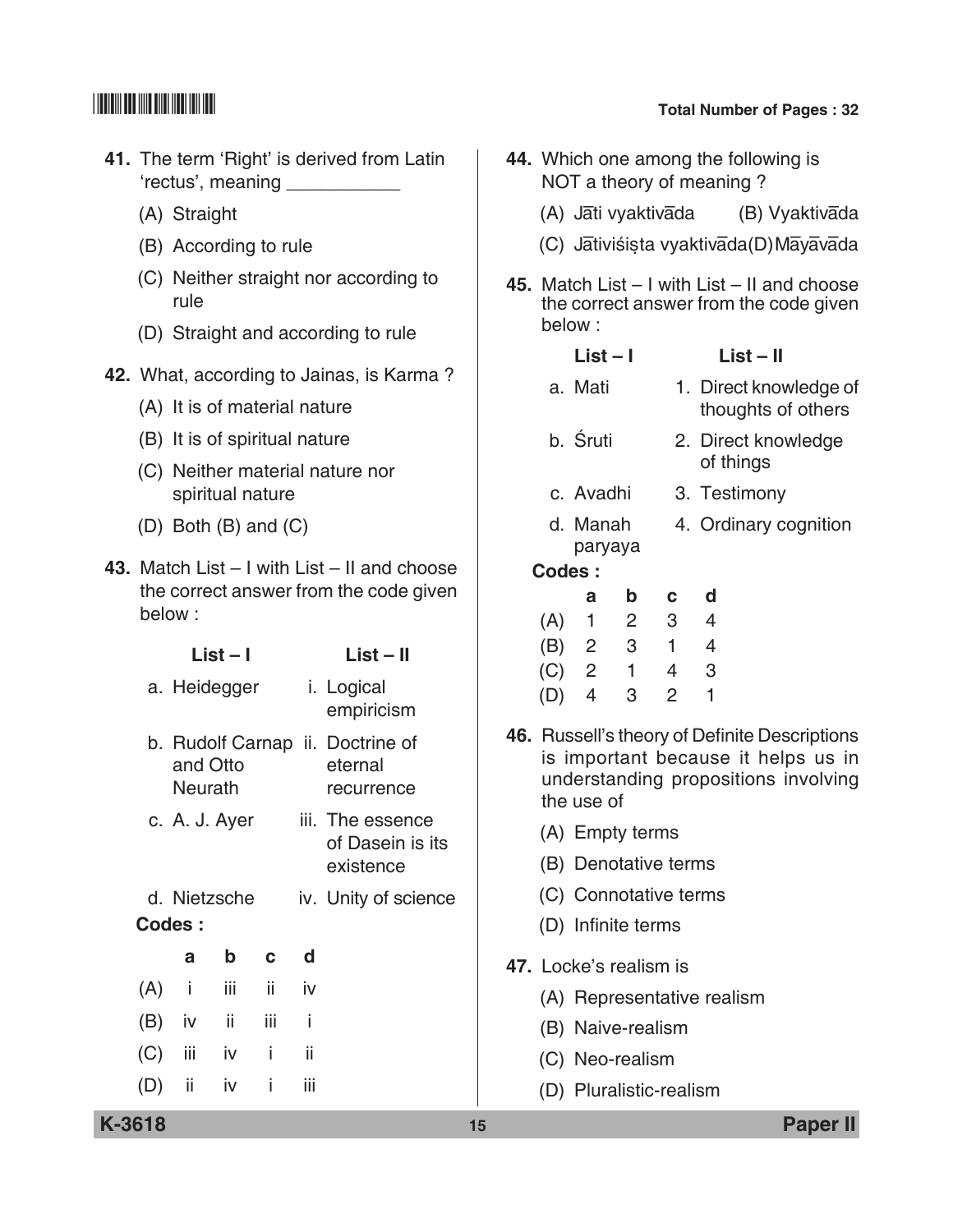- **48.** *WÜÅ×Pæ¿á ±Ü¨Ý¥Üì ÓÜí±ÜÅñÜ¿áWÜÙÜ®Üá° PÝÂíp…®Üá ®ÝÆáR Ë»ÝWÜWÜÙÜÈÉ* \_\_\_\_\_\_\_\_\_\_\_ *BX*  ವರ್ಗೀಕರಿಸುತ್ತಾರೆ.
	- (A) ಗುಣ, ಚಿತ್, ಪ್ರಕಾರ ಮತ್ತು ಭೌತಿಕ ದ್ರವ್ಯ
	- (B) ಪರಿಮಾಣ, ಗುಣ, ಸಂಬಂಧ ಮತ್ತು ಪ್ರಕಾರ
	- (C) ದ್ರವ್ಯ, ಭೌತಿಕ ದ್ರವ್ಯ, ಚಿತ್ ಮತ್ತು ಗುಣ
	- (D) ಸಂಬಂಧ, ಚಿತ್, ದ್ರವ್ಯ ಮತ್ತು ಪರಿಮಾಣ
- 49. ಜೈನರ ಬರವಣಿಗೆಗಳಲ್ಲಿ 'ಜೀವ ' ಎಂಬ ಶಬ್ದಕ್ಕೆ  $\vec{a}$ ಲವು ಅರ್ಥಗಳಿವೆ. ಈ ಕೆಳಗಿನ ಯಾವ ಅರ್ಥವು ಅವುಗಳಲ್ಲಿ ಸೇರಿಕೊಂಡಿಲ್ಲ? ಆಯ್ತೆ ಮಾಡಿ.
	- (A) *iàÊÜ®Ü*
	- (B) ಪ್ರಾಣ
	- (C) ಆತ್ಮಮತ್ತು ಅರಿವು
	- (D) ಜಗತು
- **50.** ಪಟ್ಸಿ I ನ್ನು ಪಟ್ಸಿ IIರೊಂದಿಗೆ ಹೊಂದಿಸಿರಿ ಮತ್ತು *ÓÜÄ¿Þ¨Ü ÓÜíPæàñÜÊÜ®Üá° BÄÔÄ :*
	- *±Üqr*  **I** *±Üqr* **II**
	- a. ಪ್ರತಿ ನಿರ್ಧಾರಣ i. ಕ್ಯಾಂಟ್ ನಿರಾಕರಣೆ
	- b. *ËÍÝÌ£àñÜ B¨ÜÍÜìñÜÌ* ii. *ÖæWæÇ…*  ಮತ್ತು ವ್ಯಾವಹಾರಿಕ <u>ಸಿತ್ಯ</u>
	- c. *ÊÜá®ÜÓÜáÕ A¥ÜÊÝ* iii. *Ô³®æãàhÝ* ಆತ್ಮದ ಮೂಟೆ<br>ಸಿದ್ಧಾಂತ
	- d. ಪ್ರತಿನಿರಾಕರಣೆಯು iv. ಹ್ಯೂಮ್<br>ನಿರ್ಧಾರಣ

### *ÓÜíPæàñÜWÜÙÜá* **:**

**a b c d** (A) iii i iv ii (B) i ii iii iv  $(C)$  iv iii ii i (D) ii iii i iv

- **51.** ಲೈಬ್ತಿಜರು \_\_\_\_\_\_\_\_\_\_\_\_\_ ಸಹಾಯದಿಂದ ಮನಸ್ಸು ಮತ್ತು ದ್ರವ್ಯ, ಯಾಂತ್ರಿಕತೆ ಮತ್ತು ಉದ್ದೇಶಾತ್ಮಕವಾದ, ಸ್ವಾತಂತ್ರ್ಯ ಮತ್ತು ಅನಿವಾರ್ಯತೆಯನ್ನು ಸಮನ್ವಯಗೊಳಿಸುತ್ತಾರೆ.
	- (A) *±ÜÅÓÜíWÜÊݨÜ*
	- (B) ಅನ್ಯೋನ್ಯ ಪರಿಣಾಮವಾದ
	- (C) ಪೂರ್ವ ಸಮಂಜಸತಾವಾದ
	- (D) ತಾದಾತ್ತ್ಯ ಸಿದ್ಧಾಂತ
- <mark>52.</mark> ಲಾಕ್**ನ ದರ್ಶನದ ಜೊತೆಗೆ ಅಸಂಗತವಾದುದನ್ನು** *WÜáÃÜá£ÔÄ.*
	- (A) ಮುಖ್ಯ ಕೇಂದ್ರಬಿಂದುವು ಮಾನವ ಜ್ಞಾನದ ವಿಸ್ತಾರ ಮತ್ತು ಮಿತಿಯಾಗಿತ್ತು
	- (B) ಸಂವೇದನೆ ಮತ್ತು ಮನನಗಳು ವಿಚಾರಗಳ ಮೂಲವಾಗಿದವು
	- (C) *ÊÜá®ÜÔÕÆÉ¨æ ¿ÞÊÜ ËaÝÃÜÊÜâ*  ಅಸ್ತಿತ್ವದಲ್ಲಿರಲಾರದು
	- (D) ಸಂಕೀರ್ಣ ವಿಚಾರಗಳನ್ನು ಪ್ರಕಾರಗಳು, ದ್ರವ್ಯ ಮತ್ತು ಸಂಬಂಧಗಳನ್ನಾಗಿ ವಿಭಜಿಸಲಾಗಿತ್ತು
- 53. ಹುಸ್ತೆರ್<sub>ನ</sub> ಪ್ರಕಾರ, ಈ ಕೆಳಗಿನ ಜೋಡಿಗಳಲ್ಲಿ, ಯಾವ ಜೋಡಿಯು ಆಧುನಿಕ ಸಂಸ್ಥತಿಯ ಎರಡು ಮೂಲಭೂತ ಬಿಕ್ಕಟ್ಟನ್ನು ಪ್ರತಿಬಿಂಬಿಸುತ್ತದೆ ?
	- (A) ಯುದ್ಧ ಮತ್ತು ಭೀತಿ
	- (B) ಶುದ್ದಬುದ್ದಿಶ್ವ ಮತ್ತು ತಾಂತ್ರಿಕ ಜ್ಞಾನ
	- (C) ಆಜ್ಞೇಯವಾದ ಮತ್ತು ಸಂದೇಹವಾದ
	- (D) ಸಾಪೇಕ್ಷವಾದ ಮತ್ತು ಸಂದೇಹವಾದ
- **54.** ಅನುಮಾನವು \_\_\_\_\_\_\_\_\_\_ ಜ್ಞಾನದಿಂದ ಪಡೆದಂತಹ ಜ್ಞಾನವಾಗಿದೆ.
	- (A) *Jí¨Üá ñÜPÜì*
	- (B) ವಿಧೇಯದಿಂದ ವ್ಯಾಪ್ತವಾದ ಒಂದು ತರ್ಕ
	- (C) ವಿಷಯದಲ್ಲಿ ಅಸ್ತಿತ್ವವಾದಂತಹ ವಿಧೇಯದಿಂದ ವ್ಯಾಪ್ತವಾದ ಒಂದು ತರ್ಕ
	- (D) *ÓÝ«Ü®Ü PÝÃÜ|*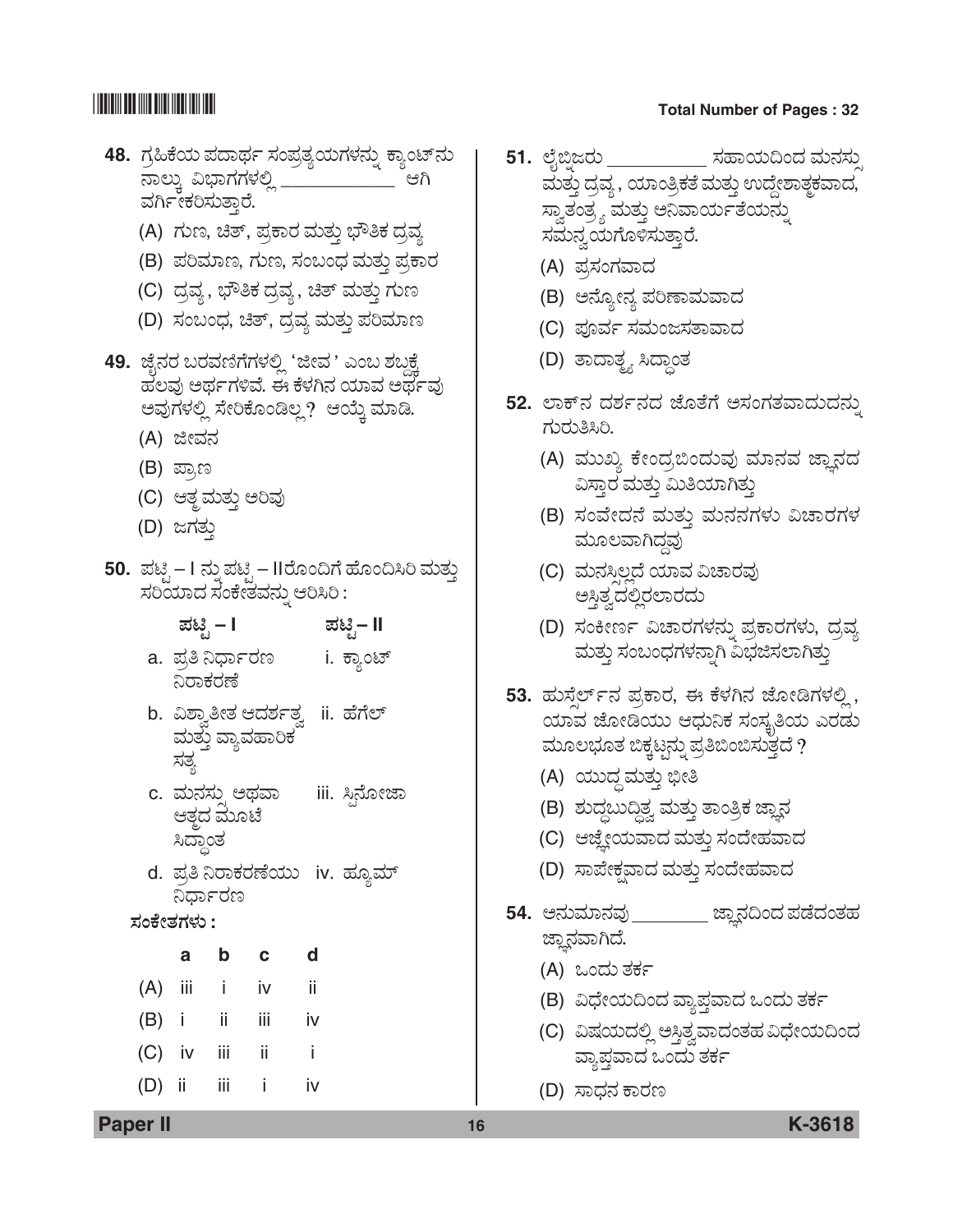- **48.** Kant classifies categories of the understanding under four heads as
	- (A) Quality, spirit, modality and matter
	- (B) Quantity, quality, relation and modality
	- (C) Substance, matter, spirit and quality
	- (D) Relation, spirit, substance and quantity
- **49.** In the Jaina writings the word 'Jiva' has various meanings. One of the following meanings is not included in it. Choose it.
	- (A) Life
	- (B) Vitality
	- (C) Soul and consciousness
	- (D) World
- **50.** Match List I and List II and select the correct code given below :

 **List – I List – II**

- a. Every determination i. Kant is negation
- b. Transcendental ideality ii. Hegel and empirical reality
- c. Bundle theory of the iii. Spinoza mind or self
- d. Every negation is iv. Hume determination

### **Codes :**

| a |                   | b c d |  |
|---|-------------------|-------|--|
|   | $(A)$ iii i iv ii |       |  |
|   | $(B)$ i ii iii iv |       |  |
|   | (C) iv iii ii i   |       |  |
|   | $(D)$ ii iii i iv |       |  |

- **51.** Leibnitz reconciles mind and matter, mechanism and teleology, freedom and necessity with the help of
	- (A) Occasionalism
	- (B) Interactionism
	- (C) Pre-established harmony
	- (D) Identity theory
- **52.** Mark the incompatible with Locke's philosophy.
	- (A) The main focus was the extent and limit of human knowledge
	- (B) Sensation and reflection were the sources of ideas
	- (C) No idea could exist without the mind
	- (D) Complex ideas were sub-divided into modes, substance and relations
- **53.** Which one of the following pairs reflects two fundamental crises of modern culture according to Husserl ?
	- (A) War and terror
	- (B) Rationality and technology
	- (C) Agnosticism and scepticism
	- (D) Relativism and scepticism
- **54.** Inference is the knowledge produced by the knowledge of
	- (A) a reason
	- (B) a reason pervaded by a predicate
	- (C) a reason pervaded by a predicate existing in the subject
	- (D) instrumental cause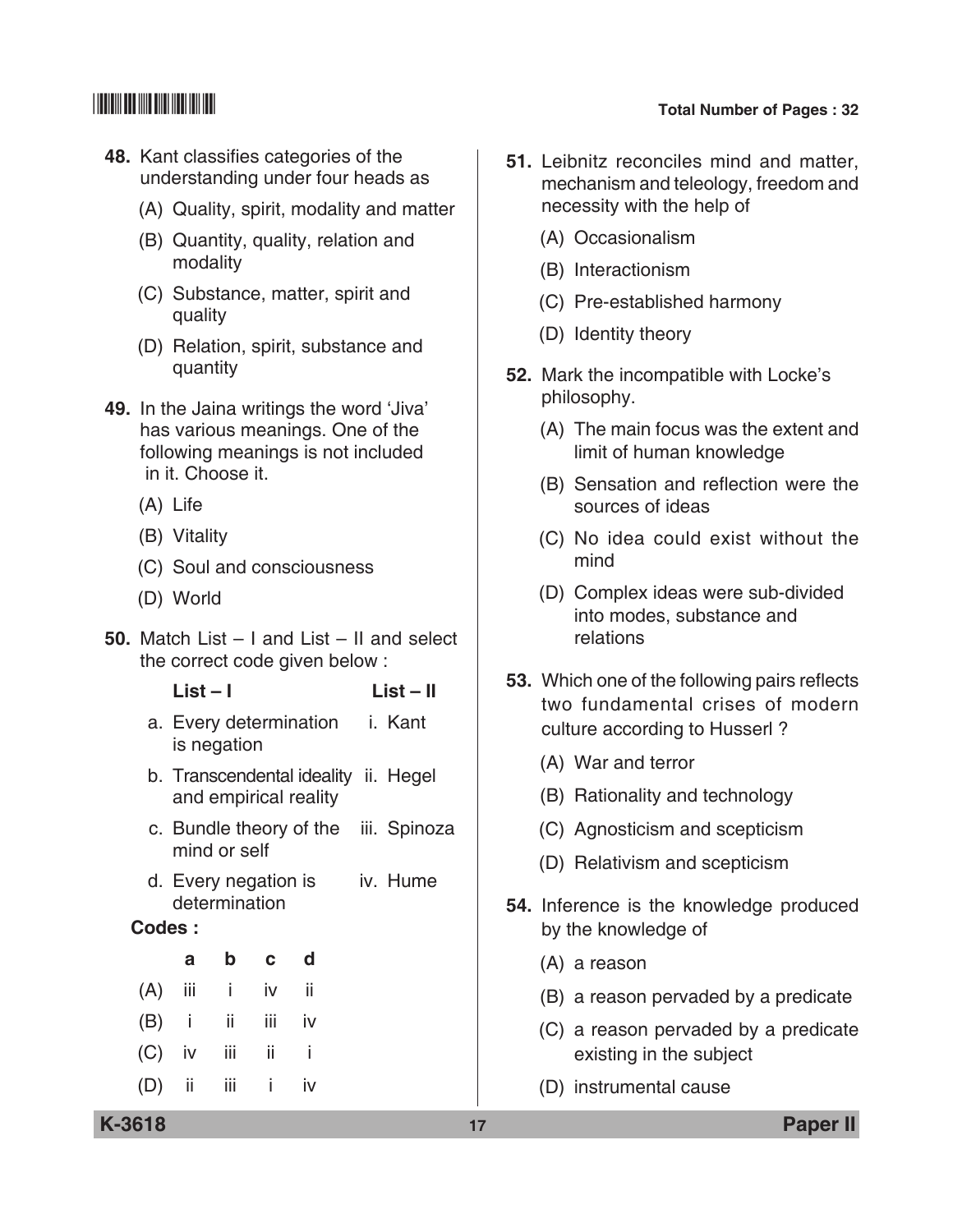- **55.** *D PæÙÜX®Ü ¿ÞÊÜ ¨ÜÍÜì®ÜÊÜâ Êæà¨Ü®æ¿á ÓÜí±Üä|ì*  ನಿಲುಗಡೆಯನ್ನು ನಿರ್ವಾಣವೆಂದು ಕರೆಯುತ್ತದೆ ?
	- (A) ಚಾರ್ವಾಕ (B) ಬೌದ್ಧಮತ
	- (C) A¨æÌ\$çñÜ (D) *ËáàÊÜÞíÓÜ*
- 56. ಒಂದು ವಸ್ತುವಿನ ಅಭಾವ ಹುಟ್ಟಿದಾಗ, ಅಂತಹ ಅಭಾವವನ್ನ<u>ಿ \_\_\_\_\_\_\_\_\_</u> ಎಂದು ಕರೆಯುತ್ತಾರೆ.
	- (A) *±ÜÅ«ÜÌíÓÝ»ÝÊÜ*
	- (B) ಪ್ರಾಗಭಾವ
	- (C) ಅನ್ಯೋನ್ಯಾಭಾವ
	- (D) ಅತ್ಯಂತಾಭಾವ
- **57.** *ÊÜáãÃÜá Ë«Ü¨Ü ©Ì£à¿á A¥ÜìWÜÙÜá :*
	- i. ಮೂಲಾರ್ಥದಿಂದ ಸ್ವಲ್ಪ ಭಾಗ ಉಳಿಸಿ,  $ew$ ಳಿದರ್ಧ ಭಾಗವನ್ನು ತಿರಸ್ತರಿಸುವುದು
	- ii. ಮೂಲಾರ್ಥವನ್ನು ಸಂಪೂರ್ಣ *EÚÔPæãÙÜáÛÊÜâ¨Üá*
	- iii. ಮೂಲಾರ್ಥವನ್ನು ಸಂಪೂರ್ಣ ತಿರಸ್ಕರಿಸಿ, ಹೊಚ್ಚ ಹೊಸ ಅರ್ಥವನ್ನು ಲಭಿಸಿಕೊಳ್ಳುವುದು.

 *D ÊÜáãÃÜá Ë«ÜWÜÙÜ ÓÜÄ¿Þ¨Ü A®ÜáPÜÅÊÜáÊÜâ D*  ಕೆಳಗಿನಂತಿದೆ.

- (A) ಜಹದಜಹಲ್ಲಕ್ಷಣ, ಜಹಲ್ಲಕ್ಷಣ, ಅಜಹಲ್ಲಕ್ಷಣ
- (B) ಆಜಹಲ್ಲಕ್ಷಣ, ಜಹಲ್ಲಕ್ಷಣ, ಜಹದಜಹಲ್ಲಕ್ಷಣ
- (C) ಜಹದಜಹಲ್ಲಕ್ಷಣ, ಅಜಹಲ್ಲಕ್ಷಣ, ಜಹಲ್ಲಕ್ಷಣ
- (D) ಜಹದಜಹಲ್ಲಕ್ಷಣ, ಜಹದ್**ವಿಲಕ್ಷಣ ಜಹ**ದ್ ಸಾಮಾನ್ಯ ಲಕ್ಷಣ
- 58. ದ್ವಿರೇಫಕ್ಕೆ ಉತ್ತಮ ಉದಾಹರಣೆಯು
	- (A) ಭ್ರಮರ (B) ಶ್ವಾನ
	- (C) *ÍÜáPÜ* (D) *²PÜ*
- <mark>59. \_\_\_\_\_\_\_\_\_\_\_\_\_\_\_</mark> ನಿಯಮ (ಸಿದ್ಧಾಂತ) ಹೀಗೆ ಹೇಳುತ್ತದೆ : ಯಾವುದೇ ತರ್ಕವಾಕ್ಯ ಸತ್ಯ ಅಥವಾ ಅಸತ್ಯ ಆಗಿರಲೇಬೇಕು.
	- (A) ತಾದಾತ್<u>ಥ</u>
	- (B) ವಿಮಧ್ಯಪದ
	- (C) ವ್ಯಾಘಾತ
	- (D) ಪುನರುಕಿ
- **60.** "ದೇವದತ್ತನು ಬದುಕಿದ್ದಾನೆ ಮತ್ತು ಮನೆಗೆ ಬಂದಿಲ್ಲ, ಆತನು ಎಲ್ಲೋ ಹೊರಗಿರಬೇಕು'' ಇದು \_\_\_\_\_\_\_\_\_\_\_\_ ಪ್ರಮಾಣಕ್ಕೆ ಉದಾಹರಣೆ.
	- (A) ಶ್ರುತಿ/ಶಬ್ಧ (B) ಅರ್ಥಾಪತ್ತಿ
	- (C) *A®Üá±Üƹœ* (D) *A®ÜáÊÜÞ®Ü*
- **61.** \_\_\_\_\_\_\_\_\_\_\_\_\_ ಪ್ರಾಚೀನ ಕಾಲದಿಂದ ಅರ್ವಾಚೀನ ಕಾಲದವರೆಗಿನ, ಕಾಲಕ್ರಮದ ಪ್ರಕಾರ, ಭಾರತದ ದಾರ್ಶನಿಕರನ್ನು ಈ ಕೆಳಗಿನಂತೆ ಹೆಸರಿಸಬಹುದಾಗಿದೆ.
	- (A) ಮಧ್ವ, ರಾಮಾನುಜ, ಶಂಕರ, ಬುದ್ಧ
	- (B) ಬುದ್ಧ, ಮಧ್ವ, ರಾಮಾನುಜ, ಶಂಕರ
	- (C) ಬುದ್ಧ, ರಾಮಾನುಜ, ಶಂಕರ, ಮಧ್ವ
	- $(D)$  ಬುದ್ದ, ಶಂಕರ, ರಾಮಾನುಜ, ಮಧ್ರ
- 62. ಈ ಕೆಳಗಿನವುಗಳಲ್ಲಿ ಯಾವ ಸಿದ್ಧಾಂತವು ಚೈತನ್ಯದ ವಸ್ಥುನಿಷ್ಠ ಅಧ್ಯಯನ ಮಾಡಲು ಉದ್ದೇಶಿಸಿದೆ ?
	- (A) ಸಂವೃತಿವಾದ
	- (B) ಅಸ್ತಿತ್ವವಾದ
	- (C) ಸಂವೃತಿಶಾಸ್ತ್ರ
	- (D) ಆದರ್ಶವಾದ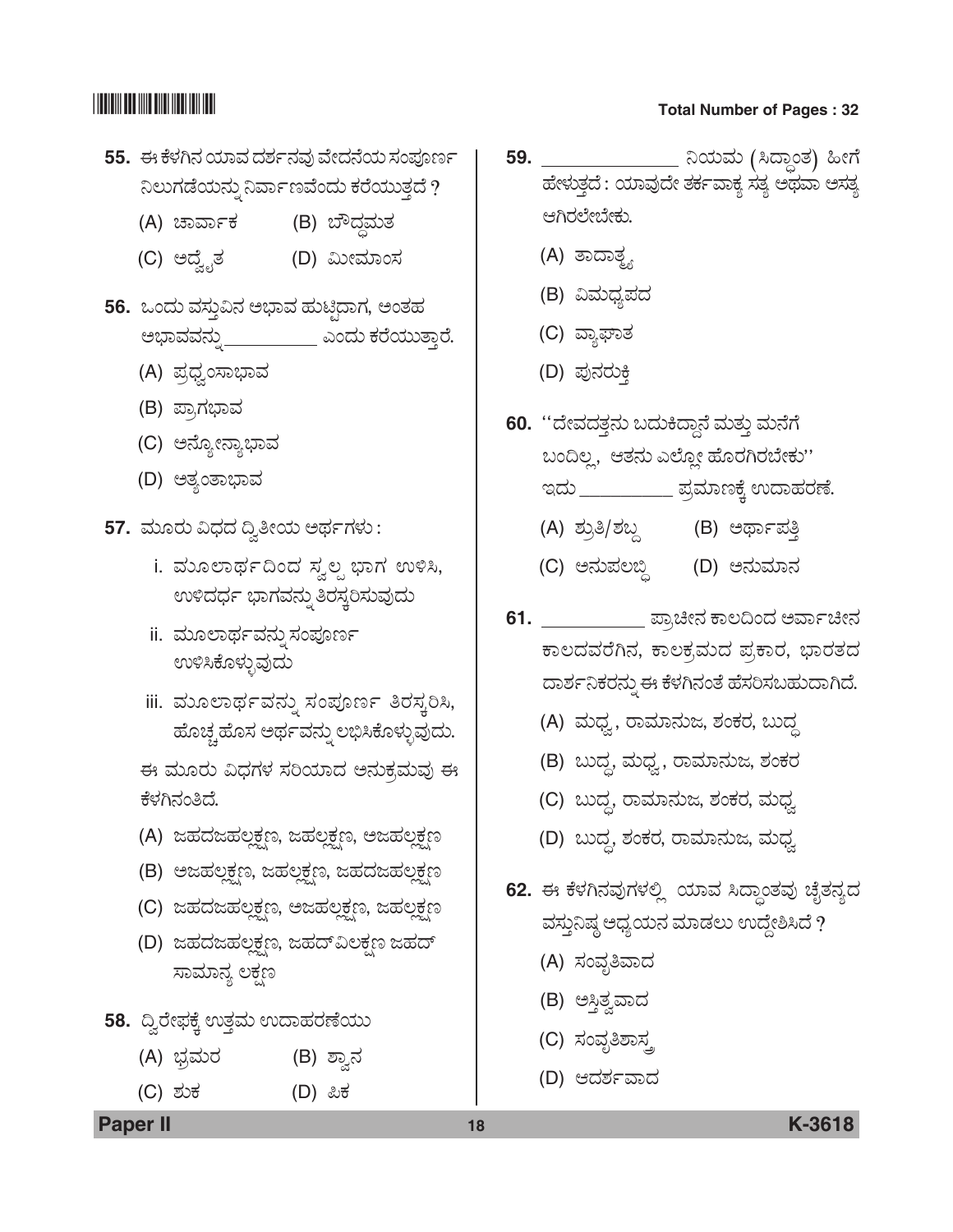- **55.** Which among the following systems regards complete extinction of suffering as nirvana ?
	- (A) Carvaka (B) Buddhism
	- (C) Advaitā (D) Mimamsa
- **56.** When the production of non-existence of an object takes place, it is called as
	- (A) Pradhvamsābhāva
	- (B) Prāgabhāva
	- (C) Anyonyābhāva
	- (D) Atyantābhāva
- **57.** Three types of secondary meanings are :
	- i. Where a part of original meaning is preserved and a part is rejected
	- ii. Where the original meaning is preserved into to
	- iii. Where the original meaning is altogether given up and a quite new meaning is acquired.

 These three types are as in the same sequence, as follows :

- (A) Jahadajahallaksana, jahallaksana,<br>ajahallaksana
- (B) Ajahallak sana, jahallak sana, jahadajahallaksana
- (C) Jahadajahallaksana, ajahallaksana,<br>jahallaksana
- (D) Jahadajahallaksana, Janadajanallaksar<br>jahadvilaksana, jahad sāmānyalaksana
- **58.** Best example for dvirepha is
	- (A) Bhramara (B) Śvāna
	- (C) Śuka (D) Pika
- **59.** The principle of \_\_\_\_\_\_\_\_ states that : Any proposition must be either true or false.
	- (A) Identity
	- (B) Excluded middle
	- (C) Contradiction
	- (D) Tautology
- **60.** "Devadatta is alive and not yet home, he must be out." This is a case of \_\_\_\_\_\_\_\_ pramāna. .
	- (A) Śruti/Śabda (B) Arthāpatti
	- (C) Anupalabdhi (D) Anumāna
- **61.** The correct chronological order beginning from early times for the Indian thinkers is
	- (A) Madhva, Rāmānuja, Śankara, Buddha
	- (B) Buddha, Madhva, Rāmānuja, Śankara
	- (C) Buddha, Rāmānuja, Śankara, Madhva
	- (D) Buddha, Śankara, Rāmānuja, Madhva
- **62.** Which school of thought aims at the objective study of consciousness ?
	- (A) Phenomenalism
	- (B) Existentialism
	- (C) Phenomenology
	- (D) Idealism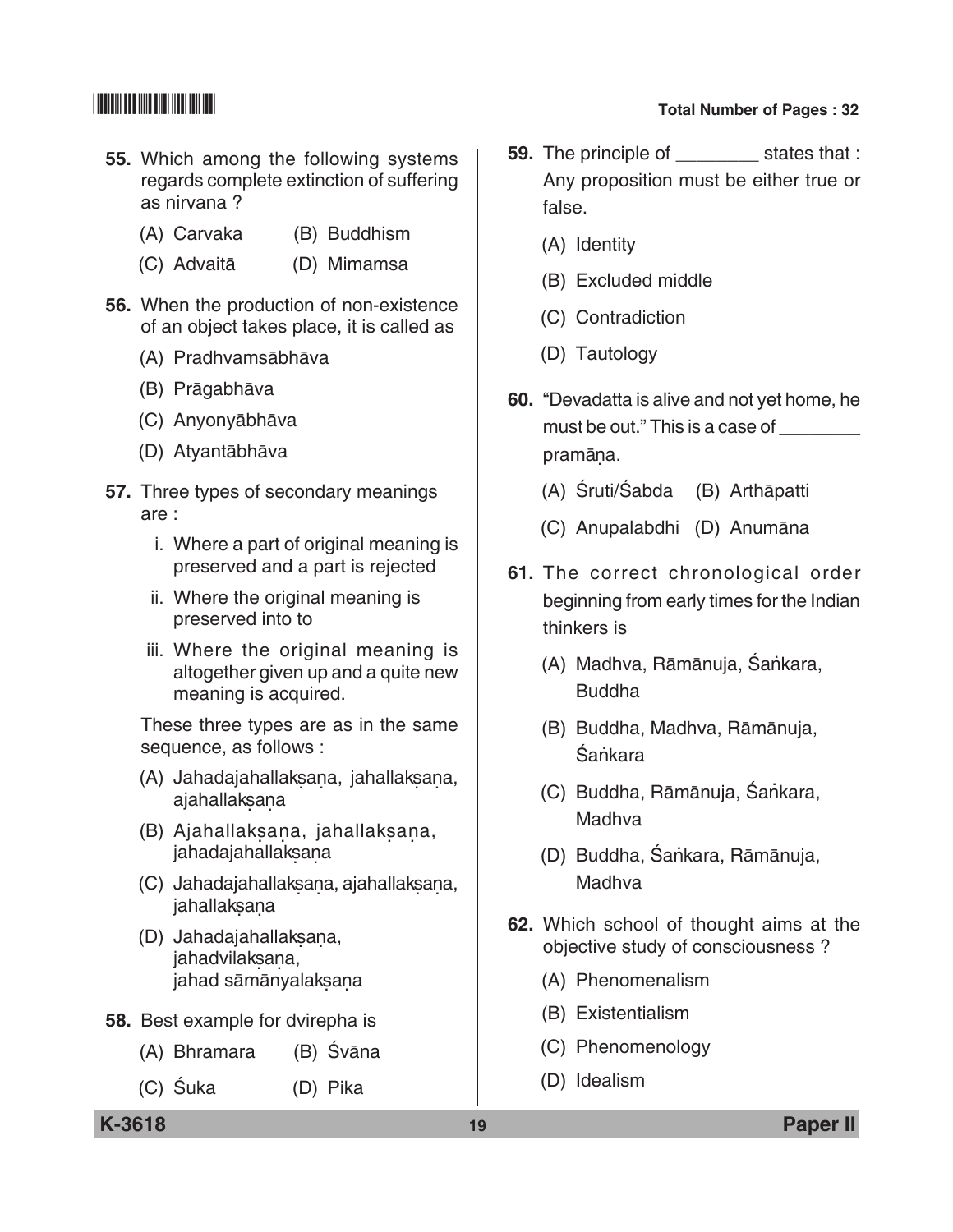# $\begin{array}{|c|c|c|c|}\hline \text{small} & \text{small} & \text{small} \end{array}$  Total Number of Pages : 32

| <b>Paper II</b>                                                                                                | 20 |                                                                       | K-3618      |
|----------------------------------------------------------------------------------------------------------------|----|-----------------------------------------------------------------------|-------------|
| (b) $\begin{array}{ccc} 1 & 3 & 2 \\ (B) & 2 & 3 & 4 \\ (C) & 1 & 2 & 3 \\ (D) & 4 & 2 & 3 \end{array}$<br>(D) |    | (D) ಪ್ರತ್ಯಕ್ಷಣೆಯೂ ಅಲ್ಲ, ಅನುಮಾನವೂ ಅಲ್ಲ                                 |             |
| $\overline{\phantom{1}}$<br>$\overline{4}$                                                                     |    | (C) ಪ್ರತ್ಯಕ್ಷಣೆ ಮತ್ತು ಅನುಮಾನಗಳಿಗೆ ಸಹಾಯಕ                               |             |
| $\overline{4}$                                                                                                 |    | (B) ಅನುಮಾನಕ್ಕೆ ಸಹಾಯಕ                                                  |             |
| d                                                                                                              |    | (A) ಪ್ರತ್ಯಕ್ಷಣೆಗೆ ಸಹಾಯಕ                                               |             |
| ಸಾಧನ<br>ಸಂಕೇತಗಳು :                                                                                             |    | ತೆಗೆದುಹಾಕುವುದರಿಂದ ಹೇತ್ವಾಶ್ರಿತ ತರ್ಕಣೆಯು<br>_ ವಾಗಿದೆ ಎನಬಹುದು.           |             |
| ಜ್ಞಾನದ ಅಭಾವದ                                                                                                   |    | 70.  ಅಸಹವರ್ತನೆಯ ಬಗೆಗಿನ ಸಂಶಯವನು                                        |             |
| 4. ಸಮಂಜಸವಾದಂತಹ<br>d. ಗವಯ ಸ್ವರೂಪ                                                                                |    | (C) (ii) ಮತ್ತು (iii) (D) (ii) ಮತ್ತು (iv)                              |             |
| c. ಉಪಮಾನ<br>3. ಪ್ರತ್ಯಕ್ಷಿಸದ ವಸ್ತುವಿನ<br>ಊಹ                                                                     |    | (A) (i) ಮತ್ತು (ii) (B) (i) ಮತ್ತು (iii)                                |             |
| 2. ಪ್ರತ್ಯಕ್ಷ ಅಲ್ಲದ್ದು<br>b. ಅರ್ಥಾಪತ್ತಿ                                                                         |    | iv.  ಸಾರ್ವತ್ರಿಕಗಳು ಕೇವಲ ಹೆಸರುಗಳು.<br>ಸಂಕೇತಗಳು :                       |             |
| ಹೋಲಿಕೆಯಾದದ್ದು                                                                                                  |    |                                                                       |             |
| a. ಅನುಪಲಬ್ದಿ        1. ಆಕಳೊಂದಿಗೆ                                                                               |    | iii.  ಸಾರ್ವತ್ರಿಕಗಳು ಮತ್ತು ವಿಶೇಷಗಳು ಪ್ರತ್ಯೇಕ<br>ಅಸ್ತಿತ್ವ ಹೊಂದಿರುತ್ತವೆ. |             |
| ಪಟ್ಸಿ-I<br>ಪಟ್ಟ-II                                                                                             |    | ii.  ಸಾರ್ವತ್ರಿಕಗಳು ವಿಶೇಷಗಳಲ್ಲಿವೆ.                                     |             |
| 67. ಪಟ್ಟಿ-Iನ್ನು ಪಟ್ಟಿII ರೊಂದಿಗೆ ಹೊಂದಿಸಿರಿ ಮತ್ತು<br>ಕೆಳಗಿನ ಸಂಕೇತಗಳಿಂದ ಸೂಕ್ತ ಉತ್ತರವನ್ನು ಆರಿಸಿರಿ.                 |    | ನಿಂತವುಗಳು.                                                            |             |
|                                                                                                                |    | i.  ಸಾರ್ವತ್ರಿಕಗಳು ವಿಶೇಷಗಳನ್ನು ಮೀರಿ                                    |             |
| (C) ಆಧ್ಯಾತ್ಮಿಕ               (D) ನೈತಿಕ                                                                         |    | ಕೆಳಗೆ ಕೊಟ್ಟ ಸಂಕೇತಗಳಿಂದ ಸರಿಯಾದುದನ್ನು ಆರಿಸಿರಿ.                          |             |
| (A) ಅಧಿಭೌತಿಕ     (B) ಧಾರ್ಮಿಕ                                                                                   |    | ''ಪ್ಲೆಟೋವಿನ ರೂಪ ಸಿದ್ಧಾಂತವು ]<br>ಸೂಚಿಸುತ್ತದೆ''.                        | ನು          |
|                                                                                                                |    | ಉತರಗಳಿವೆ.                                                             |             |
| (D) (x) $(Dx \supset \sim Rx)$                                                                                 |    | 69. ಈ ಕೆಳಗಿನ ಹೇಳಿಕೆಗೆ ಒಂದಕ್ಕಿಂತ ಹೆಚ್ಚು ಸರಿ                            |             |
| (C) (x) $(Dx \supset Rx)$                                                                                      |    | 3<br>$\overline{4}$<br>$\overline{2}$<br>(D)                          |             |
| $(B)$ $(\exists x)$ $(Dx. Rx)$                                                                                 |    | $(C)$ 2 3 1<br>$\overline{4}$                                         |             |
| $(A)$ $(\exists x)$ $(Dx \cdot \neg Rx)$                                                                       |    | (A) 3 4 2 1<br>(B) 1 2 4 3                                            |             |
| 65. ಸರಿಯಾದ ಉತ್ತರವನ್ನು ಆಯ್ಕೆ ಮಾಡಿರಿ.<br>Diplomats are not always rich.                                          |    | a b<br>$c$ d                                                          |             |
| (D) ಸಾಂಖ್ಯ ಮತ್ತು ಯೋಗ                                                                                           |    | ಸಂಕೇತಗಳು :                                                            |             |
| (C) ಈಶ್ವರವಾದಿ ವೇದಾಂತ                                                                                           |    | ಅನುಭವಪೂರ್ವ<br>ಅಂಶಗಳ ವಿಚಾರಣೆ                                           |             |
| (B) ಯೋಗ                                                                                                        |    | d. ಜ್ಞಾನದಲ್ಲಿರುವ                                                      | 4. ಸ್ತಿನೋಜಾ |
| (A) ಸಾಂಖ್ಯ                                                                                                     |    | ಸಂವೇದಗಳ ರಾಶಿ ಅಥವಾ<br>ಸಂಗ್ರಹ, ಬೇರೆನೂ ಅಲ್ಲ                              |             |
| 64. ಈ ಕೆಳಗಿನವುಗಳಲ್ಲಿ  ಯಾವ ದರ್ಶನವು ಜಗತ್ತು<br>ಪ್ರಕೃತಿಯಿಂದ ವಿಕಾಸವಾದದ್ದೆಂದು ಪರಿಗಣಿಸುತ್ತಾರೆ ?                       |    | c. ಆತ್ಮವು ಚಲಿಸುತ್ತಿರುವ                                                | 3. ಲಾಕ್     |
| (C) ಉಪಾದಾನಕಾರಣ(D) (B) ಮತ್ತು (C) ಎರಡೂ                                                                           |    | b. ಪ್ರೀತಿಯ ನೀತಿಶಾಸ್ತ್ರ                                                | 2. ಹ್ಯೂಮ್   |
| (A) ಪುರುಷ         (B) ನಿಮಿತ್ಯ ಕಾರಣ                                                                             |    | a. ನೀತಿಶಾಸ್ತ್ರವು ನಿದರ್ಶನಾತ್ಮಕವಾಗಿದೆ 1. ಕ್ಯಾಂಟ್                        |             |
| ಪ್ರಕೃತಿಯ ವಿಕಾಸವು ಆರಂಭವಾಗುವುದನ್ನು ಯಾರು<br>ಮಾಡುತ್ತಾರೆ ?                                                          |    | ಪಟೃ-I                                                                 | ಪಟೃ-II      |
| ಅವುಗಳ ಕೇವಲ ಸಾನಿಧ್ಯದಿಂದ ಅಸ್ತವ್ಯಸ್ತವಾಗಿ ಮತ್ತು                                                                    |    | ಕೆಳಗಿನ ಸಂಕೇತಗಳಿಂದ ಸೂಕ್ತ ಉತ್ತರವನ್ನು ಆರಿಸಿರಿ.                           |             |
| 63.  ಸತ್ವ, ರಜಸ್ವ ಮತ್ತು ತಮಸ್ಸುಇವುಗಳ ಸಮಸ್ಥಿತಿಯು                                                                  |    | 68. ಪಟ್ಸಿ-Iನು;  ಪಟ್ಟಿII ರೊಂದಿಗೆ ಹೊಂದಿಸಿರಿ ಮತ                          |             |

II ರೊಂದಿಗೆ ಹೊಂದಿಸಿರಿ ಮತ್ತು<br>ɔದ ಸೂಕ್ತ ಉತ್ತರವನ್ನು ಆರಿಸಿರಿ. *±Üqr* **-I** *±Üqr* **-II** ,<br><sup>}ರ್</sup>ವಾತ್ಥಕವಾಗಿದೆ 1. ಕ್ಯಾಂಟ್  $\mathcal{D}$ ಶ್ರ ್ರ<br>ದಿವ ತಿ<u>. ಲಾಕ್</u> *ÓÜíÊæà¨ÜWÜÙÜ ÃÝÎ A¥ÜÊÝ* ೂ ಅಲ್ಲ d. ಜ್ಞಾನದಲ್ಲಿರುವ<br>ಅನುಭವಪೂರ್ವ<br>ಅಂಶಗಳ ವಿಚಾರಣೆ **a b c d**  $2 \quad 1$ 4 3  $1 \quad 4$  $2 \quad 3$ **69.** *D PæÙÜX®Ü ÖæàÚPæWæ Jí¨ÜQRíñÜ ÖæaÜác ÓÜÄ*   $^{\rm 5}$ ಸದ್ಧಾಂತವು \_\_\_\_\_\_\_\_\_\_\_\_ ನ್ನು .<br>1998 <del>Na</del>jawa Babara  $\bm{\psi}$  ವಿಶೇಷಗಳನ್ನು ಮೀರಿ  $b$  ವಿಶೇಷಗಳಲ್ಲಿವೆ. ರಿ ಮತ್ತು ವಿಶೇಷಗಳು ಪ್ರತ್ಯೇಕ<br>ದಿರುತ್ತವೆ.  $\,$ ರಿ ಕೇವಲ ಹೆಸರುಗಳು. (B) (i) ಮತ್ತು (iii) i) (D) (ii) ಮತ್ತು (iv)  $\omega$ ಗೆಗಿನ ಸಂಶಯವನು  $\delta$ øa ಹೇತ್ಕಾಶ್ರಿತ ತರ್ಕ $\tilde{f}$ ಣಿಯು  $\bar p$ ಗಿದೆ ಎನ್ನಬಹುದು. ಕಾಯಕ

- ಸಹಾಯಕ
- $\Omega$  ಅನುಮಾನಗಳಿಗೆ ಸಹಾಯಕ
- $\,$  ಅಲ್ಲ, ಅನುಮಾನವೂ ಅಲ್ಲ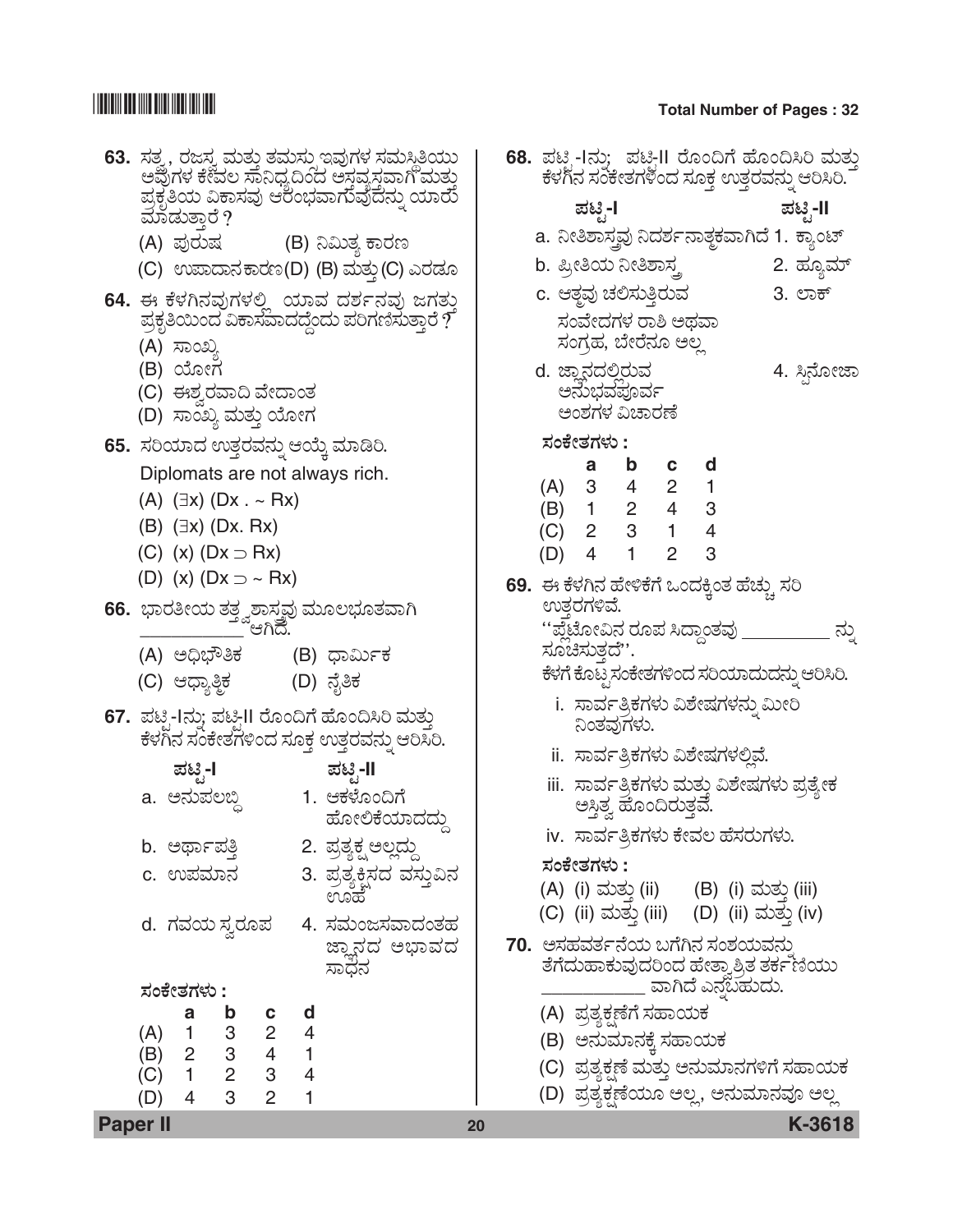- **63.** Who upsets the equilibrium of Sattva, Rajas and tamas by mere proximity and starts the evolution of prakriti ?
	- (A) Purusa.
	- (B) The efficient cause
	- (C) The material cause
	- (D) Both (B) and (C)
- **64.** Which among the following systems regard the world as evolved out of prakriti ?
	- (A) Sankhya
	- (B) Yoga
	- (C) Theistic vedanta
	- (D) Sankhya and yoga
- **65.** Select the correct answer : Diplomats are not always rich.
	- (A)  $(\exists x)$  (Dx . ~ Rx)(B)  $(\exists x)$  (Dx. Rx)
	- (C) (x)  $(Dx \supset Rx)$  (D) (x)  $(Dx \supset \sim Rx)$
- **66.** Indian philosophy is essentially
	- (A) Metaphysical (B) Religious
	- (C) Spiritual (D) Ethical
- **67.** Match the List-I with List-II and select the correct answer from the codes given below.

|     | List-I         |                |                          | List-II        |                                                                   |
|-----|----------------|----------------|--------------------------|----------------|-------------------------------------------------------------------|
|     | a. Anupalabdhi |                |                          |                | 1. Similarity with<br>the cow                                     |
|     | b. Arthapatti  |                |                          |                | 2. Not perception                                                 |
|     | c. Upamana     |                |                          |                | 3. The assumption<br>of an unperceived<br>object                  |
|     |                |                |                          |                | d. Gavayasvarupa 4. Absence of<br>any means of<br>valid knowledge |
|     | Codes:         |                |                          |                |                                                                   |
|     | а              | b              | с                        | d              |                                                                   |
| (A) | 1              | 3              | $\overline{2}$           | $\overline{4}$ |                                                                   |
|     | 2              | 3              | $\overline{\mathcal{L}}$ | 1              |                                                                   |
|     | 1              | $\overline{2}$ | 3                        | 4              |                                                                   |
|     | 4              | 3              | $\overline{2}$           | 1              |                                                                   |

**68.** Match List-I and List-II and choose the correct code.

### **List-I List-II**

- a. Ethics is demonstrative 1. Kant
- b. Ethics of love 2. Hume
- c. Self is nothing but 3. Locke a heapor collection of passing sensations
- d. Enquiry of a 4. Spinoza priori elements involved in knowledge

 **Codes :**

|     | а | b | $\mathbf{c}$ | d |
|-----|---|---|--------------|---|
| (A) | З | 4 | 2            |   |
| (B) |   | 2 | 4            | 3 |
| (C) | 2 | 3 |              | 4 |
| (D) | 4 | 1 | 2            | 3 |

**69.** The following statement has more than one correct answer.

> "Plato's theory of forms signifies \_\_\_\_\_\_\_\_\_\_\_\_\_\_".

> Choose the correct answer from the codes given below.

- i. Universals are over and above particulars.
- ii. Universals are in particulars.
- iii. Universals and particulars exist separately.
- iv. Universals are only names.

### **Codes :**

- $(A)$  (i) and (ii)  $(B)$  (i) and (iii)
- $(C)$  (ii) and (iii)  $(D)$  (ii) and (iv)
- **70.** By removing doubt about non-concomitance, hypothetical reasoning may be said to be
	- (A) auxiliary to perception
	- (B) auxiliary to inference
	- (C) auxiliary to perception and inference
	- (D) neither perception nor inference

**K-3618 21 Paper II**

# \*K3618\* **Total Number of Pages : 32**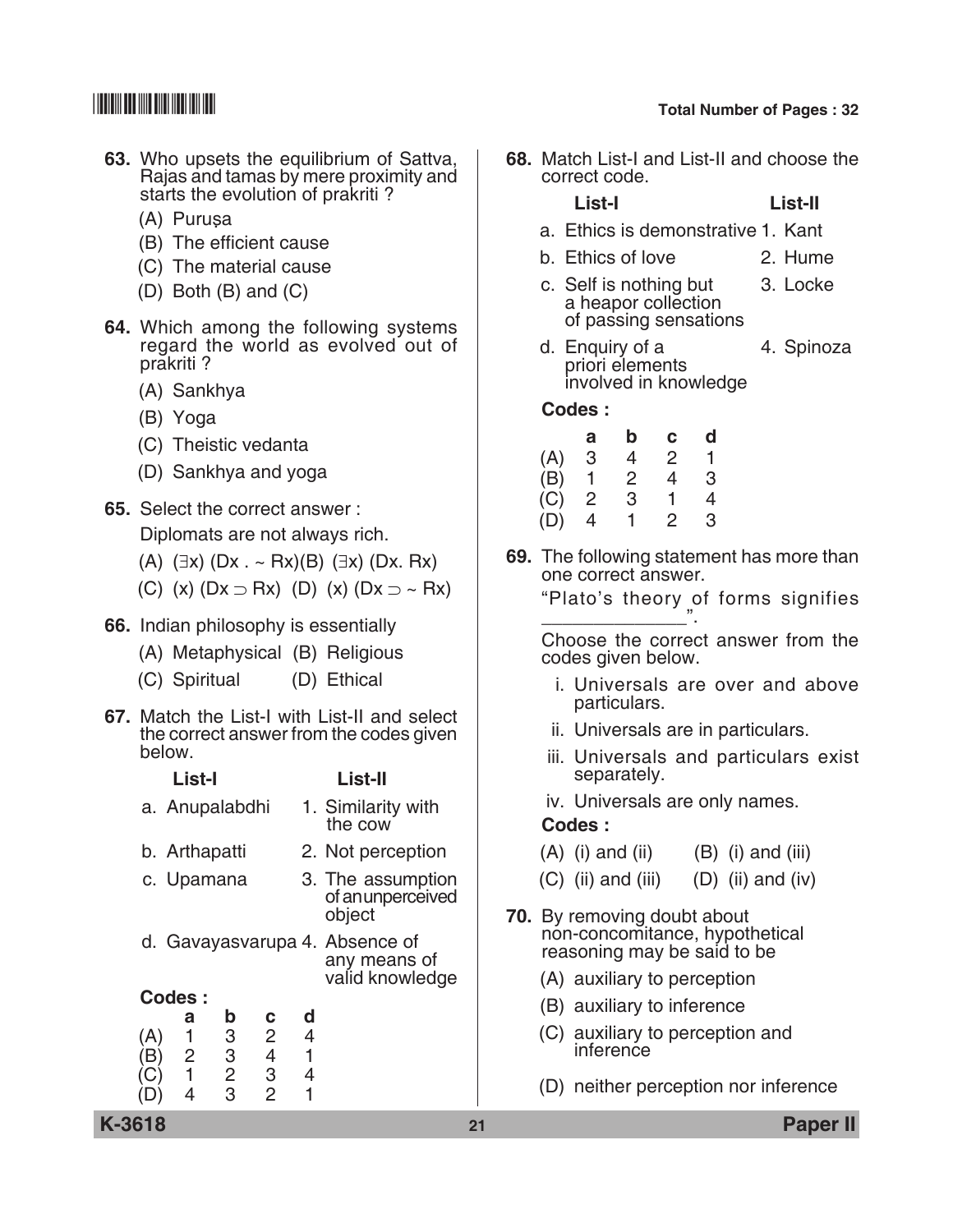# 71. ನಿರುಪಾಧಿಕ ತರ್ಕ ವಾಕ್ಯಗಳನ್ನು ಅವುಗಳ \_<br>ಮತ್ತು \_\_\_\_\_\_\_\_\_ ಗಳ ಆಧಾರದ ಮೇಲೆ ವರ್ಗಿಣರಿಸಲಾಗಿದೆ. (A) ವಿಷಯ, ವಿಧೇಯ (B) ಪರಿಮಾಣ, ಗುಣ (C) ವಿಷಯ, ತಾರ್ಕಿಕ ಕೊಂಡಿ (D) ವಿಧೇಯ, ತಾರ್ಕಿಕ ಕೊಂಡಿ **72.** *±Üqr* – I *®Üá° ±Üqr* – II Ãæãí©Wæ Öæãí©ÔÄ ÊÜáñÜá¤ PæÙÜX®Ü ÓÜíPæàñÜWÜÚí¨Ü ÓÜãPܤ EñܤÃÜÊÜ®Üá° BÄÔÄ. *±Üqr* **– I** *±Üqr* **– II** 1. ದೇವರು ವಿಶೇಷ ವಿಧದ<br>¨ ಪುರುಷ b. ವಿಶಿಷ್ಪಾದ್ವೈತ 2. ಆಧ್ಯಾತ್ಮಿಕ ದ್ವೈತವಾದ<br>c. ಸಾಂಖ್ತ 3. ರಾಮಾನುಜ <u>3.</u> ರಾಮಾನುಜ d. ಯೋಗ 4. ಗೌಡಪಾದ *ÓÜíPæàñÜWÜÙÜá* **: a b c d** (A) 2 3 4 1 (B) 1 2 3 4 (C) 4 3 2 1 (D) 3 2 1 4 73. ಈ ಕೆಳಗೆ ಪೂರ್ಣ ಆದರ್ಶವಾದದ ಬಗೆಗೆ ಕೆಲವು *ಹೇಳಿಕೆಗಳನ್ನು ಕೊಟ್ತಿದೆ. ಅವುಗಳಲ್ಲಿ ಮೂರು* ಹೇಳಿಕೆಗಳು ಹೆಗೆಲ್**ನ ಪೂರ್ಣ ಆದರ್ಶವಾದ**ಕ್ಕೆ  $\vec{a}$ zio zaban zabar Berlêmê Berlê Barber Zaran Zaran Albert Sandar Zaran Zaran Zaran Zaran Zaran Zaran Zaran Z *ÓÜĿިÜá¨Ü®Üá° BÄÔÄ*. *ÖæàÚPæWÜÙÜá* **:** 1. ತತ್ತ್ವವು ಒಂದರಲ್ಲಿ ಹಲವು ಅಥವಾ ಹಲವಲ್ಲಿ<br>" ಒಂದು – ಆಗಿದೆ.

- 2. ಅತ್ಯಂತ ಪರಮ ತತ್ತ್ವದಲ್ಲಿ, ಇತರೆಲ್ಲ ತತ್ವಗಳು<br>ಸಂರಕ್ಷಿಸಲ್ಪಟ್ಟಿವೆ.<br>3. ದೇವರ ಸತ್ತಶೀಲತೆಯು ವಸುನಿಷ್ಠ ಸತ್ತಗಳಿಗೆ
- ಮತ್ತು ಸ್ಪಷ್ಟ<sup>ಿ</sup> ಮತ್ತು ಅವಿಚ್ಛಿನ್ನ ಕಲ್ಪನೆಗಳಿಗೆ ಕಟ್ಟ<br>ಕಡೆಯ ಖಾತರಿ.
- 4. *ಸ*ತ್ತವನು ಒಂದು ಸಾವಯವ ಪರಿಪೂರ್ಣವಾಗಿ ಚಿತ್ರೀಕರಿಸಿಕೊಳ್ಳಬೇಕು.

### *ÓÜíPæàñÜWÜÙÜá* **:**

- (A) 2, 3 ಮತ್ತು 4 (B) 1, 3 ಮತ್ತು 4
- (C) 1, 2 ಮತ್ತು 4 (D) 4, 3 ಮತ್ತು 2

# \*K3618\* **Total Number of Pages : 32**

- 74. ಬಿ.ಆರ್. ಅಂಬೇಡ್ರರರು ಬೌದ್ಧ ದರ್ಶನದ ಬಗೆಗೆ ಮಾಡಿರುವ ಉತ್ತಾಟ ಮರು ಅರ್ಥೈಕೆಯು ಹೊಸ ಬೌದ್ಧ ದರ್ಶನದ ಶಾಖೆಯನ್ನು ಸೃಷ್ಟಿಸಿತು. ಈ<br>ಶಾಖೆಯನ್ನು ಎನ್ನು<u>ತ್ತಾ</u>ರೆ.
	- (A) ಹೀನಾಯಾನ
	- (B) *ÃÝÊÜÞ¿á|*
	- (C) ಮಹಾಯಾನ/ವಜಾ಼ಯಾನ
	- (D) *®ÜÊܿޮÜ*
- **75.** *±Üqr*  I *®Üá° ±Üqr*  II *Ãæãí©Wæ Öæãí©ÔÄ*  ಮತ್ತು ಸರಿಯಾದ ಉತ್ತರವನ್ನು ಕೆಳಗಿನ ಸಂಕೇತಗಳಿಂದ *BÄÔÄ.*
- a. ನಿವಾರಣಾರ್ಥ ಶಿಕ್ಷಾ 1. ಅನಿಷ್ಟ<br>ಸಿದಾಂತ ಪರಿಣಾಮಗಳು ಸಿದ್ದಾಂತ
- 
- ಿಕ್ಷಾ ಸಿದ್ದಾಂತ
- d. ಪಾಪವು 4. ಅದೇ ರೀತಿಯ<br> ಯಾವಾಗಲೂ ಅಪರಾಧವನು
- *±Üqr*  **I** *±Üqr*  **II**
	-
- b. ಸುಧಾರಣಾತ್<del>ಠ</del><br>ದಂಡ ಸಿದ್ಧಾಂತ ಮರಳಿ ಅವನ ತಲೆಗೆ ದಂಡ ಸಿದ್ಧಾಂತ ಮರಳಿ ಅವನ ತಲೆಗೆ<br>ಓರುವಂತೆ<br>ಮಾಡುವುದು
	- c. *±ÜÅ£PÝÃÝ¥Üì* 3. *A±ÜÃÝ—¿á®æ°à*
- ಯಾವಾಗಲೂ ಆಪರಾಧವನ್ನು<br>ಉಂಟುಮಾಡುತ್ತದೆ ಮಾಡುವುದರಿಂದ<br>ಉಳಿದವರನ್ನು<br>ತಡೆಯುವುದು

### *ÓÜíPæàñÜWÜÙÜá* **:**

|     | а              | b | с | a |
|-----|----------------|---|---|---|
| (A) | $\overline{2}$ | 4 | 3 |   |
| (B) | 4              | 2 | 1 | 3 |
| (C) | -3             | 2 | 1 | 4 |
| (D) | 4              | 3 | 2 |   |

- 76. ಜಿದ್ದು ಕೃಷ್ಣಮೂರ್ತಿಯವರ ಪ್ರಕಾರ ನಾವು 'ಅವ್ಯಕ್ತವಾದ' ಬಗೆಗೂ ಹೆದರುತ್ತೇವೆ. ಈ<br>'ಅವ್ಯಕ'ವನ್ನು \_\_\_\_\_\_\_\_\_ ಮೂಲಕ ಅ 'ಅವ್ಯಕ್ತ'ವನ್ನು \_\_\_\_\_\_\_\_\_ ಮೂಲಕ ಅಚ್ಚುಕಟ್ಟಾಗಿ<br>ವರ್ಣಿಸಬಹುದು. (A) ದೇವರು (B) ಸಾವು
	- (C) *ŸÅÖܾ®…* (D) *iàÊÜ®Ü*

**Paper II 22 K-3618**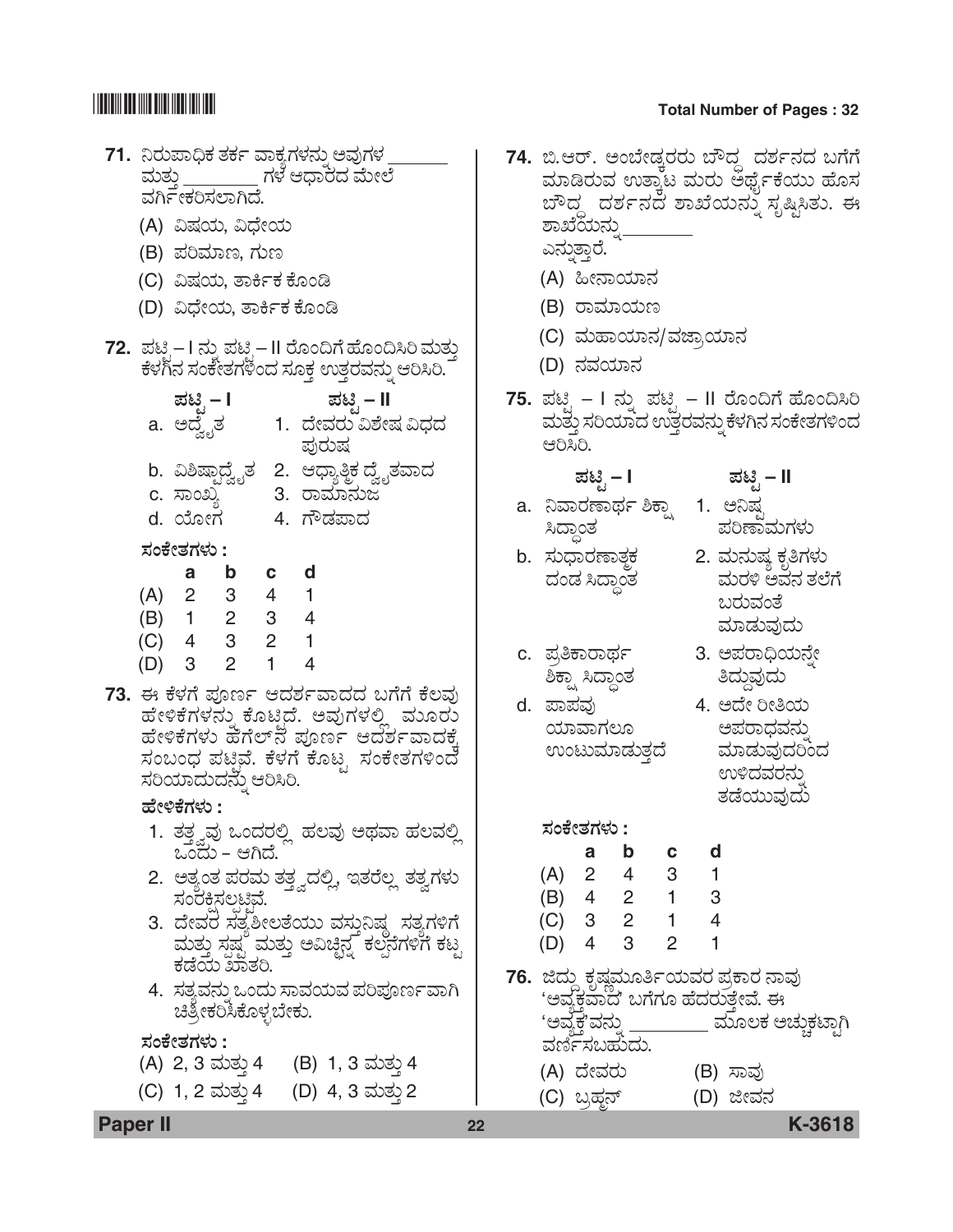- **71.** Categorical propositions have been classified on the basis of their  $\sqrt{ }$ and their
	- (A) subject, predicate
	- (B) quantity, quality
	- (C) subject, copula
	- (D) predicate, copula
- **72.** Match the List-I with List-II and select the correct answer from the codes given below.

|          | List-I           |                                    |                          |        | List-II                                    |
|----------|------------------|------------------------------------|--------------------------|--------|--------------------------------------------|
|          | a. Advaita       |                                    |                          |        | 1. God as the<br>special kind of<br>purusa |
|          | b. Visistadvaita |                                    |                          |        | 2. Spiritualistic<br>dualism               |
|          | c. Sankhya       |                                    |                          |        | 3. Ramanuja                                |
|          | d. Yoga          |                                    |                          |        | 4. Gaudapada                               |
|          | Codes:           |                                    |                          |        |                                            |
| (A)<br>Ъ | a<br>2<br>1      | $\mathbf b$<br>3<br>$\overline{2}$ | с<br>$\overline{4}$<br>3 | d<br>4 |                                            |
| C)       | -4<br>3          | 3<br>2                             | $\overline{2}$<br>1      | 1<br>4 |                                            |

**73.** Given below are statements pertaining to Absolute idealism. Only three among them pertain to Hegel's absolute idealism. Select the correct code.

### **Statements :**

- 1. The principle is many-in-one or one-in-many.
- 2. In the highest category, all the previous categories are preserved.
- 3. God's veracity is the ultimate guarantee for the factual truths of clear and distinct ideas.
- 4. Reality has to be pictured as one organic whole.

### **Codes :**

- (A) 2, 3 and 4 (B) 1, 3 and 4
- (C) 1, 2 and 4 (D) 4, 3 and 2
- **74.** B. R. Ambedkar's radical reinterpretation of Buddhism created a new school of Buddhism. This school is known as
	- (A) Hinayāna
	- (B) Rāmāyana.
	- (C) Mahāyāna/Vajrayāna
	- (D) Navayāna
- **75.** Match the List I with List II and select the correct answer from the codes given below.

| $List - 1$         | $List - II$  |
|--------------------|--------------|
| a. deterent theory | 1. Evil      |
| of punishment      | consequences |
|                    | with it      |

- b. reformative 2. To allow a theory man's deed to of punishment return on his own head
- c. Retributive theory 3. Educate the of punishment offender himself
- d. Sin always 4. To prevent others brings from committing similar offence

### **Codes :**

|         | а              | b              | C | a |
|---------|----------------|----------------|---|---|
| (A)     | $\overline{2}$ | 4              | 3 | 1 |
| (B)     | 4              | $\overline{2}$ | 1 | 3 |
| $(C)$ 3 |                | $\overline{2}$ | 1 | 4 |
| (D)     | 4              | 3              | 2 |   |

- **76.** We are frightened of the 'unknown' too, according to Jiddu Krishnamurti. This 'unknown' can be best described as
	- (A) God (B) Death
	- (C) Brahman (D) Life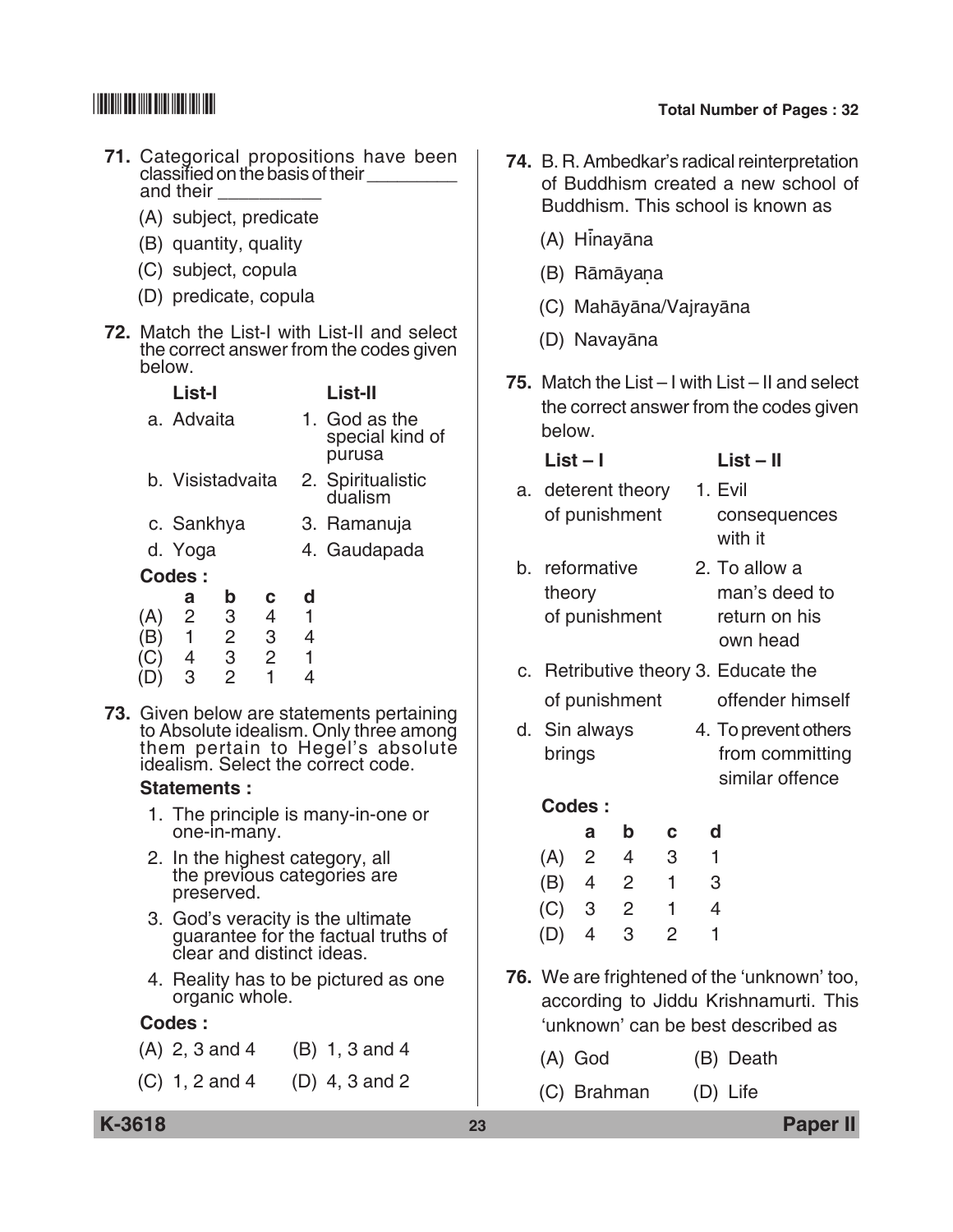## **THE REAL PROPERTY OF STATE**

### **Total Number of Pages: 32**

- 77. ಕ್ಯಾಂಟ್ ಗೆ ಸಂಬಂಧಿಸಿದಂತೆ A, B, C ಮತ್ತು D ಗಳನ್ನು ಪರಿಗಣಿಸಿ ಸರಿಯಾದ ಉತ್ತರವನ್ನು ಆಯ್ಕೆ ಮಾಡಿರಿ.
	- a. ಇಂದ್ರಿಯಾನು ಭವವಾದವು ಗಣಿತಶಾಸ್ತ ಮತ್ತು ಭೌತಶಾಸ್ತ್ರದಲ್ಲಿರುವ ಜ್ಞಾನವನ್ನು ವಿವರಿಸಲಾರದು.
	- b. ಕೇವಲ ಘಟನೆಗಳ ಜ್ಞಾನ ಮಾತ್ರ ಸಾಧ್ಯ.
	- c. ಮನಸಿನ ಅನುಭವ ಪೂರ್ವ ಕೊಡುಗೆಗಳಿಗೆ ಪ್ರತ್ಯೇಕವಾಗಿ ಸಂಬಂಧಿಸಿದ್ದು.
	- d. ವಸ್ತುಗಳು ಪ್ರತ್ಯಕ್ಷಣೆಯ ಶಾಶ್ವತ ಸಾಧ್ಯತೆಯಲ್ಲಿ ಅಸ್ತಿತ್ವದಲ್ಲಿರಬಹುದು.

ಸಂಕೇತಗಳು :

- (A) a, b ಮತ್ತು c ಗಳು ಮಾತ್ರ ಸರಿ
- (B) a ಮತ್ತು d ಗಳು ಮಾತ್ರ ಸರಿ
- (C) b, c ಮತ್ತು d ಗಳು ಮಾತ್ರ ಸರಿ
- (D) b ಮತ್ತು d ಗಳು ಮಾತ್ರ ಸರಿ
- 78. ಪಟ್ಸಿ I ನ್ನು ಪಟ್ಸಿ II ರೊಂದಿಗೆ ಹೊಂದಿಸಿರಿ ಮತ್ತು ಸರಿಯಾದ ಉತ್ತರವನ್ನು ಕೆಳಗೆ ಕೊಟ್ಟಿರುವ ಸಂಕೇತಗಳಿಂದ ಆರಿಸಿರಿ.

|                         |   |                                                                   | ಪಟಿೃ – II                     |
|-------------------------|---|-------------------------------------------------------------------|-------------------------------|
| a. ಪ್ರಕೃತಿ              |   |                                                                   | 1. ಎಲ್ಲಾಪರಿಣಾಮದ               |
| b. ಪ್ರಧಾನ               |   |                                                                   | ಅವ್ಯಕ್ತ ಸ್ಥಿತಿ<br>2. ಚೇತನ     |
| c. ಅವ್ಯಕ್ತ              |   |                                                                   | 3. ಕಾರ್ಯವೇ ಇಲ್ಲದ<br>ಮೂಲ ಕಾರ್ಯ |
| d. ಪುರುಷ                |   |                                                                   | 4. ವಿಶ್ವದ ಮೂಲತತ್ವ             |
|                         |   |                                                                   |                               |
| a                       | b | $\mathbf{c}$                                                      | ∣ d                           |
| $\overline{\mathbf{3}}$ |   |                                                                   | $\overline{4}$                |
|                         |   | $\overline{1}$                                                    | $\overline{\phantom{0}}^2$    |
|                         |   | $\overline{2}$                                                    | $^{\circ}$ 3                  |
| $\overline{4}$          | 3 | 2                                                                 | 1                             |
|                         |   | ಪಟ್ಟಿ – I<br>ಸಂಕೇತಗಳು :<br>$\overline{1}$<br>(B) 3 4<br>$(C)$ 1 4 | $\overline{2}$                |

79. ಈ ಕೆಳಗೆ ಪ್ರತಿಪಾದನೆ (A) ಮತ್ತು ಕಾರಣ (R) ನ್ನು ಕೊಟ್ತಿದೆ. ಅವುಗಳನ್ನು ಪರಿಗಣಿಸಿ ಮತ್ತು ನೈಯಾಯಿಕರ ಸಂದರ್ಭದಲ್ಲಿ, ಸರಿಯಾದ ಸಂಕೇತವನ್ನು ಆರಿಸಿರಿ.

ಪ್ರತಿಪಾದನೆ (A) : ಮನಸಿನ ಕೇಂದ್ರೀಕರಣದಿಂದ ಯೋಗಿಯು ಅತಿಪ್ರಾಕೃತಿಕ ಶಕ್ತಿಯನ್ನು ಪಡೆದು, ಎಲ್ಲಾ ವಸ್ತುಗಳನ್ನು ಪ್ರತ್ಯಕ್ಷವಾಗಿ ಕಾಣಬಲ್ಲನು.

ಕಾರಣ(R) : ಇದು ಏಕೆಂದರೆ ಇಂದ್ರಿಯ ಸನಿಕರ್ಷವನ್ನು ಯೋಗಿಯು ಸಾಧಿಸುತ್ತಾನೆ ಮತ್ತು ಅದನ್ನೇ ಯೋಗಜ ಪ್ರತ್ಯಕ್ಷವೆನ್ನುತ್ತಾರೆ.

### ಸಂಕೇತಗಳು :

- (A) (A) ಮತ್ತು (R) ಎರಡೂ ಸತ್ಯ
- (B) (A) ಮತ್ತು (R) ಎರಡೂ ಸುಳ್ಳು
- (C) (A) ಯು ಸತ್ಯ ಆದರೆ (R) ಸುಳ್ಳು
- (D) (A) ಯು ಸುಳ್ಳು ಆದರೆ (R) ಸತ್ಯ
- 80. ಪ್ರತಿಪಾದನೆ ಮತ್ತು ಕಾರಣ ಪ್ರತಿಪಾದನೆ (A) : ಪರಿಮಿತ ಮನಸುಗಳು ದೇವರ ಪ್ರಕಾರಗಳಾಗಿವೆ ಎಂದು ಸಿನೋಜನು ಹೇಳುತ್ತಾನೆ ಕಾರಣ (R) : ಅಲ್ಲಿ ಮನುಷ್ಯ ಸ್ತಾತಂತ್ರ್ಯವಿಲ್ಲ ಸಂಕೇತಗಳು :
	- (A) (A) ಮತ್ತು (R) ಎರಡೂ ಸತ್ಯ ಮತ್ತು (R), (A) ಯ ಸರಿಯಾದ ವಿವರಣೆಯಾಗಿದೆ.
	- (B) (A) ಮತ್ತು (R) ಎರಡೂ ಸತ್ಯ ಮತ್ತು (R), (A)ಯ ಸರಿಯಾದ ವಿವರಣೆಯಾಗಿಲ್ಲ.
	- (C) (A) ಯು ಸತ್ಯ ಆದರೆ (R) ಸುಳ್ಳು
	- (D) (A) ಯು ಸುಳ್ಳು ಆದರೆ (R) ಸತ್ಯ
- 81. ನಡತೆಯ ನೈತಿಕತೆಯನ್ನು ಪ್ರಯೋಜಕತಾವಾದಿಗಳು ಏಕಮಾಪನದಿಂದ ನಿರ್ಣಯಿಸುತ್ತಾರೆ.
	- (A) ಉತ್ಕಷ್ಟ ಪರಿಣಾಮಗಳ ಸಿದ್ಧಾಂತದ
	- (B) ಉತ್ಕಷ್ಟ ಕೃತಿ ಸಿದ್ಧಾಂತದ
	- (C) ಕರ್ತವ್ಯಗಳ ಸಿದ್ಧಾಂತದ
	- (D) ಪ್ರಯೋಜನ ಸಿದ್ಧಾಂತದ

**Paper II**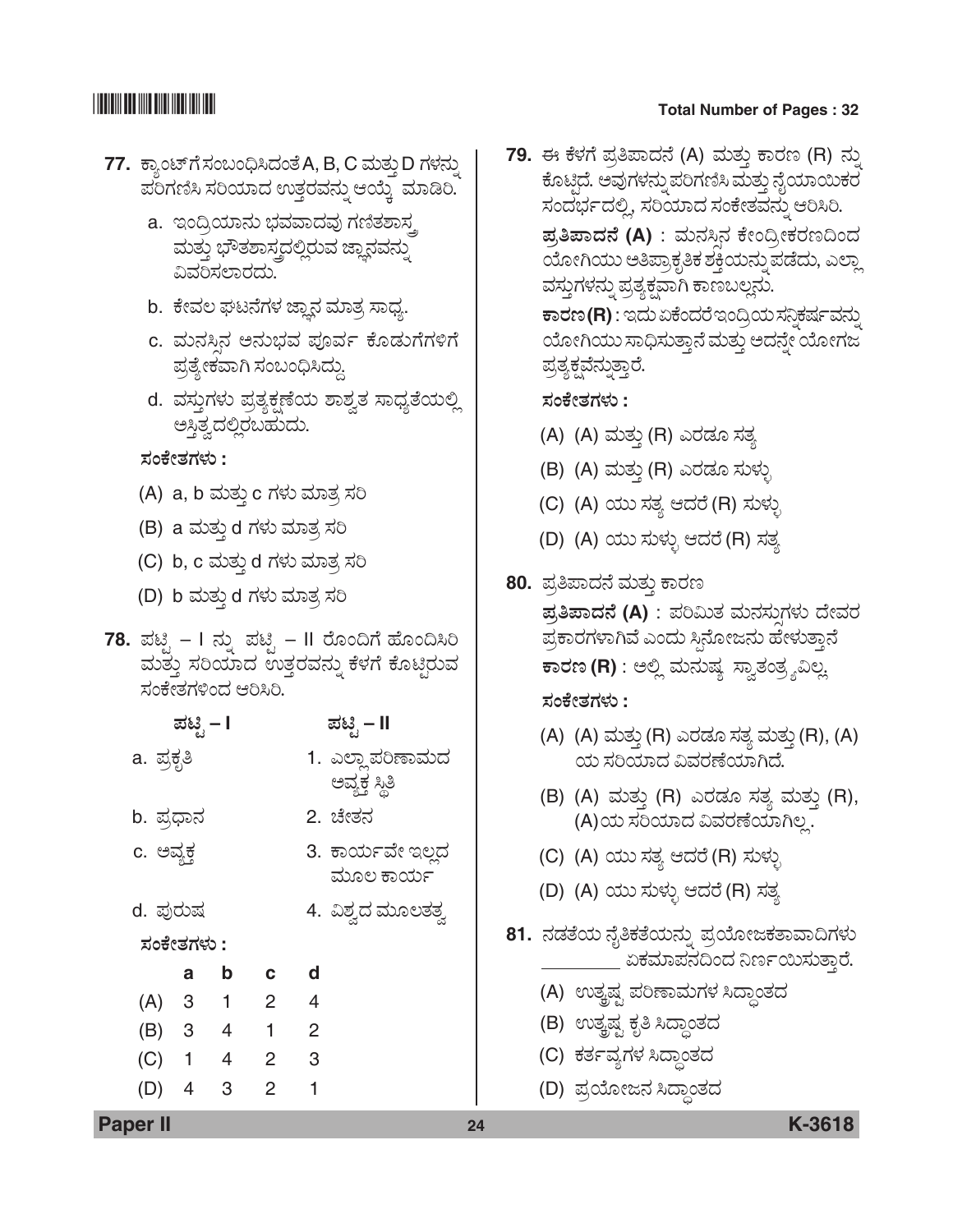- **77.** Consider A, B, C and D and then select the correct answer with reference to Kant.
	- a. Empricism cannot explain knowledge found in mathematics and physics.
	- b. Knowledge of the phenomena alone is possible.
	- c. Exclusively concerned with a priori contributions of mind.
	- d. Things may exist as the permanent possibility of perception.

### **Codes :**

- (A) a, b and c are only correct
- (B) a and d are only correct
- (C) b, c and d are only correct
- (D) b and d are only correct
- **78.** Match the List I with List II and select the correct answer from the codes given below.

|             | $List - I$     |              |   |                            | $List - II$                                             |                                      | freedom.                                                                               |
|-------------|----------------|--------------|---|----------------------------|---------------------------------------------------------|--------------------------------------|----------------------------------------------------------------------------------------|
| a. Prakrti  |                |              |   |                            | 1. As the                                               |                                      | Codes:                                                                                 |
|             |                |              |   |                            | unmanifested<br>state of all<br>effect                  |                                      | $(A)$ Both $(A)$ and $(R)$ are true and $(R)$ is<br>the correct explanation of (A).    |
| b. Pradhāna |                |              |   |                            | 2. Consciousness                                        |                                      | $(B)$ Both $(A)$ and $(R)$ are true and $(R)$ is<br>not the correct explanation of (A) |
|             | c. Avyakta     |              |   | 3. As the<br>uncaused root |                                                         | $(C)$ (A) is true but $(R)$ is false |                                                                                        |
|             |                |              |   |                            | cause                                                   |                                      | $(D)$ $(A)$ is false but $(R)$ is true.                                                |
| d. Purusa   |                |              |   |                            | 4. As the first<br>principle of this<br><b>Universe</b> |                                      | 81. Utilitarians judge the morality of conduct<br>by a single standard                 |
| Codes:      |                |              |   |                            |                                                         |                                      | (A) the greatest consequences                                                          |
|             | a              | b            | C | d                          |                                                         |                                      | principle                                                                              |
| (A)         | 3              | $\mathbf{1}$ | 2 | 4                          |                                                         |                                      | (B) the greatest action principle                                                      |
| (B)         | 3              | 4            | 1 | 2                          |                                                         |                                      | (C) the principle of duty                                                              |
| (C)         | 1              | 4            | 2 | 3                          |                                                         |                                      |                                                                                        |
| (D)         | $\overline{4}$ | 3            | 2 | 1                          |                                                         |                                      | (D) the principle of utility                                                           |
| K-3618      |                |              |   |                            |                                                         | 25                                   | <b>Paper II</b>                                                                        |

**79.** Given below are Assertion (A) and Reason (R). Consider them and select the correct code given below, in the context of Naiyāyikas.

> **Assertion (A)** : Through concentration a yogin can achieve supernatural faculty of perceiving all things.

 **Reason (R)** : This is because there is a sensory contact achieved by a yogi, and the same is called yogaja pratyaksa.

### **Codes :**

- (A) Both (A) and (R) are true
- (B) Both (A) and (R) are false
- (C) (A) is true but (R) is false
- (D) (A) is false but (R) is true
- **80.** Assertion and Reasoning :

 **Assertion (A)** : Spinoza says that finite minds are modes of God.

 **Reason (R)** : There is no human freedom.

### **Codes :**

- (A) Both (A) and (R) are true and (R) is the correct explanation of (A).
- (B) Both (A) and (R) are true and (R) is not the correct explanation of (A)
- (C) (A) is true but (R) is false
- (D) (A) is false but (R) is true.
- **81.** Utilitarians judge the morality of conduct by a single standard
	- (A) the greatest consequences principle
	- (B) the greatest action principle
	- (C) the principle of duty
	- (D) the principle of utility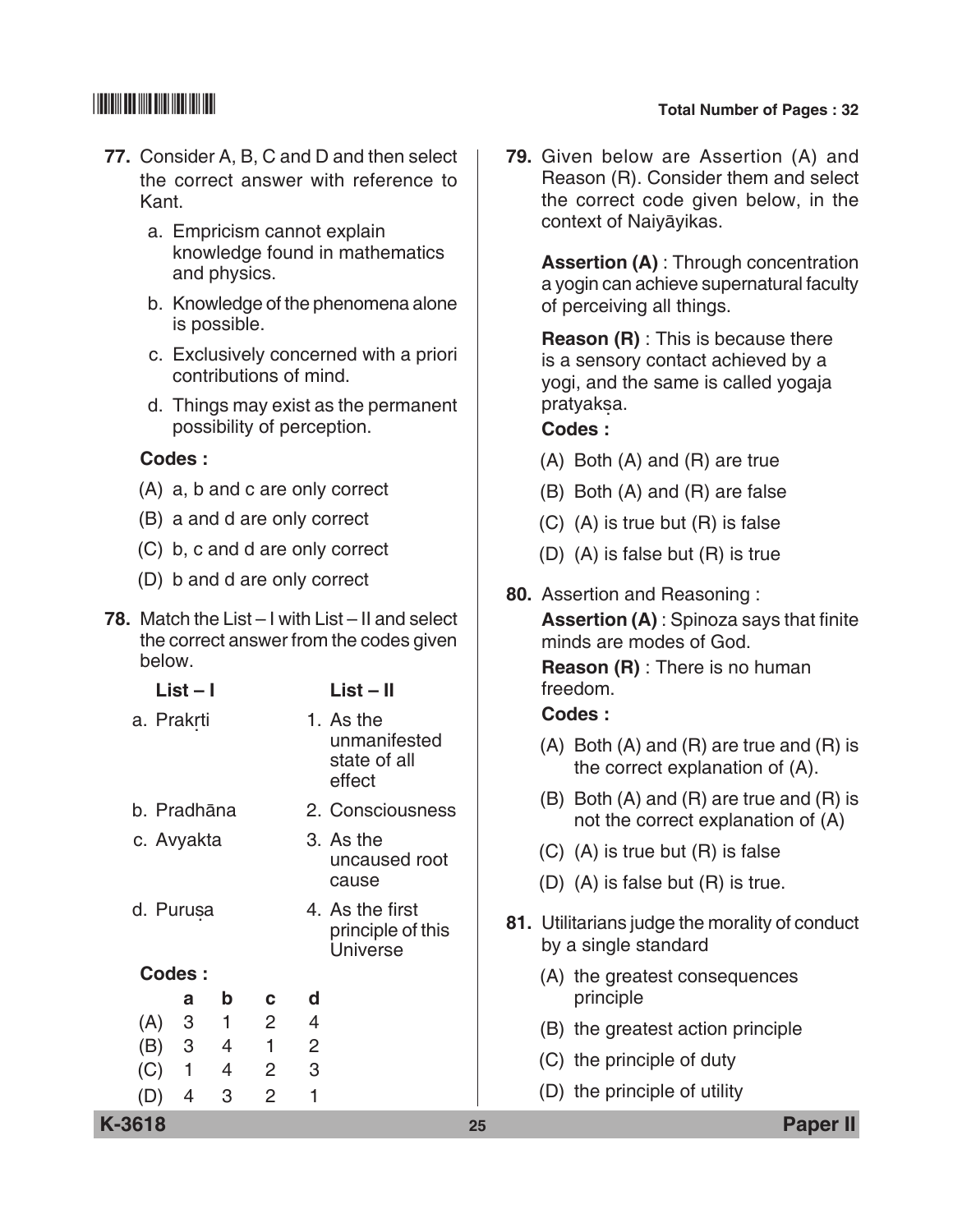## 

### **Total Number of Pages: 32**

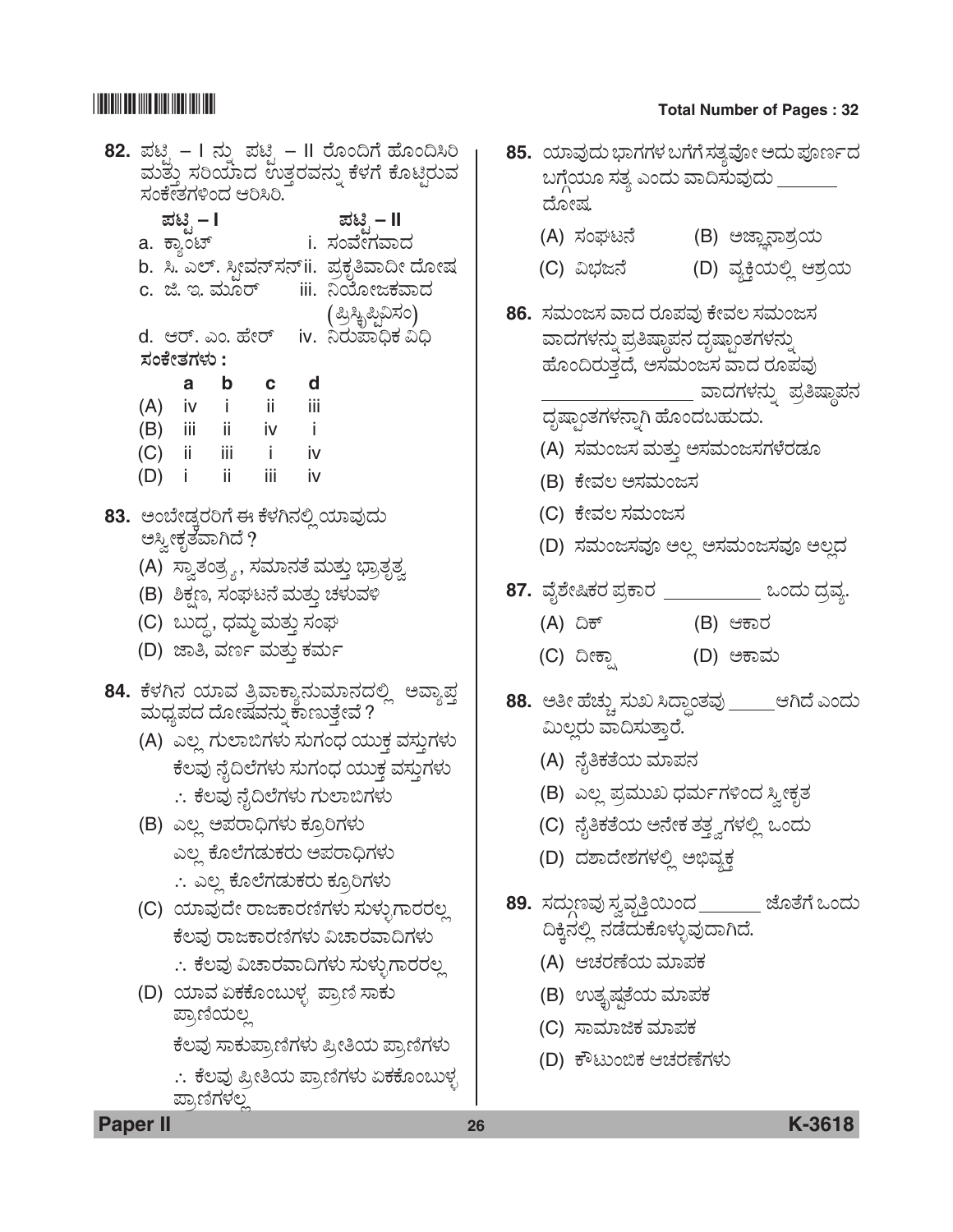- **82.** Match the List I with List II and select the correct answer from the codes given below.
- **List I List II** a. Kant i. Emotivism b. C. L. Stevenson ii. Naturalistic fallacy c. G. E. Moore iii. Prescriptivism d. R. M. Hare iv. Categorical imperative  **Codes : a b c d** (A) iv i ii iii
	- (B) iii ii iv i (C) ii iii i iv (D) i ii iii iv
	- **83.** Which of the following is not acceptable to Ambedkar ?
		- (A) Liberty, equality and fraternity
		- (B) Education, organisation and Agitation
		- (C) Buddha, Dhamma and Sangha
		- (D) Caste, Varna and Karma
	- **84.** Which one of the following syllogisms commits the fallacy of undistributed middle ?
		- (A) All roses are fragrant things Some lilies are fragrant things ∴ Some lilies are roses
		- (B) All criminals are wicked All murderers are criminals
			- ∴ All murderers are wicked
		- (C) No politicians are liars Some politicians are idealists ∴ Some idealists are not liars
		- (D) No unicorns are domestic animals Some domestic animals are pets
			- ∴ Some pets are not unicorns
- **85.** Arguing that what is true of the parts must be true of the whole is the fallacy of
	- (A) Composition
	- (B) Appeal to ignorance
	- (C) Division
	- (D) Appeal to the person
- **86.** A valid argument form has only valid arguments as substitution instances, an invalid argument form can have \_\_\_\_\_\_\_\_\_ arguments as substitution instances.
	- (A) both valid and invalid
	- (B) only invalid
	- (C) only valid
	- (D) neither valid nor invalid
- **87. b** is a substance (dravya) according to Vaisesika.
	- (A) Dik (B) Akara
	- (C) Diksā . (D) Akāma
- **88.** Mill argues that the greatest happiness principle is
	- (A) the standard of morality
	- (B) endorsed by all the major religions
	- (C) one of several principles of morality
	- (D) embodied in the ten commandments
- **89.** Virtue is a disposition to behave in line with a
	- (A) Standard of practice
	- (B) Standard of excellence
	- (C) Social standard
	- (D) Family practice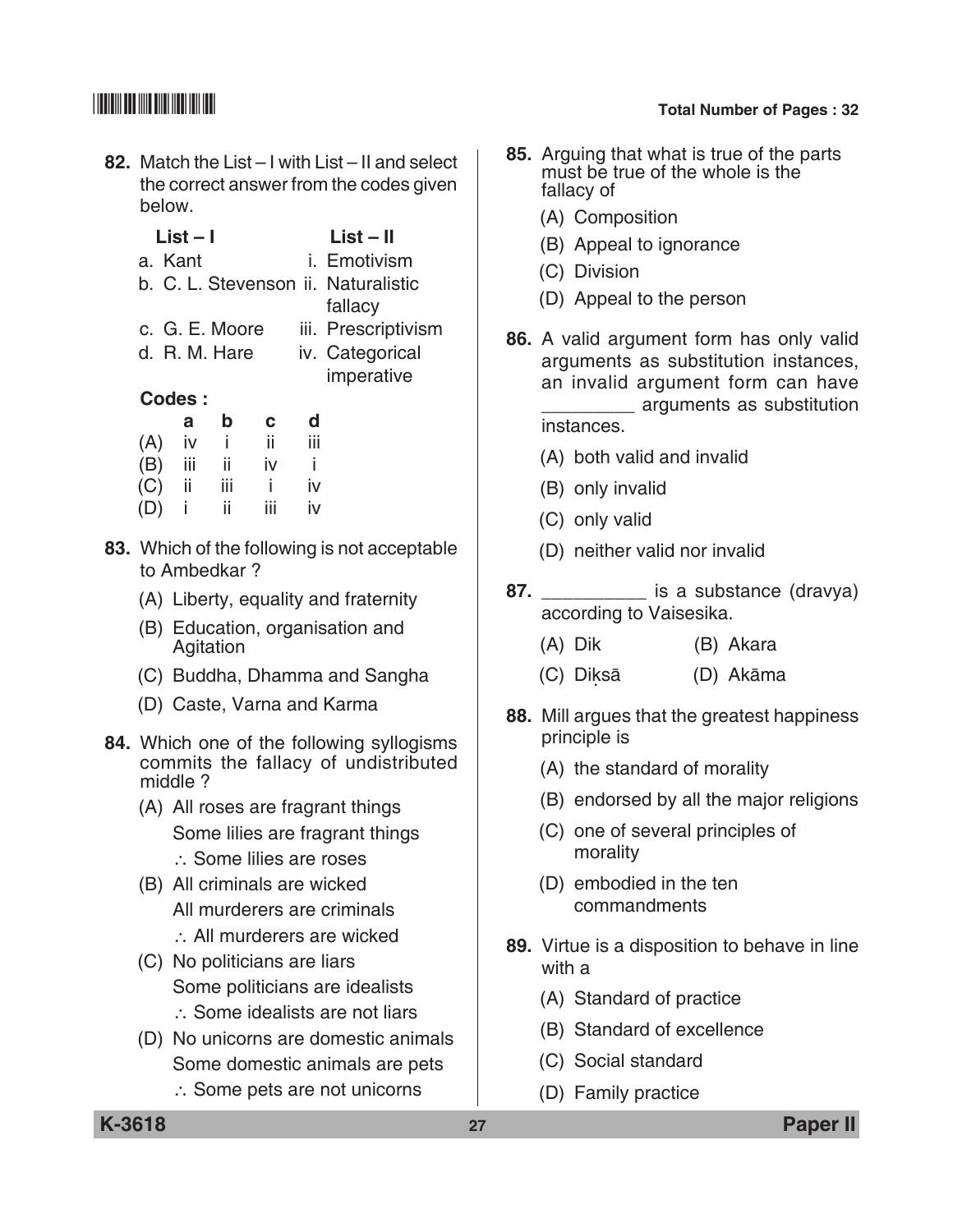## **THE REAL PROPERTY OF STATE**

### **Total Number of Pages: 32**

- 90. ಪಟ್ಸಿ I ನ್ನು ಪಟ್ಸಿ II ರೊಂದಿಗೆ ಹೊಂದಿಸಿರಿ ಮತ್ತು ಸರಿಯಾದ ಉತ್ತರವನ್ನು ಕೆಳಗೆ ಕೊಟ್ಟಿರುವ ಸಂಕೇತಗಳಿಂದ ಆರಿಸಿರಿ.
	- ಪಟಿೃ I

 $P$ ಗಳು

- -
- a. ಎಲ್ಲ M ಗಳು i. ಯಾವ ವಸ್ತು ಇನ್ನುಳಿದ ಪದಾರ್ಥಗಳಿಂದ ಭಿನವಾಗಿರುವುದಿಲ್ಲವೋ

ಪಟ್ಸಿ – II

ಆದು ವಾಸನೆಯುಕ್ತವಾಗಿರುತ್ತದೆ

- b. ಎಲ್ಲ S ಗಳು ii. ಮಡಕೆಯು  $M$  ಗಳು ಅರಿಯಲಡುತ್ತದೆ
- c. ಎಲ್ಲ S ಗಳು iii. ಮಡಕೆಯನ ಹೆಸರಿಸಬಹುದು P ಗಳು
- iv. ಎಲ್ಲ ಹೆಸರಿಸಲಡುವಂತವು d. ಯಾವುದೇ P ಅಲ್ಲದ್ದು M ಆಗಿದೆ ಅರಿಯಲಡುತ್ತವೆ.
	- ಸಂಕೇತಗಳು :

|     | a   | b   | C  | d   |
|-----|-----|-----|----|-----|
| (A) | iv  | iii | ii | Ť   |
| (B) | iii | ii  | iv | Ĩ   |
| (C) | ii. | iv  | i  | iii |
| (D) | ı   | iii | ii | iv  |

- 91. ಸಾಂಪ್ರದಾಯಿಕ ಹಿಂದೂ ಸಮಾಜದಲ್ಲಿ ಮನುಷ್ಯ ಜೀವನದ ಕ್ರಮಗಳನ್ನು ಈ ರೀತಿ ಹೊಂದಿಸಲಾಗಿದೆ.
	- (A) ಬ್ರಹ್ಮಚರ್ಯ, ಸನ್ಯಾಸ, ಗ್ರಹಸ್ತ, ವಾನಪ್ರಸ್ಥ
	- (B) ಗ್ರಹಸ್ಥ, ಬ್ರಹ್ಮಚರ್ಯ, ವಾನಪ್ರಸ್ಥ, ಸನ್ಯಾಸ
	- (C) ಸನ್ಯಾಸ, ಗ್ರಹಸ್ಥ, ವಾನಪ್ರಸ್ಥ, ಬ್ರಹ್ಮಚರ್ಯ
	- (D) ಬ್ರಹ್ಮಚರ್ಯ, ಗ್ರಹಸ್ತ, ವಾನಪ್ರಸ್ಥ, ಸನ್ಯಾಸ
- 92. ಭಗವದ್ದೀತೆಯ ಪ್ರಕಾರ ಅಂತಿಮ ಗುರಿಯು
	- (A) ವ್ಯಕ್ತಿಗತ ಮೋಕ್ಸ
	- (B) ಹಿಂದೂಗಳ ಮೋಕ್ಸ
	- (C) ಲೋಕ ಸಂಗ್ರಹ
	- (D) ಮೋಕ

93. ಹೇಳಿಕೆ (A) : ಒಂದು ನಿಗಮನಾತ್ತಕ ವಾದದ ಆಧಾರ ವಾಕ್ಕಗಳು ಅನುಮತಿಯನ್ನು ಪಡೆಯುವಲ್ಲಿ ತೀರ್ಮಾನಾತ್ಮಕ ಪ್ರಾಮಾಣ್ಯವನ್ನು ಒದಗಿಸಿದ್ದರೆ ಸಮಂಜಸವಾಗುತ್ತದೆ. ಕಾರಣ (R) : ನಿಗಮನಾತ್ತಕ ವಾದದಲ್ಲಿ ಆಧಾರ ವಾಕ್ಯಗಳಿಂದ ಅನುಮತಿಯನ್ನು ಅತ್ಯವಶ್ಯವಾಗಿ ಪಡೆಯುತ್ತೇವೆ. ಎನ್ನಬಹುದು.

### ಸಂಕೇತಗಳು :

- (A) (A) ಮತ್ತು (R) ಎರಡೂ ಸತ್ಯ ಮತ್ತು (R) , (A) ಗೆ ಸರಿಯಾದ ವಿವರಣೆ
- (B) (A) ಮತ್ತು (R) ಎರಡೂ ಸತ್ಯ ಮತ್ತು (R), (A) ಗೆ ಸರಿಯಾದ ವಿವರಣೆ ಅಲ್ಲ.
- (C) (A) ಸತ್ಯ ಆದರೆ (R) ಅಸತ್ಯ
- (D) (A) ಅಸತ್ಯ ಆದರೆ (R) ಸತ್ಯ
- 94. ಹೇಳಿಕೆ (A) : ಪ್ರಭಾಕರರು ಅನುಪಲಬ್ಧಿಯನ್ನು ಜ್ಞಾನದ ಸ್ವತಂತ್ರ ಸಾಧನವನ್ನಾಗಿ ಒಪ್ಪಿಕೊಳ್ಳುವುದಿಲ್ಲ. ಕಾರಣ (R) : ನಾವು ಕೇವಲ ಪ್ರದೇಶವನ್ನು ಮತು ಅದರಲ್ಲಿ ಮಡಕೆ ಇಲ್ಲದಿರುವುದನ್ನು ಪ್ರತ್ಯಕ್ಷಿಸಿ, ನಾವು ಅಲ್ಲಿ ಮಡಕೆ ಇಲ್ಲವೆಂದು ಹೇಳುತ್ತೇವೆ.

### ಸಂಕೇತಗಳು :

- (A) (A) ಮತ್ತು (R) ಎರಡೂ ಸತ್ಯ ಮತ್ತು (R) , (A) ಗೆ ಸರಿಯಾದ ವಿವರಣೆ ಅಲ್ಪ
- (B) (A) ಮತ್ತು (R) ಎರಡೂ ಸತ್ಯ ಮತ್ತು (R), (A) ಗೆ ಸರಿಯಾದ ವಿವರಣೆ.
- (C) (A) ಸತ್ಯ ಆದರೆ (R) ಅಸತ್ಯ
- (D) (A) ಅಸತ್ಯ ಆದರೆ (R) ಸತ್ಯ
- 95. ಈ ಕೆಳಗಿನ ಯಾವ ನೀತಿಶಾಸಜ್ಞರು, ''ಸಾಧ್ಯವೆನ್ನುವುದು ಅದರ ಜೊತೆಗೆ ಇರದಿದ್ದರೆ, 'ಕರ್ತವ್ತತಾ' ಎನ್ನುವುದಕ್ಕೆ ಅರ್ಥ ಬರುವುದಿಲ್ಲ' ಎಂದು ಒತ್ತಾಯಿಸುತ್ತಾರೆ ?
	- (A) ಕ್ಯಾಂಟ್ (B) ಹೆಗಲ್
	- (C) ಡಬ್ತೂ. ಡಿ. ರಾಸ್ (D) ಆರ್. ಎಂ. ಹೇರ್

**Paper II** 

K-3618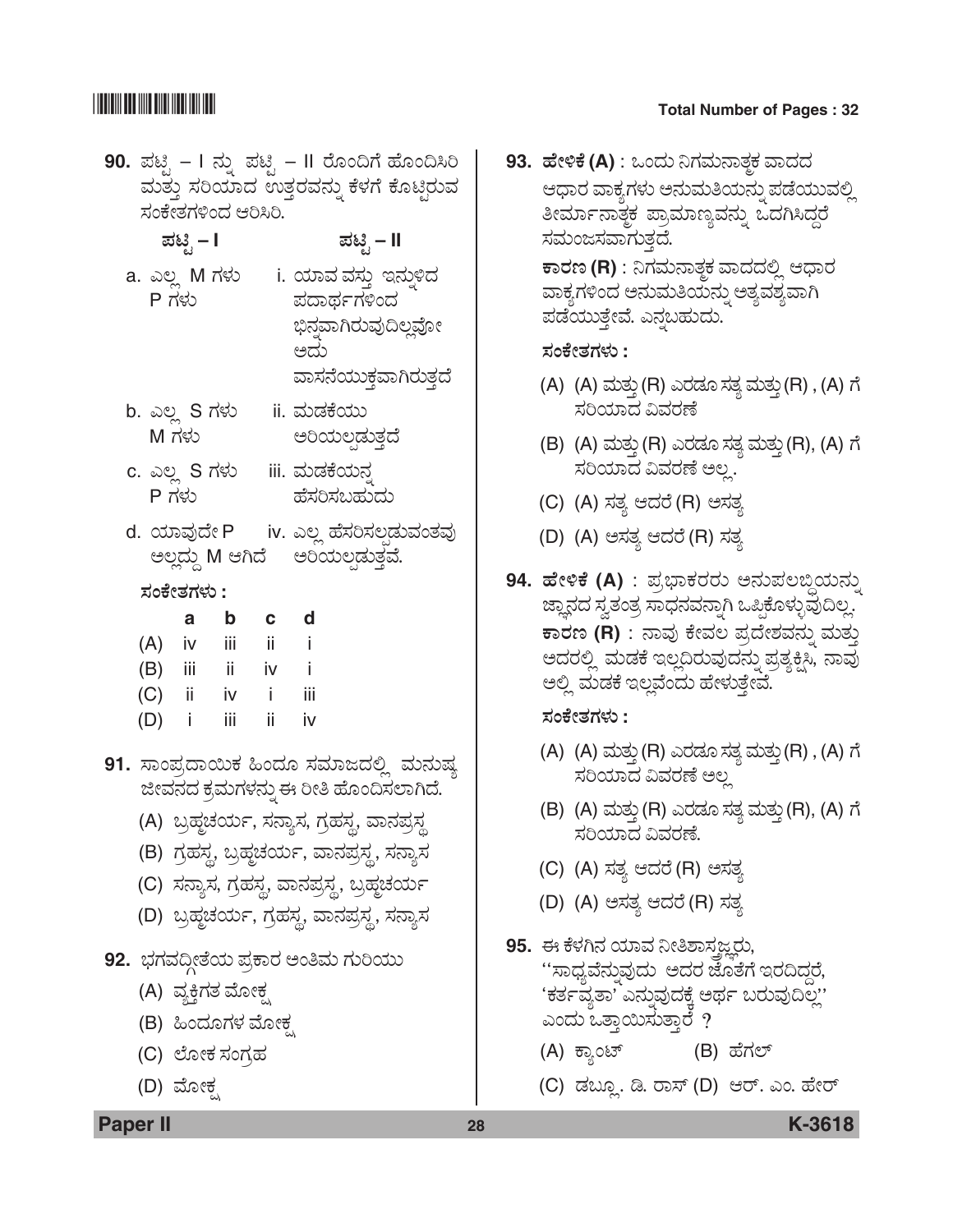**90.** Match the List – I with List – II and select the correct answer from the codes given below.

|     | List – I      |     |     |              |   | List – II                                                                |
|-----|---------------|-----|-----|--------------|---|--------------------------------------------------------------------------|
|     | a. All M is P |     |     |              |   | i. No thing that is<br>not different from<br>other elements<br>has smell |
|     | b. All S is M |     |     |              |   | ii. A jar is knowable                                                    |
|     | c. All S is P |     |     |              |   | iii. A jar is<br>nameable                                                |
|     |               |     |     |              |   | d. No non P is M iv. All nameables are<br>knowables                      |
|     | Codes:        |     |     |              |   |                                                                          |
|     |               | a   | b   | $\mathbf{C}$ | d |                                                                          |
| (A) |               | İV  | iii | ii.          | i |                                                                          |
|     |               | iii | ii  | iv           | i |                                                                          |

**91.** The orders of human life in traditional Hindu society are arranged in this sequence

 $(C)$  ii iv i iii (D) i iii ii iv

- (A) Brahmacarya, Sanyasa, Grahastha, Vanaprastha
- (B) Grahastha, Brahmacarya, Vanaprastha, Sanyasa
- (C) Sanyasa, Grahastha, Vanaprastha, Brahmacarya
- (D) Brahmacarya, Grahastha, Vanaprastha, Sanyasa
- **92.** The ultimate aim, according to the Gita, is
	- (A) Individual Salvation
	- (B) Salvation of Hindus
	- (C) Loka Samgraha
	- (D) Moksha
- 
- **93. Assertion (A)** : A deductive argument is valid if its premisses do provide conclusive proof of its conclusion.

**Reason (R)** : In deductive arguments, the conclusion is claimed to follow from its premisses with absolute necessity.

### **Codes :**

- $(A)$  Both  $(A)$  and  $(R)$  are true and  $(R)$  is the correct explanation of (A)
- (B) Both (A) and (R) are true but (R) is not the correct explanation of (A)
- (C) (A) is true but (R) is false
- (D) (A) is false but (R) is true
- **94. Assertion (A)** : Prabhakara does not accept non-apprehension as an independent source of knowledge.

 **Reason (R)** : When we perceive the mere space and no jar in it, we say that there is no jar.

## **Codes :**

- $(A)$  Both  $(A)$  and  $(R)$  are true and  $(R)$  is not the correct explanation of it
- (B) Both (A) and (R) are true and R is the correct explanation of (A)
- (C) (A) is true but (R) is false
- (D) (A) is false but (R) is true
- **95.** Who among the following ethical thinkers urges that there would be no meaning in an "ought" if it were not accompanied by a "can" ?
	- (A) Kant (B) Hegel
	- (C) W. D. Ross (D) R. M. Hare

**K-3618 29 Paper II**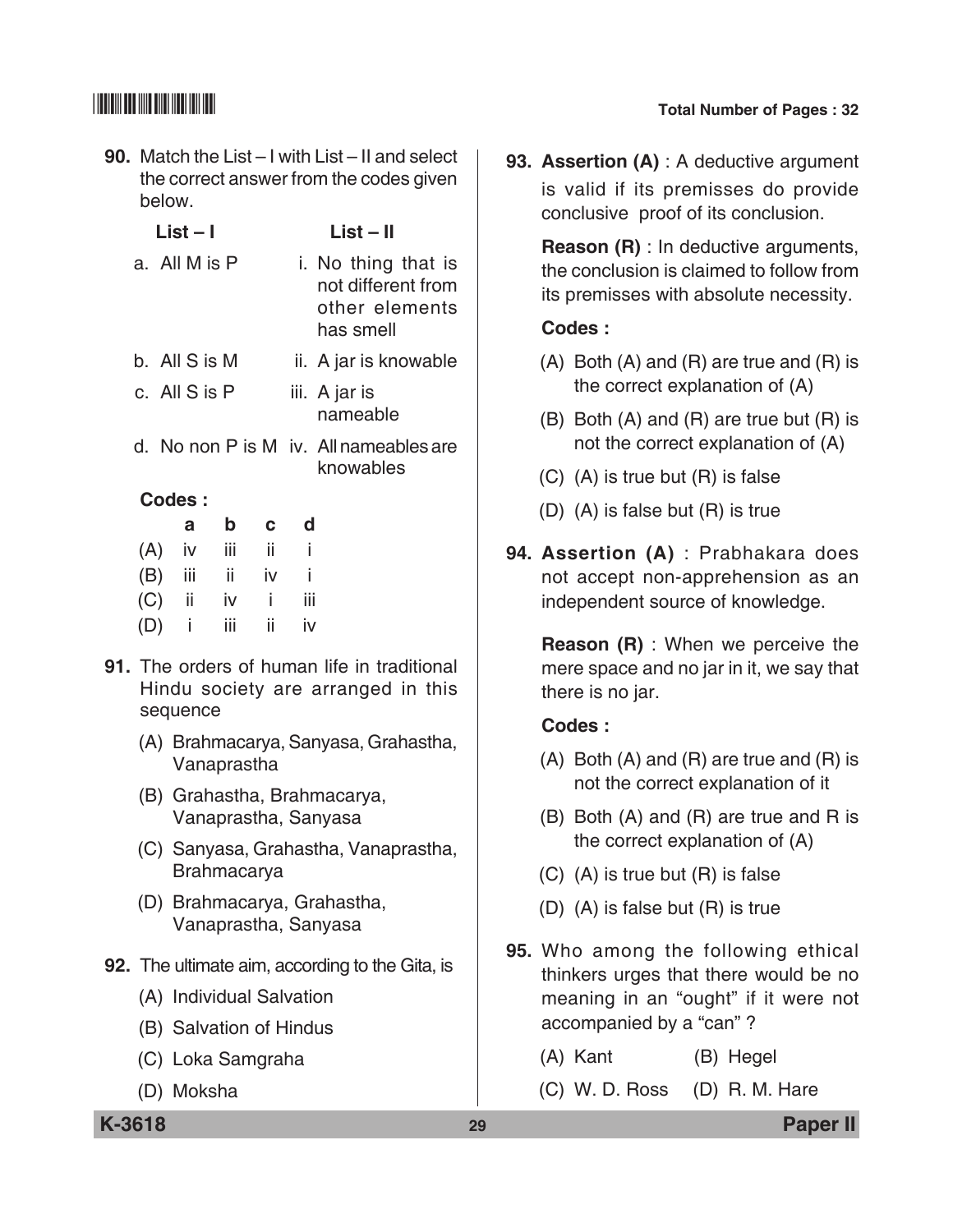## <u> Han alam masjid asl nashrida n</u>

# 96. ಹೇಳಿಕೆ (A) : ಸಾಂಕೇತಿಕ ಪದಗಳಾದ ಪ್ರದೇಶ, ಕಾಲ, ಶಕ್ತಿ, ದ್ರವ್ಯ ಮತ್ತು ಕಾರಣತೆ ಈ ಸೀಮಿತ ಅನುಭವಗಳ ಮೂಲಕ ಎಂದು ನಿರಪೇಕ್ಷ ಸತ್ಯವನ್ನು ಎಫ್. ಎಚ್. ಬ್ರಾಡ್ಡೆಯವರ ಪ್ರಕಾರ ಸಾಧಿಸಲು ಸಾಧ್ಯವಿಲ್ಲ.

ಕಾರಣ (R) : ಎಫ್. ಎಚ್. ಬ್ರಾಡ್ಡೆ ಪ್ರಕಾರ, ಪರಮ ಸತ್ಯವು ಜೀವನದ ಎಲ್ಲ ಸ್ತರಗಳನ್ನು ಒಳಗೊಳ್ಳುತ್ತದೆ.

ಸಂಕೇತಗಳು :

- (A) (A) ಮತ್ತು (R) ಎರಡೂ ಸತ್ಯ ಮತ್ತು (R), (A) ಗೆ ಸರಿಯಾದ ವಿವರಣೆ.
- (B) (A) ಮತ್ತು (R) ಎರಡೂ ಸತ್ಯ ಮತ್ತು (R), (A) ಗೆ ಸರಿಯಾದ ವಿವರಣೆ ಅಲ.
- (C) (A) ಸತ್ಯ ಆದರೆ (R) ಅಸತ್ಯ
- (D) (A) ಅಸತ್ಯ ಆದರೆ (R) ಸತ್ಯ
- 97. ಪ್ಲೇಟೋ ಕೆಳಗಿನ ಯಾವ ವಾಕ್ಯವನ್ನು ಒಪ್ಪಿಕೊಳ್ಳುವುದಿಲ್ಲ?
	- (A) ಸಾಮಾನ್ಯಗಳು ಬದಲಾಗದ ಮತ್ತು ನಿತ್ಯವಾದವುಗಳು
	- (B) ಸಾಮಾನ್ಯಗಳು ವಿಶಿಷ್ಪಗಳಿಗಿಂತ ಹೆಚ್ಚುಸತ್ಯ
	- (C) ಸಾಮಾನ್ಯಗಳು ಸ್ವತಂತ್ರ್ಯವಾದ ಅಸ್ತಿತ್ವವನ್ನು ಹೊಂದಿರುತ್ತ
	- (D) ಸಾಮಾನ್ಯಗಳು ವಿಶಿಷ್ಠಗಳಲ್ಲಿ ಮಾತ್ರ ಅಸ್ತಿತ್ವವನ್ನು ಹೊಂದಬಲ್ಲವು
- **Total Number of Pages: 32**
- 98. ತರ್ಕಶಾಸ್ತ್ರದಲ್ಲಿ ವಿಗಮನಾತ್ಮಕ ವಿಧಾನವನ್ನು \_ ಉಪಯೋಗಿಸುತ್ತಾರೆ.
	- (A) ಸಾಮಾನ್ಯ ತತ್ವಗಳ ಬಗೆಗೆ ಜ್ಞಾನವನ್ನು ಪಡೆಯಲು
	- (B) ವಿಶಿಷ್ಟ ದೃಷ್ಟಾಂತಗಳ ಬಗೆಗೆ ಜ್ಞಾನವನ್ನು ಪಡೆಯಲು
	- (C) ಸಾಮಾನ್ಯ ತತ್ವಗಳ ಬಗೆಗೆ ಜ್ಞಾನವನ್ನು ಪಡೆಯಲೂ ಅಲ್ಲ, ವಿಶಿಷ್ಟ ದೃಷ್ಟಾಂತಗಳ ಬಗೆಗೆ ಜ್ಞಾನವನ್ನು ಪಡೆಯಲೂ ಅಲ
	- (D) ವಿಶಿಷ್ಟ ದೃಷ್ಯಾಂತಗಳಿಂದ ಸಾಮಾನ್ಯ ತತ್ತ್ವಗಳ ಜ್ಞಾನವನ್ನು ಪಡೆಯಲು
- **99.** ಹೈಡೆಗರ್ ನ ತತ್ವಶಾಸ್ತ್ರದ ಮೂಲ ಸಮಸ್ಯೆಯು ಸಮಸ್ಯೆಯಾಗಿದೆ.
	- (A) ಇರುವುದು (B) ಆಗುವುದು
	- (D) ಡೈಸಿನ್ (C) ಝಿಟ್
- 100. ಪ್ರತಿಪಾದನೆ ಮತ್ತು ಕಾರಣ

ಪ್ರತಿಪಾದನೆ (A) : ಜೆ. ಎಸ್. ಮಿಲ್ನು, ಸಂತೋಷದ ಪರಿಮಾಣದ ಜೊತೆಗೆ ಅದರ ಗುಣಭೇದವನ್ನೂ ಗುರುತಿಸುತ್ತಾನೆ. ಕಾರಣ (R) : ಸುಖದ ಗುಣಗಳನ್ನು ಮನುಷ್ಯನ ಉನ್ನತ ಪ್ರಕೃತಿ ಸ್ವಭಾವದಿಂದ ವ್ಯುತ್ಪನ್ನಗೊಳಿಸಲಾಗಿದೆ.

ಸಂಕೇತಗಳು :

- (A) (A) ಮತ್ತು (R) ಎರಡೂ ಸತ್ಯ ಮತ್ತು (R), (A) ಯ ಸರಿಯಾದ ವಿವರಣೆಯಾಗಿದೆ
- (B) (A) ಮತ್ತು (R) ಎರಡೂ ಸತ್ಯ ಮತ್ತು (R), (A) ಯ ಸರಿಯಾದ ವಿವರಣೆ ಅಲ್ಲ
- (C) (A) ಸತ್ಯ ಆದರೆ (R) ಸುಳ್ಳು
- (D) (A) ಸುಳ್ಳು ಆದರೆ (R) ಸತ್ಯ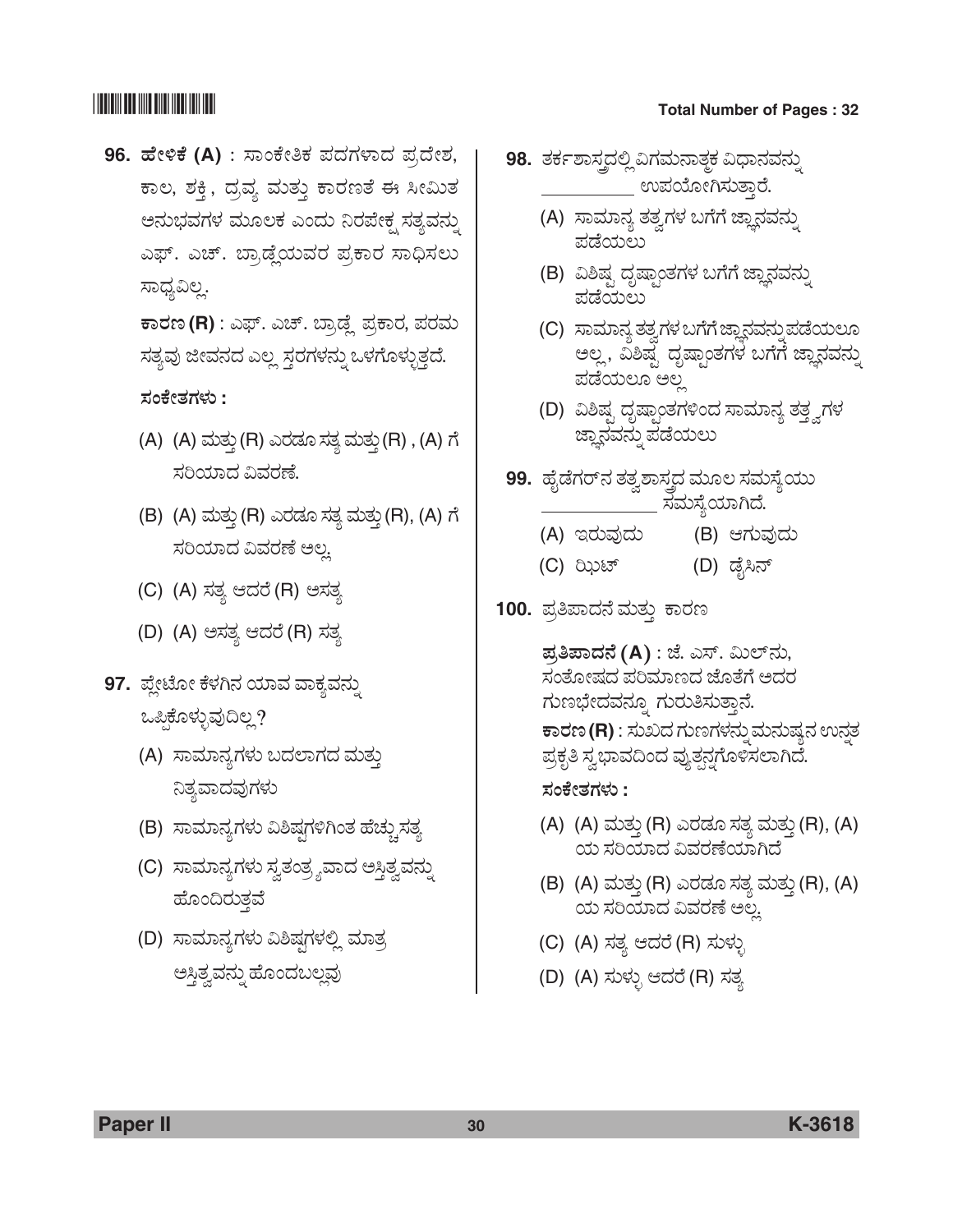**96. Assertion (A)** : For F. H. Bradley the absolute can never be approached completely in our finite experience through symbolic terms of space, time, energy, matter and causality.

 **Reason (R)** : For F. H. Bradley, the absolute includes all levels of life.

### **Codes :**

- (A) Both (A) and (R) are true and (R) is the correct explanation of (A)
- (B) Both (A) and (R) are true and (R) is not the correct explanation of (A)
- (C) (A) is true but (R) is false
- (D) (A) is false but (R) is true
- **97.** Which one of the following statements is not admitted by Plato ?
	- (A) Universals are unchanging and eternal
	- (B) Universals are more real than particulars
	- (C) Universals have an independent existence
	- (D) Universals can exist only in particulars
- **98.** The method of induction in logic is used to
	- (A) Gain knowledge of general principles
	- (B) Gain knowledge of particular instances
	- (C) Neither gain knowledge of general principles nor particular instances
	- (D) Gain knowledge of general principles from particular instances
- **99.** The Central problem of Heidegger's philosophy is the problem of
	- (A) Being (B) Becoming
	- (C) Zeit (D) Dasein
- **100.** Assertion and Reason :

 **Assertion (A)** : J. S. Mill recognizes a distinction of quality in pleasures, in addition to their quantity.

 **Reason (R)** : The quality of pleasures is derived from the higher nature of man.

### **Codes :**

- (A) Both (A) and (R) are true and (R) is the correct explanation of (A)
- (B) Both (A) and (R) are true and (R) is not the correct explanation of (A)
- (C) (A) is true but (R) is false
- (D) (A) is false but (R) is true

**K-3618 31 Paper II**

## \*K3618\* **Total Number of Pages : 32**